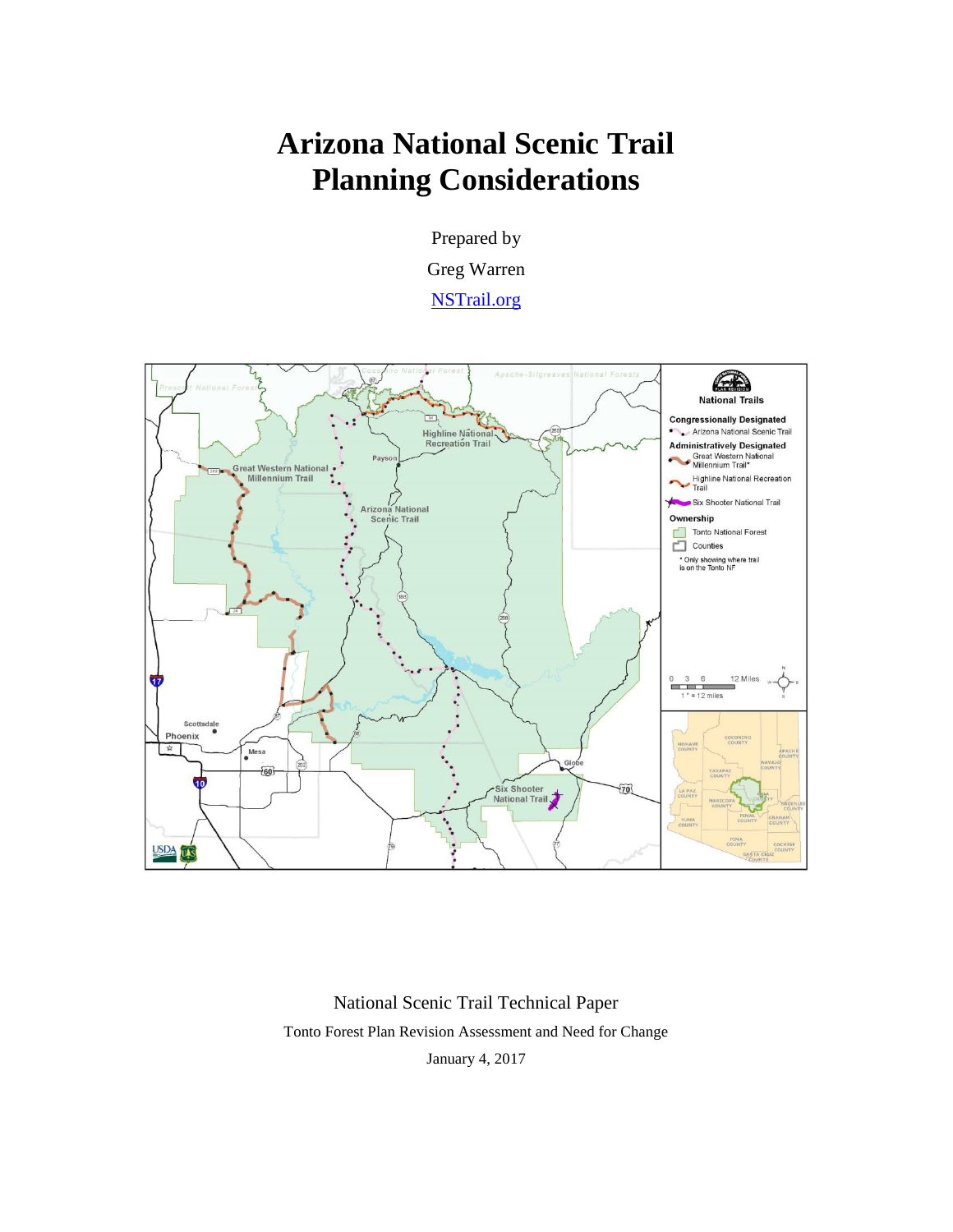# National Scenic Trail - Planning Considerations

| Scenery Management System and Recreation Opportunity Spectrum Relationship 17<br>Е. |  |
|-------------------------------------------------------------------------------------|--|
| F.                                                                                  |  |
|                                                                                     |  |
|                                                                                     |  |
|                                                                                     |  |
|                                                                                     |  |
|                                                                                     |  |
|                                                                                     |  |
|                                                                                     |  |
|                                                                                     |  |
|                                                                                     |  |
|                                                                                     |  |
|                                                                                     |  |
|                                                                                     |  |
|                                                                                     |  |
|                                                                                     |  |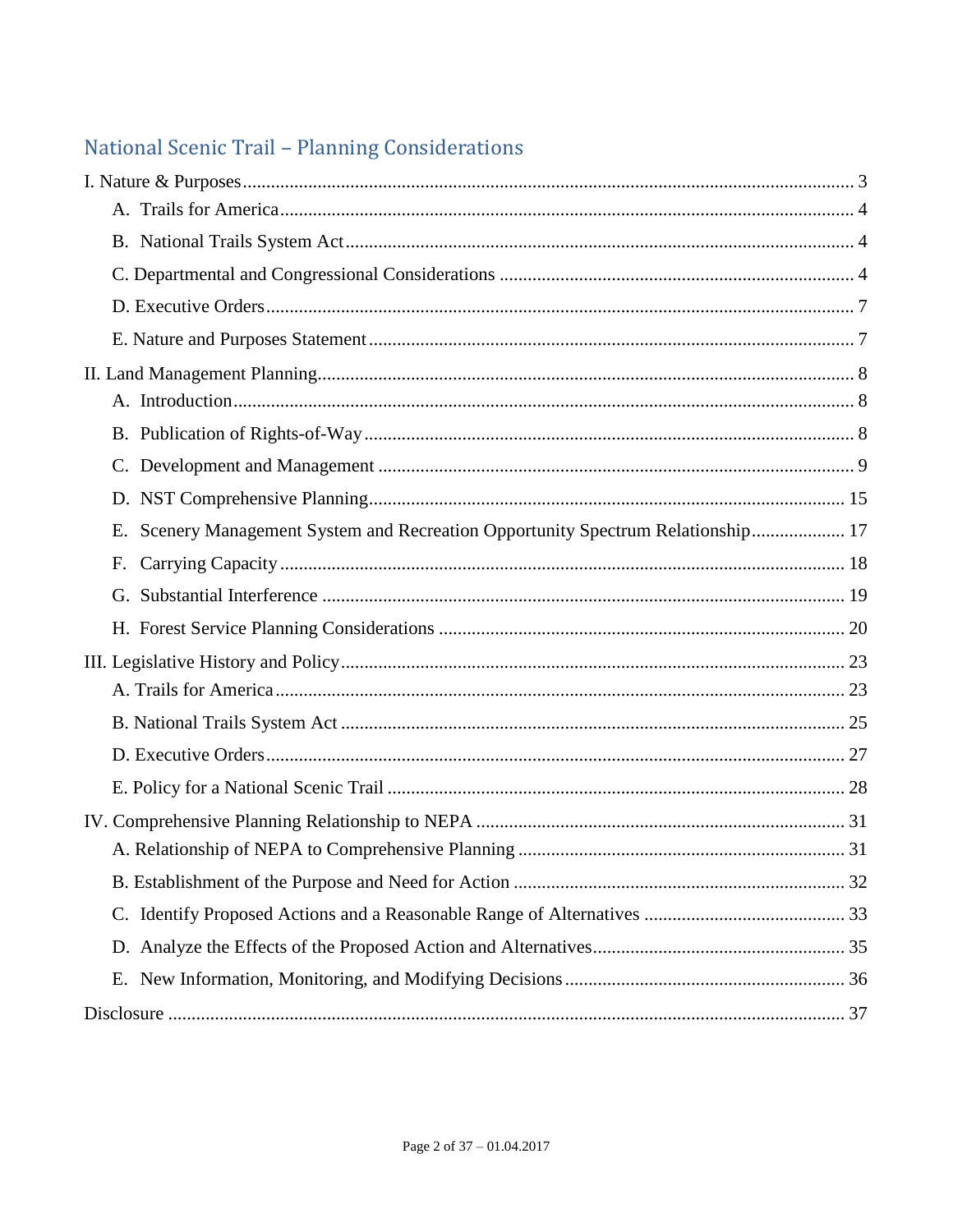# **I. Introduction**

A recurrent theme in protected area legislation has been the mandate to preserve areas for future generations and to keep the protected resource in a condition representative of the values or conditions for which it was designated. Important land conservation legislation that is relevant to land management planning includes the National Trails System Act of 1968 (PL 90-543), which states that "National scenic trails,…will be extended trails so located as to provide for maximum outdoor recreation potential and for the conservation and enjoyment of the nationally significant scenic, historic, natural, or cultural qualities of the areas through which such trails may pass… National scenic or national historic trails may contain campsites, shelters, and related-public-use facilities. Other uses along the trail, which will not substantially interfere with the nature and purposes of the trail, may be permitted… [T]o the extent practicable, efforts be made to avoid activities incompatible with the purposes for which such trails were established. The use of motorized vehicles by the general public along any national scenic trail shall be prohibited... (Sections  $3(a)$  and  $7(c)$ )."

Enacted on the same day as the National Trails System Act, the Wild and Scenic Rivers Act of 1968 (PL 90-542), states that designated rivers, "with their immediate environments, possess outstandingly remarkable scenic, recreational, geologic, fish and wildlife, historic, cultural, or other similar values, shall be preserved in free-flowing condition, and that they and their immediate environments shall be protected for the benefit and enjoyment of present and future generations (Section  $1(b)$ )."

Similarly, another piece of legislation, the Wilderness Act of 1964 (PL 88-577), requires managing agencies to administer wilderness areas "for the use and enjoyment of the American people in such manner as will leave them unimpaired for future use as wilderness, and so as to provide for the protection of these areas, the preservation of their wilderness character…" (Section 2(a)).

This handbook offers general guidance for understanding and preserving or enhancing the recreational, scenic, natural, and historical values of a National Scenic Trail (NST) through land use planning that provides for National Trail "nature and purposes." The information in this handbook supplements and clarifies agency Federal lands planning processes.

# <span id="page-2-1"></span>**I. Nature & Purposes**

<span id="page-2-0"></span>The National Trails System Act**<sup>1</sup>** (NTSA) guidance for nature and purposes is foundational for shaping the activities and uses to be preferred and allowed along a NST corridor. The establishment of the following NST nature and purposes statement was formed by extrapolating from the Trails for America report, Congressional Reports, and the NTSA.

<sup>&</sup>lt;sup>1</sup> 16 U.S.C. §1241-1251: Public Law 90-543 (October 2, 1968) and amendments.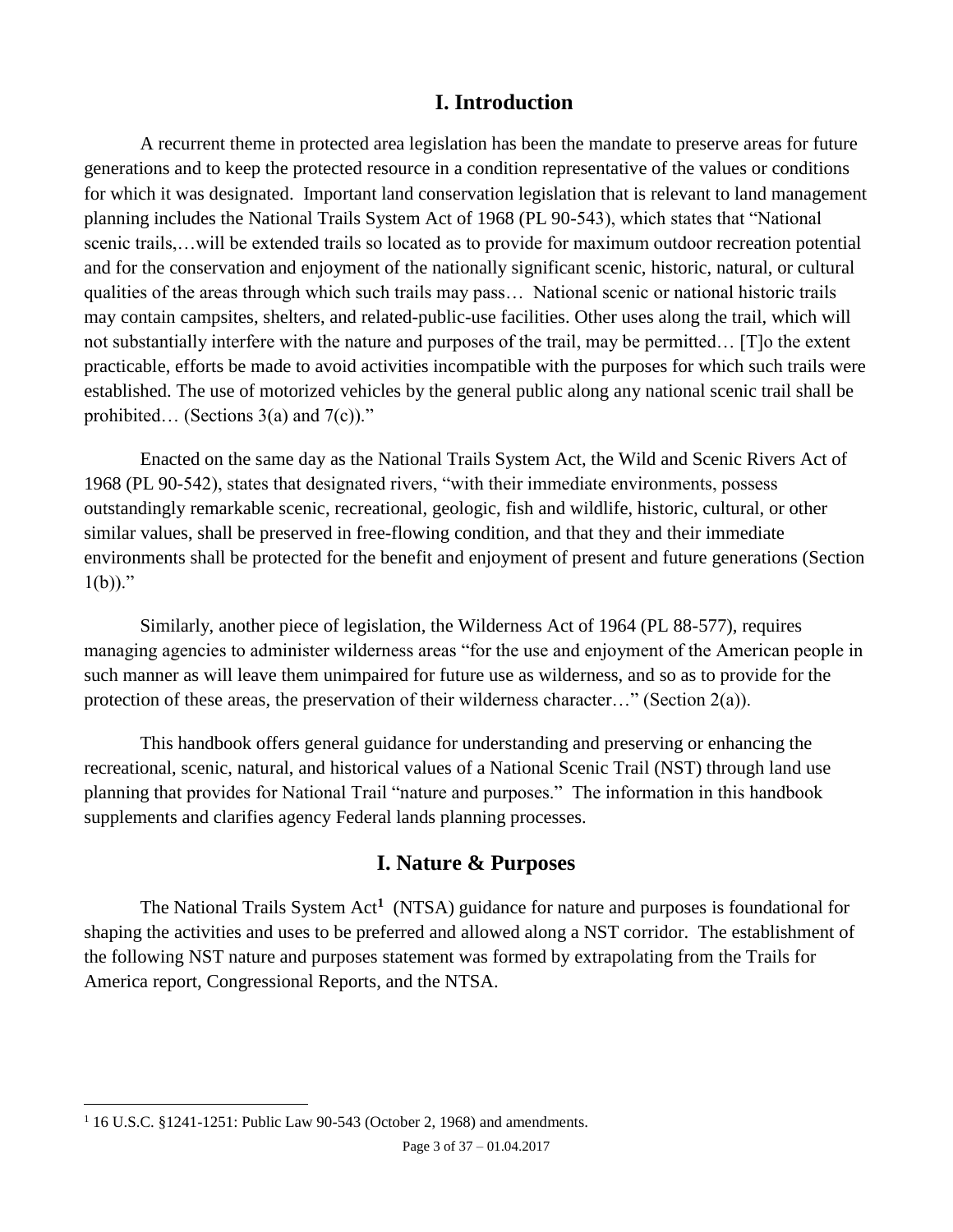#### <span id="page-3-0"></span>**A. Trails for America**

Trails for America (1966), a report prepared by the Bureau of Outdoor Recreation in response to President Johnson's Natural Beauty Message of February 8, 1965, describes that, "the entire length of each national scenic trail, together with sufficient land area on both sides to safeguard adequately and preserve its character, should be protected…." The Trails for America vision for a NST will be achieved by providing for the nature and purposes values of the designated National Trail.

# <span id="page-3-1"></span>**B. National Trails System Act**

NSTA, Sec. 2 [16 U.S.C. 1241] (a). "In order to provide for the ever-increasing outdoor recreation needs of an expanding population and in order to promote the preservation of, public access to, travel within, and enjoyment and appreciation of the open-air, outdoor areas and historic resources of the Nation, trails should be established...within scenic areas and along historic travel routes of the Nation which are often more remotely located."

NTSA Sec. 3. [16 U.S.C. 1242] (a) (2). "National scenic trails, established as provided in section 5 of this Act, which will be extended trails so located as to provide for maximum outdoor recreation potential and for the conservation and enjoyment of the nationally significant scenic, historic, natural, or cultural qualities of the areas through which such trails may pass."

NTSA Sec. 5 [16 U.S.C. 1244] (e)/(f) ... "Within two complete fiscal years of the date of enactment of legislation designating… the Secretary shall...submit...a comprehensive plan for the acquisition, management, development, and use of the trail, including but not limited to, the following items: (1) specific objectives and practices to be observed in the management of the trail, including the identification of all significant natural, historical, and cultural resources to be preserved... and… an identified carrying capacity of the trail and a plan for its implementation."

NTSA Sec. 7. [16 U.S.C. 1246] (c). "Other uses along the trail, which will not substantially interfere with the nature and purposes of the trail, may be permitted...[To] the extent practicable, efforts be made to avoid activities incompatible with the purposes for which such trails were established. The use of motorized vehicles by the general public along any national scenic trail shall be prohibited...."

# <span id="page-3-2"></span>**C. Departmental and Congressional Considerations**

*Office of the Secretary, 1967:* The Departmental Recommendation discusses National Scenic Trails. "National scenic trails.—A relatively small number of lengthy trails which have natural, scenic, or historic qualities that give them recreation use potential of national significance. Such trails will be several hundred miles long, may have overnight shelters at appropriate intervals, and may interconnect with other major trails to permit the enjoyment of such activities as hiking or horseback riding.... The Secretary of the Interior is authorized to select a right-of-way for, and to provide appropriate marking of, the Appalachian and Potomac Heritage Trails, and the Secretary of Agriculture is authorized to do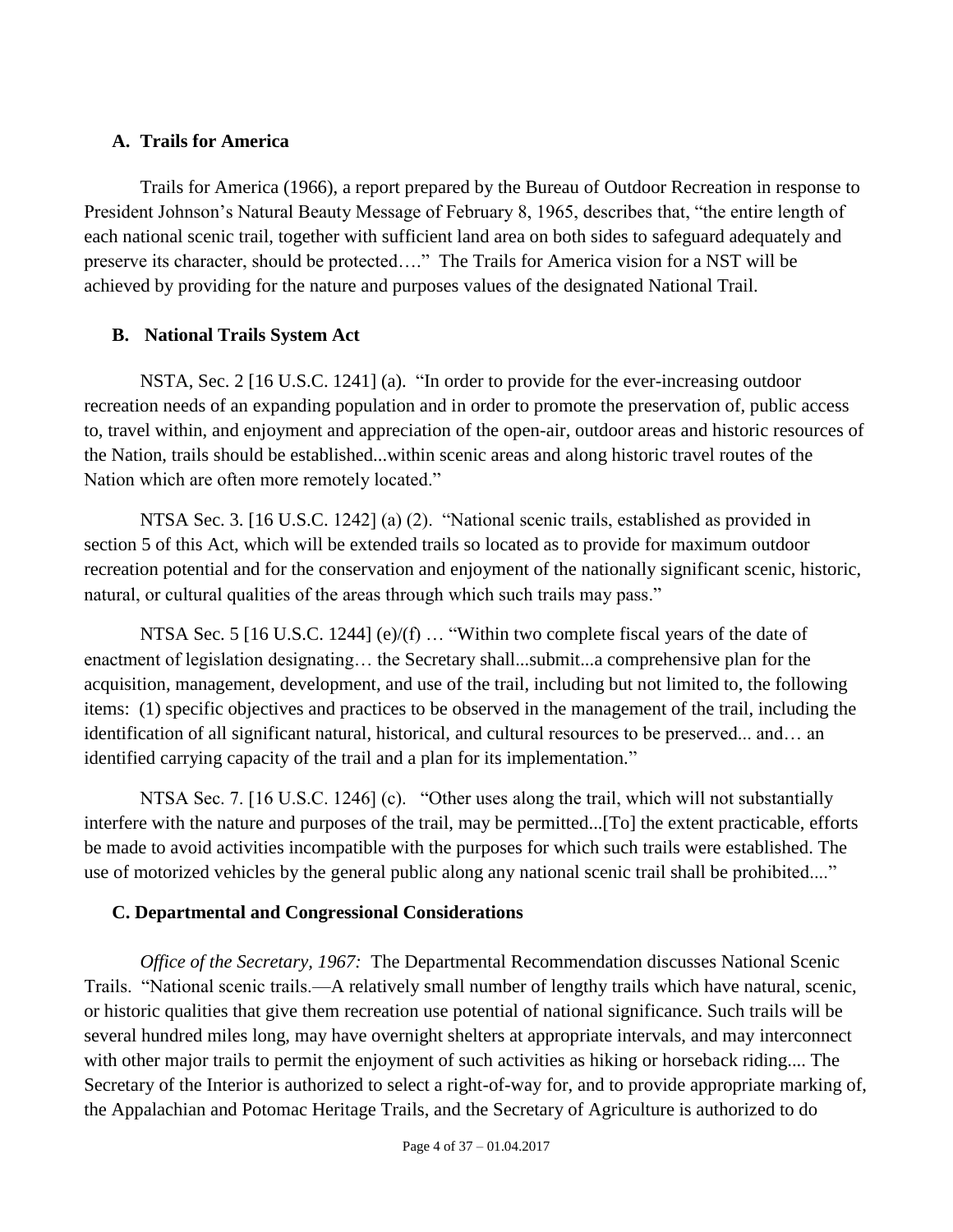likewise for the Continental Divide and Pacific Crest Trails. The rights-of-way for the trails will be of sufficient width to protect natural, scenic, and historic features along the trails and to provide needed public use facilities. The rights-of-way will be located to avoid established uses that are incompatible with the protection of a trail in its natural condition and its use for outdoor recreation...."

*House Report No. 1631, 1968*: "PURPOSE - The ultimate aim of H.R. 4865, as amended, is to lay the foundation for expanding further the opportunities for the American people to use and enjoy the natural, scenic, historic, and outdoor recreational areas of the Nation. To accomplish this objective, it establishes a national trails system composed of…National scenic trails which will be located in more remote areas having natural, scenic, and historic values of national significance….

BACKGROUND AND NEED - The proposed national trails system is the product of a general study conducted by the Bureau of Outdoor Recreation at the direction of the President. That study, entitled "Trails for America," formed the basis for the recommended legislation. It recognizes the value of providing simple trails to meet a multitude of outdoor recreation uses and recommended the immediate authorization of the Appalachian Trail as the initial national scenic trail. It also suggested that the Pacific Crest Trail, the Potomac Heritage Trail, and the Continental Divide Trail should be studied promptly for early consideration for inclusion in the system."

H.R. 4865 proposed legislation describes the *s*election of Routes for National Scenic Trails – "The Secretary…shall select the rights-of-way.... Such rights-of-way shall be (1) of sufficient width and so located to provide the maximum retention of natural conditions, scenic and historic features, and primitive character of the trail area, to provide campsites, shelters, and related public-use facilities, and to provide reasonable public access; and (2) located to avoid, insofar as practicable, established highways, motor roads, mining areas, power transmission lines, existing commercial and industrial developments, range fences and improvements, private operations, and any other activities that would be incompatible with the protection of the trail in its natural condition and its use for outdoor recreation...."

Congress considered these qualitative requirements for selecting and designing the rights-of-way in HR 4865, but did not enact the specific direction in NTSA Section 7(a). Instead, the enacted legislation inserts in Section 7(a) more conceptual direction for selecting and designing the rights-ofway, including (1) "consideration of minimizing adverse effects" and (2) designing each national trails system segment "to harmonize with and complement any established multiple use plans<sup>2</sup>..." (16 U.S.C. 1246(a)(2)). The enacted legislation made other modifications to HR 4865, including (1) changing the definition of a National Scenic Trail to broaden the statement of purpose (16 U.S.C. 1242(a)) and (2) added a requirement to make efforts to avoid activities incompatible with the purpose for which such trails were established (16 U.S.C. 1246(c)). House and Senate Reports are silent on the reasons for these changes.

*House Report 95-734, 1978:* In 1968, Congress enacted the National Trails System Act, and designated the Appalachian Trail as one of the two initial national scenic trails within the system. The

<sup>&</sup>lt;sup>2</sup> NTSA Section  $7(a)(2)$  is reviewed in the, "Development and Management" section of this paper.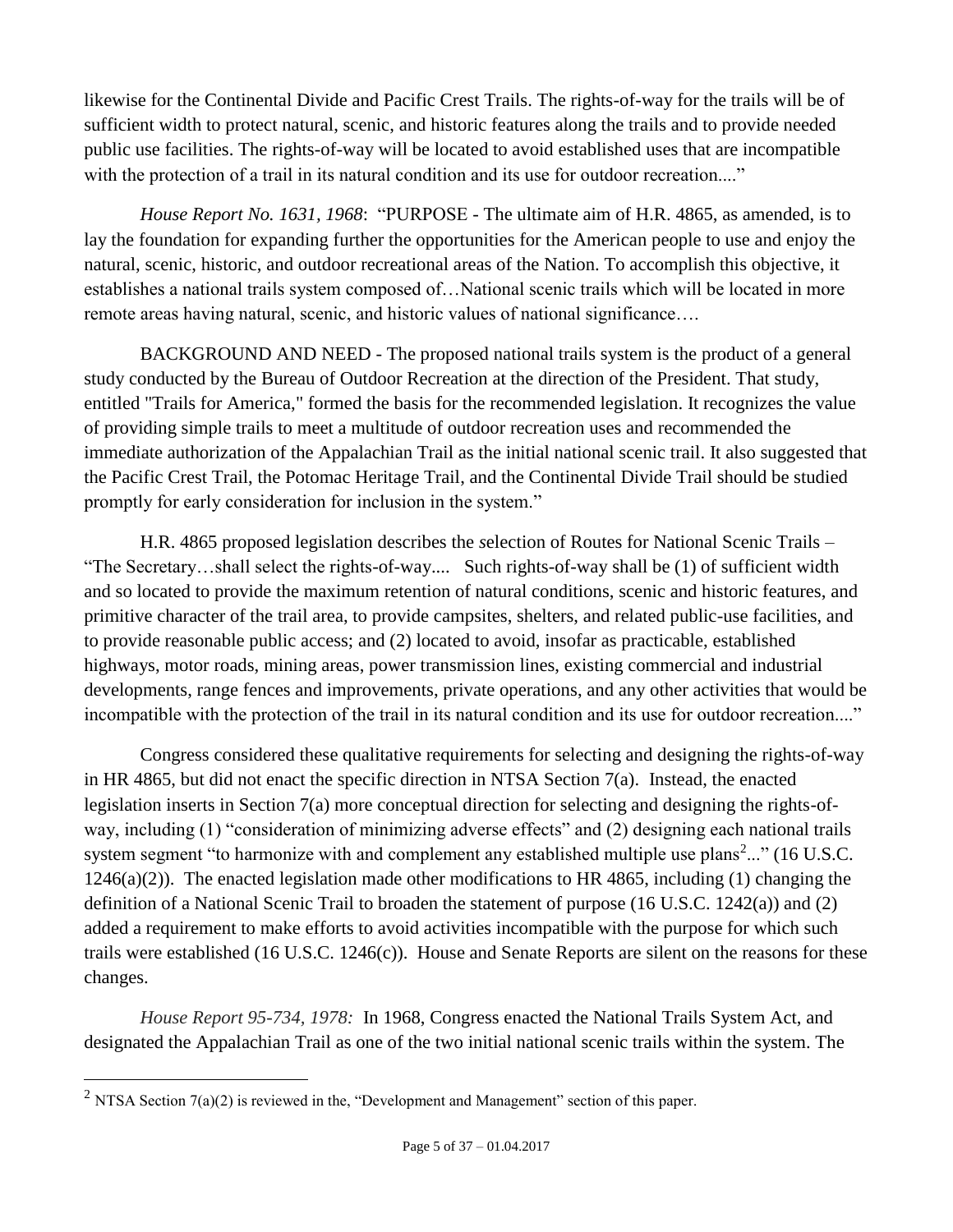act was intended to insure that long-distance, high-quality trails with substantial recreation and scenic potential were afforded Federal recognition and protection… At the time of enactment of the National Trails System Act in 1968, Congress recognized the unique recreational opportunities afforded by extended trails of this type. It was also recognized that changing land uses and increasing pressures for development were a growing threat to maintaining a continuous trail route. The act therefore provided for a Federal responsibility to protect the trail, including the authority to acquire a permanent right-ofway.

S*enate Report No.95-636, 1978:* "The Act was intended to insure that long-distance, highquality trails with substantial recreation and scenic potential were afforded Federal recognition and protection.... The fourth amendment modifies section  $7(g)$  of the 1968 act to modify the restriction on the use of eminent domain to provide that the secretary may acquire in fee title and lesser interest no more than an average of 125 acres per mile. Experience with the trail has demonstrated that additional authority is needed to insure the acquisition of a corridor wide enough to protect trail values." This amendment to the NTSA was specific to the Appalachian NST, but demonstrates awareness of the need for a National Trail corridor even when eminent domain may be used to secure the necessary land.

*House Report No.95-1165, 1978:* "Title V establishes new units of the National Park and National Trail Systems which the committee believes to be essential additions to these national programs. Timely action to preserve portions of our heritage, both historical and natural, within the states and insular areas is needed to assure these resources are not lost through adverse actions by special interest groups."

*House Report No. 98-28, 1983:* Section 7(j) intent is described in this report, "While the new subsection would permit the appropriate secretaries to allow trail bikes and other off-the-road vehicles on portions of the National Trail System, the Committee wishes to emphasize that this provision gives authority to the secretaries to permit such uses where appropriate, but that it must also be exercised in keeping with those other provisions of the law that require the secretaries to protect the resources themselves and the users of the system. It is intended, for example, that motorized vehicles will not normally be allowed on national scenic or historical trails and will be allowed on recreational trails only at times and places where such use will not create significant on-trail or off-trail environmental damage and will not jeopardize the safety of hikers, equestrians, or other uses or conflict with the primary purposes for which the trail, or the portion of the trail, were created." This report underscores the importance of understanding the primary purposes for which a National Trail was established.

<span id="page-5-0"></span>*Senate Report No. 110-290, 2008:* The Arizona Trail is a proposed 807 mile non-motorized trail that traverses Arizona from Mexico to Utah. The trail is intended to be a primitive, long distance trail that highlights the State's topographic, biologic, historic, and cultural diversity. The primary uses are expected to be hiking, equestrian use, and mountain bicycling.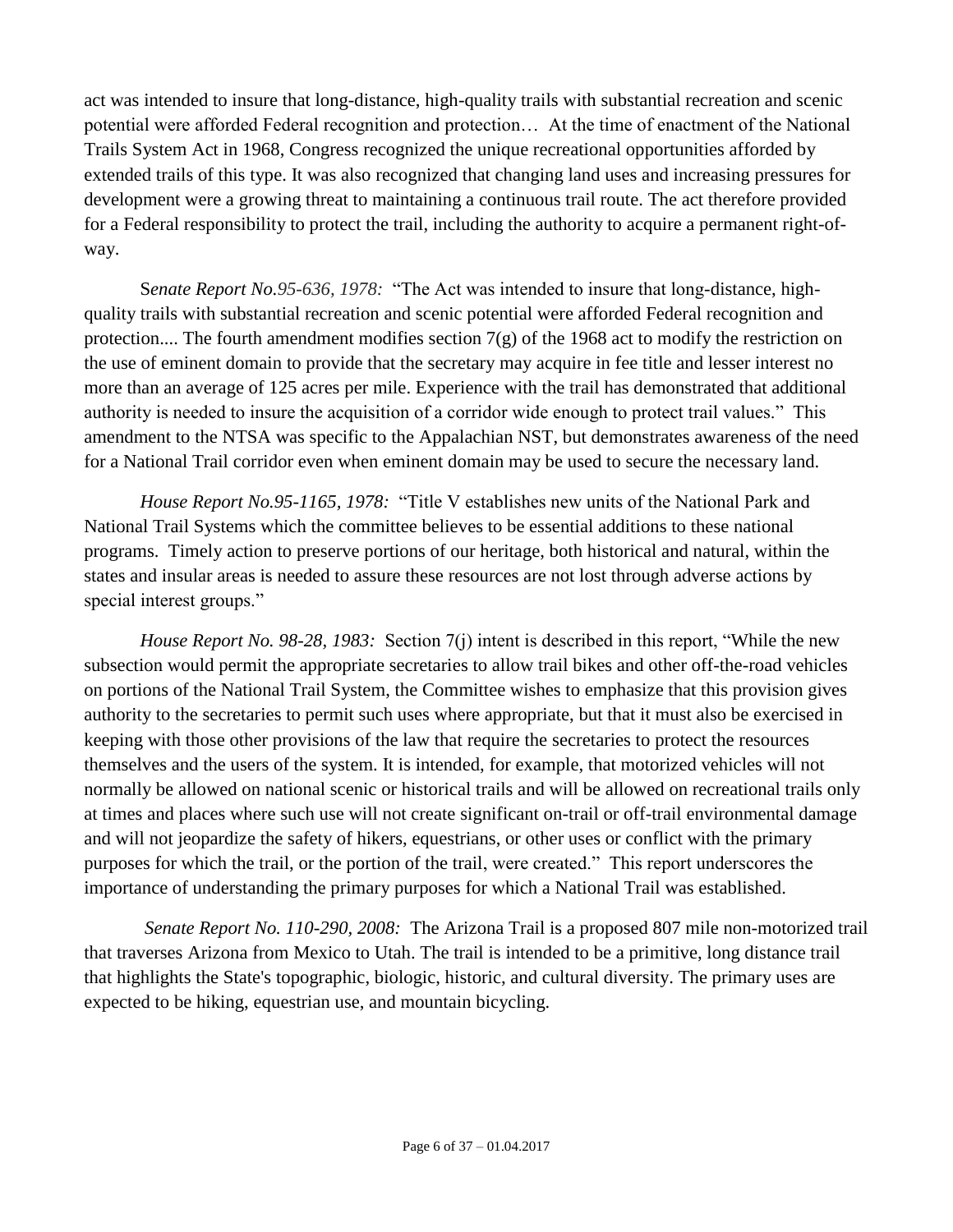#### **D. Executive Orders**

Executive Order 13195 – Trails for America in the 21st Century: *"*By the authority vested in me as President by the Constitution and the laws of the United States of America, and in furtherance of purposes of the National Trails System Act of 1968...and to achieve the common goal of better establishing and operating America's national system of trails, it is hereby ordered as follows: Section 1... Federal agencies will, to the extent permitted by law and where practicable ... protect, connect, promote, and assist trails of all types throughout the United States. This will be accomplished by: ... (b) Protecting the trail corridors associated with national scenic trails...to the degrees necessary to ensure that the values for which each trail was established remain intact....*"*

Executive Order 11644 and 11989 – Use of off-road [motorized] vehicles on the public lands: "...By virtue of the authority vested in me as President of the United States by the Constitution of the United States and in furtherance of the purpose and policy of the

National Scenic Trail Values – (1) visitor experience opportunities and settings, and (2) the conservation/protection of scenic, natural, historical, and cultural qualities of the corridor. Primitive and Semi-Primitive Non-Motorized ROS settings provide for desired experiences, but only if the allowed nonmotorized activities reflect the purposes for which the National Trail was established. Furthermore, the NTSA goes beyond ROS descriptors requiring the protection of significant resources and qualities along the National Trail corridor. The ROS planning framework, NTSA Comprehensive Plan (Section (5(e)/(f)) components, NTSA rights-of-way (Section 7(a)), and E.O. 13195 requirements point to the need for land management plans to map the extent of the corridor and apply to the described corridor appropriate plan components (desired conditions, objectives, standards, guidelines, and suitability of lands) to protect National Trail values (nature and purposes).

National Environmental Policy Act of 1969 (42 U.S.C. 4321), it is hereby ordered as follows: Section 1. *Purpose.* It is the purpose of this order to establish policies and provide for procedures that will ensure that the use of off-road [motorized] vehicles on public lands will be controlled and directed so as to protect the resources of those lands, to promote the safety of all users of those lands, and to minimize conflicts among the various uses of those lands...." (Related: 36 CFR 212.55 and 43 CFR 8351.1)

#### <span id="page-6-0"></span>**E. Nature and Purposes Statement**

In consideration of the language in Trails for America, Legislative History, the NTSA, and Executive Orders, the nature and purposes statement for a NST is: "The nature and purposes of the Arizona NST are to provide for high-quality scenic, non-motorized recreation opportunities and to conserve natural, historic, and cultural resources along the corridor and provides a long distance trail that highlights the state's topographic, biologic, historic and cultural diversity."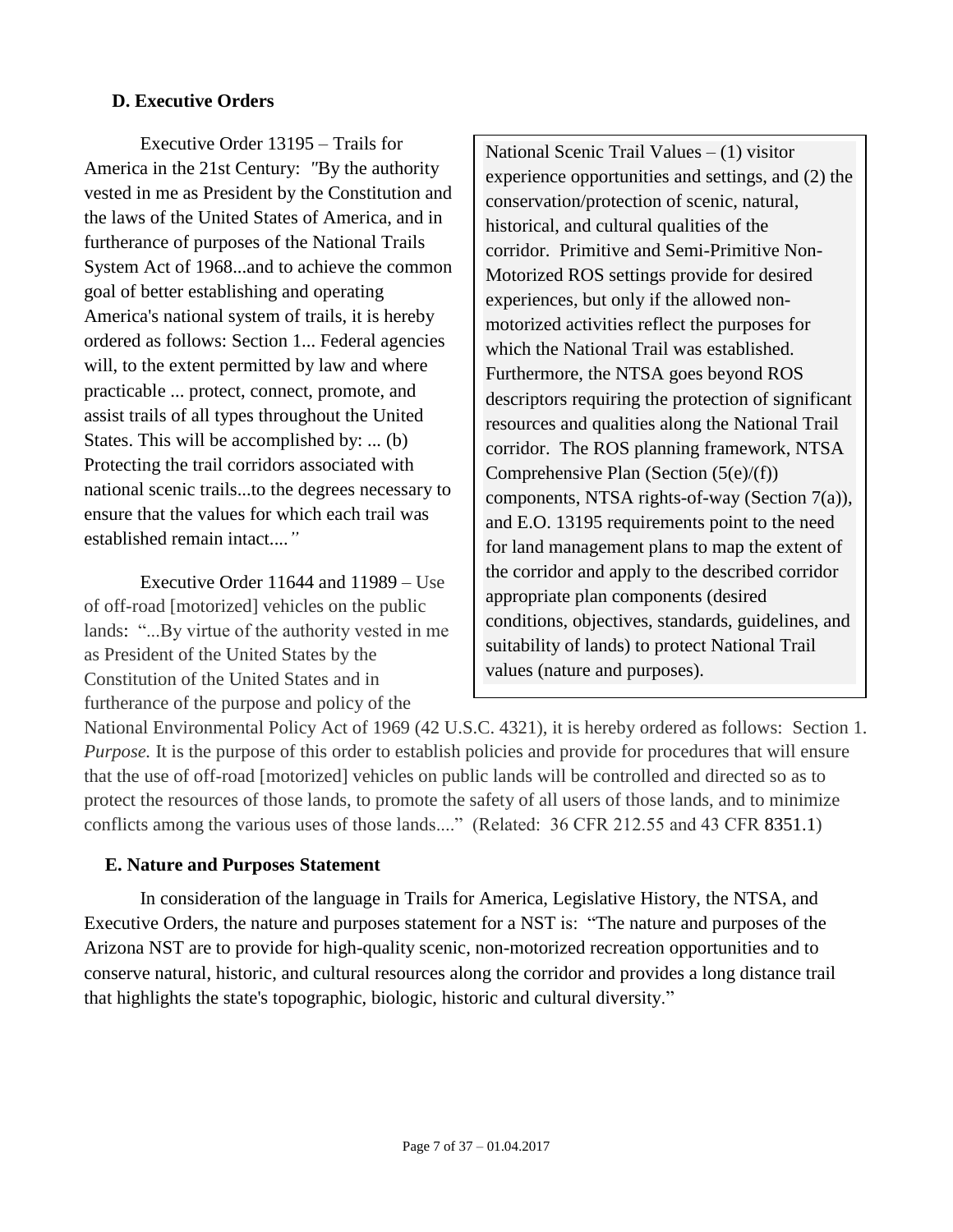# **II. Land Management Planning**

#### <span id="page-7-1"></span><span id="page-7-0"></span>**A. Introduction**

National Trails are administered as trail corridors. Managers should establish plan components that address (1) desired visitor experience opportunities and settings, and (2) the conservation of scenic, natural, historical, and cultural qualities of the corridor. Supporting standards and guidelines need to be established to achieve desired conditions and objectives, and monitoring methods are to be described.

#### <span id="page-7-2"></span>**B. Publication of Rights-of-Way**

The NTSA states in Section 7(a)(2), "Pursuant to section  $5(a)$ , the appropriate" Secretary shall select the rights-of-way for national scenic and national historic trails and shall publish notice thereof of the availability of appropriate maps or descriptions in the Federal Register; Provided, That in selecting the rightsof-way full consideration shall be given to minimizing the adverse effects upon the adjacent landowner or user and his operation…." Other

Primacy of Congressional Designations – As a general rule, if the NTSA conflicts with NFMA's or FLPMA's multiple use mandate, the NTSA designating guidance will apply. Land use planning decisions for each unit must be consistent with the purposes and objectives of the designating Act of Congress. Where multiple Congressional designations overlap, the agency must comply with all applicable statutes. In order to do so, the more protective management requirements will likely apply. The establishment of the comprehensive plan for a NST constitutes an overlay on the management regime otherwise applicable to public areas managed by land management agencies. The NTSA (and E.O. 13195) limits the management discretion the agencies would otherwise have by mandating the delineation of a NST corridor and protection of the nature and purposes of a NST.

sections of the Act provide additional important guidance that is associated with the selection of the rights-of-way, planning, and management of a NST, including direction stating: (1) Locating the National Trail corridor, "to provide for maximum outdoor recreation potential and for the conservation and enjoyment of the nationally significant scenic, historic, natural, or cultural qualities of the areas;" (2) "Avoiding, to the extent possible, activities along the National Scenic Trail that would be incompatible with the purposes of a NST for which it was established;" and (3) "National scenic or national historic trails may contain campsites, shelters, and related-public-use facilities. Other uses along the trail, which will not substantially interfere with the nature and purposes of the trail, may be permitted by the Secretary charged with the administration of the trail." The selection of the rights-of-way should occur soon after a NST is authorized and designated by Congress, or as in integral part of the timely preparation of the NST Comprehensive Plan.

The NST corridor, also known as a National Trail Management Corridor (NTMC), is to be described through the delineation of a Management Area (MA), NTMC, or equivalent corridor identifier, with plan components that provide for the nature and purposes values of the designated NST. To provide for the nature and purposes of the National Trail, several location and management factors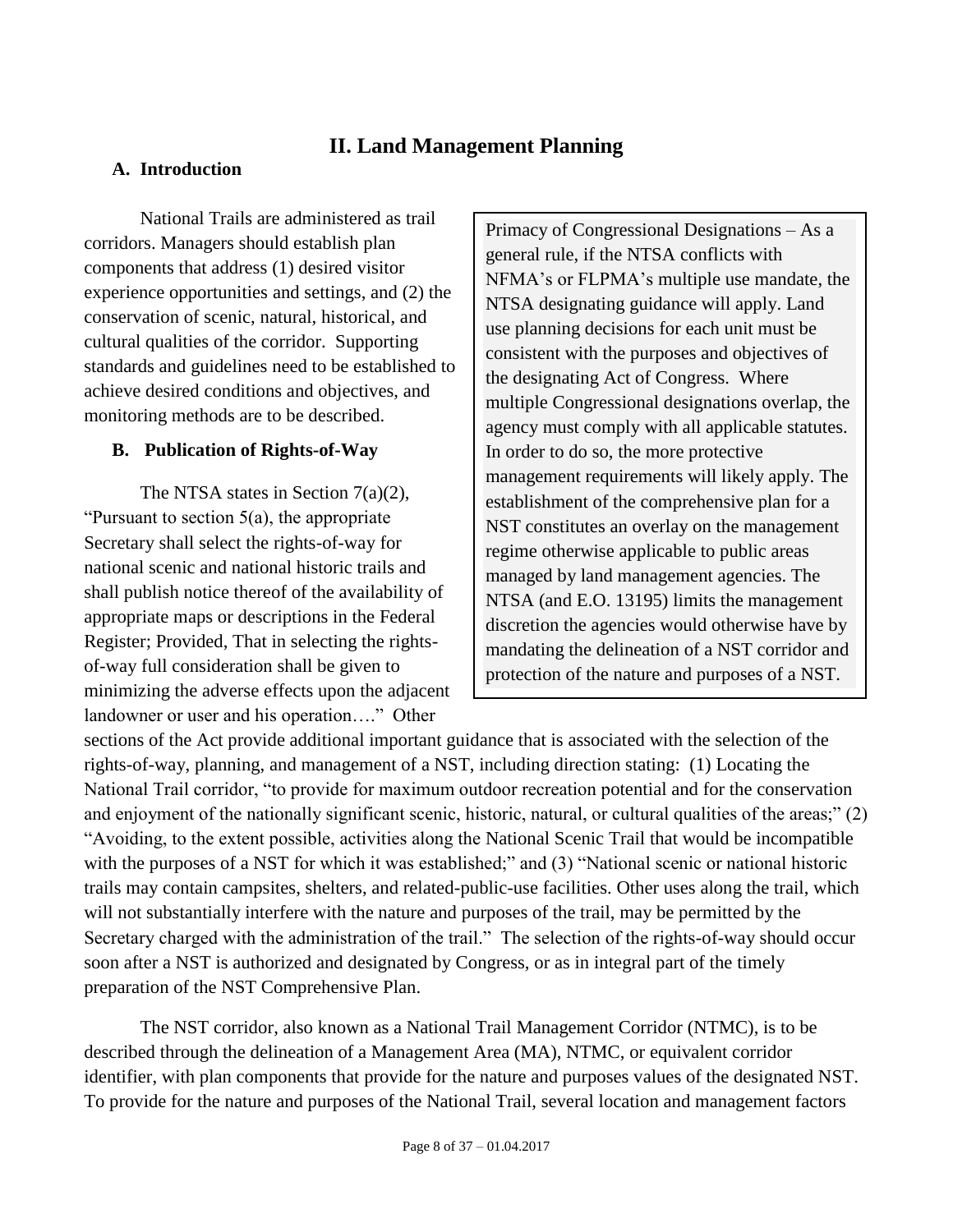should be considered; such as and where reasonable to do so, the MA or NTMC should be located in more primitive Recreation Opportunity Spectrum (ROS) classes; once located the management of the MA or NTMC should provide for Primitive or Semi-Primitive Non-Motorized experiences. In addition, a NST travelway is a concern level 1 travel route and scenic management objectives of high or very high must be met. The boundary of the MA should follow topographic features to the extent possible, while being at least one-half mile wide on each side of the established and potential locations of the National Trail travel routes. This recommendation is based on ROS criteria that identify remoteness for a Semi-Primitive Non-Motorized setting as: An area at least 1/2-mile but not further than 3 miles from all roads, railroads or trails with motorized use. More than 3 miles would tend to classify the area as Primitive<sup>3</sup> another desirable setting. The Forest Service Scenery Management System identifies that the middleground begins at  $1/2$ -mile of the travel route.<sup>4</sup>

### <span id="page-8-0"></span>**C. Development and Management**

 $\overline{a}$ 

The development and management of National Scenic and Historic Trails (NSHTs) must be based on many facets of the NTSA, a Comprehensive Plan, other applicable laws, Executive Orders, regulations, and policies. Planning guidance for the National Trails System and a NST has been modified several times since the legislation was enacted in 1968. In 1976, the National Forest Management Act (NFMA) and Federal Land Policy and Management Act (FLPMA) were enacted requiring integrated plans; as such, new and revised NFMA and FLPMA directed land management plans, and the comprehensive planning for NSHTs, are not predisposed by the 1968 NTSA statement to, "…be designed to harmonize with and complement any established multiple-use plans for that specific area in order to insure continued maximum benefits from the land."

Development and management guidance found in the NTSA is summarized below and related to other laws and a National Scenic Trail:

(1) The NTSA, as amended, is the principal legislation that influences the development and management of a NST. The NTSA Statement of Policy describes the purpose of the legislation in Section 2(a), "In order to provide for the ever-increasing outdoor recreation needs of an expanding population and in order to promote the preservation of, public access to, travel within, and enjoyment and appreciation of the open-air, outdoor areas and historic resources of the Nation, trails should be established… and (ii) secondarily, within scenic areas and along historic travel routes of the Nation which are often more remotely located."

(2) The NTSA, Section 3(a)(2) describes location criteria as, "National scenic trails, established as provided in section 5 of this Act, which will be extended trails so located as to provide for maximum

<sup>3</sup> FSM 2310.3 – Policy. 1. Use the ROS to establish planning criteria, generate objectives for recreation, evaluate public issues, integrate management concerns, project recreation needs and demands, and coordinate management objectives. 2. Use the ROS system to develop standards and guidelines for proposed recreation resource use and development. 3. Use the ROS system guidelines to describe recreation opportunities and coordinate with other recreation suppliers.... [Policy has been in effect from 1986 to present.] FSM 2311.1 – Reference: [ROS User Guide.](http://www.fs.fed.us/cdt/carrying_capacity/rosguide_1982.pdf)

<sup>4</sup> [Landscape Aesthetics, A Handbook for Scenery Management, Agricultural Handbook Number 701](http://www.fs.fed.us/cdt/carrying_capacity/landscape_aesthetics_handbook_701_no_append.pdf)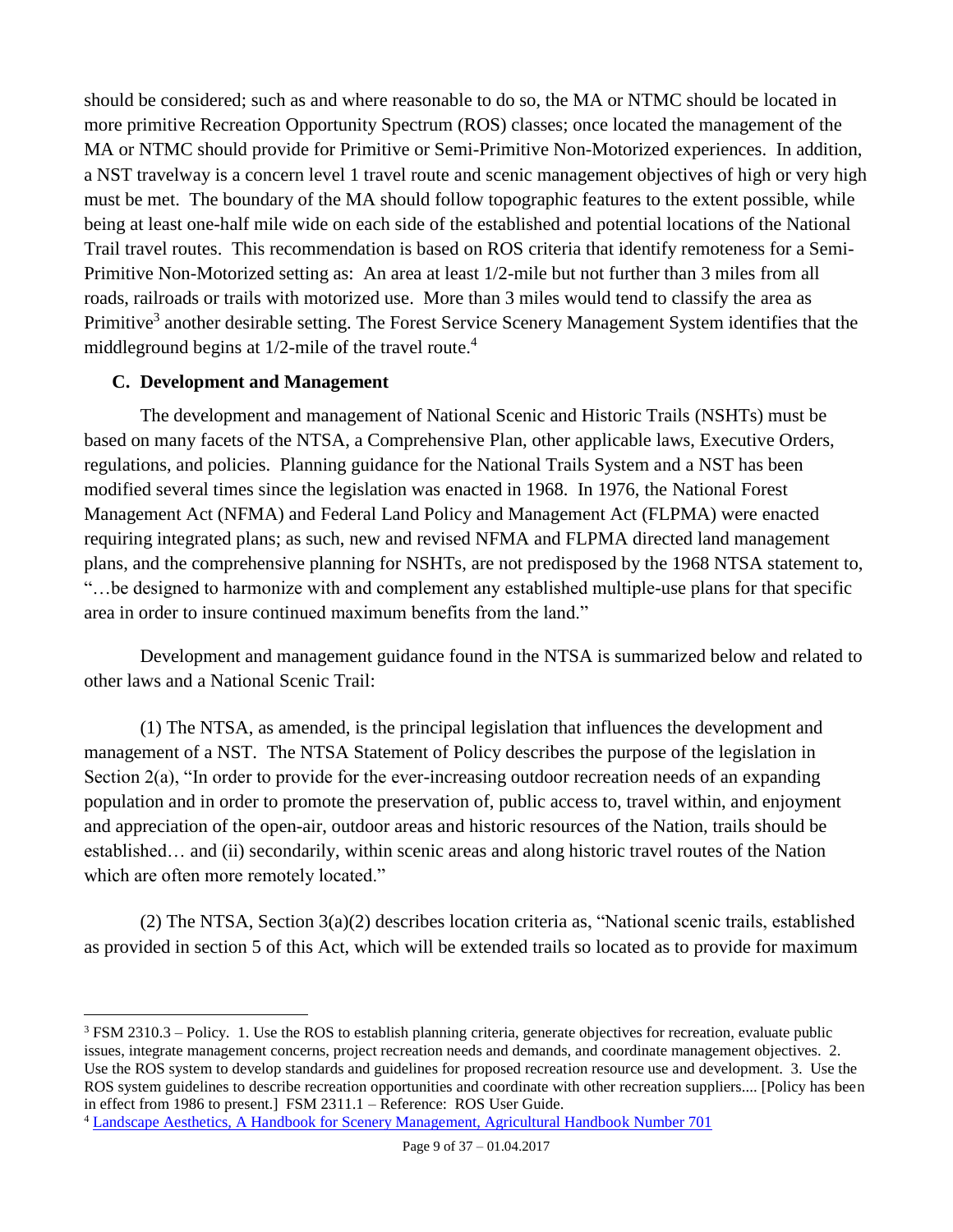outdoor recreation potential and for the conservation and enjoyment of the nationally significant scenic, historic, natural, or cultural qualities of the areas through which such trails may pass...,"

(3) The NTSA, Section 7(a)(2) is important for it directs the establishment of a NST designated area. "The appropriate Secretary shall select the rights-of-way for national scenic and national historic trails and shall publish notice thereof of the availability of appropriate maps or descriptions in the Federal Register." This is an essential task that needs to be completed for a NST and many other National Trails. The term rights-of-way can be confusing, so the BLM has provided the following clarifying definition.

*"National Trail Right(s)-of-Way*. Term used in Section 7(a)(2) of the National Trails System Act to describe the corridor selected by the National Trail administering agency,… which includes the area of land that is of sufficient width to encompass National Trail resources, qualities, values, and associated settings. The National Trail Right-of-Way, in the context of the National Trails System Act, differs from a Federal Land Policy and Management Act (FLPMA) Title V right-of-way, which is a grant issued pursuant to FLPMA authorities. It becomes a key consideration in establishing the National Trail Management Corridor in a Resource Management Plan" (MS-6280).

(4) The NTSA Section 7(a)(2) further expresses that, "Development and management of each segment of the National Trails System shall be designed to harmonize with and complement any established multiple-use plans for that specific area in order to insure continued maximum benefits from the land." The following examines this Section  $7(a)(2)$  sentence, and reviews other planning requirements, to try to better understand the intent and legal requirements of the guidance:

> (a) What is a "segment of the National Trails System?" To place this in context, it is important to recognize that the components of the "National Trails System," includes National Recreation Trails (NRTs), National Scenic Trails (NSTs), National Historic Trails (NHT), and Side or Connecting Trails. A simple definition of a segment is, "one of the parts into which something can be divided." The parts of the National Trails System would be each congressionally and administratively designated National Trail component as established per the requirements of the NTSA.

(b) What is intended by the 1968 guidance to, "be designed to harmonize with and complement any established multiple-use plans for that specific area?" Forest Service policy approved by Chief J. Max Peterson interpreted the direction to be as follows: "Development and administration of a National Scenic Trail or National Historic Trail will ensure retention of the outdoor recreation experience for which the trail was established. Each segment of a trail should be designed to harmonize with and complement any established land management plans for that specific area in order to ensure continued maximum benefits from the land. Decisions relating to trail design and management practices should reflect a philosophy of perpetuation the spectrum of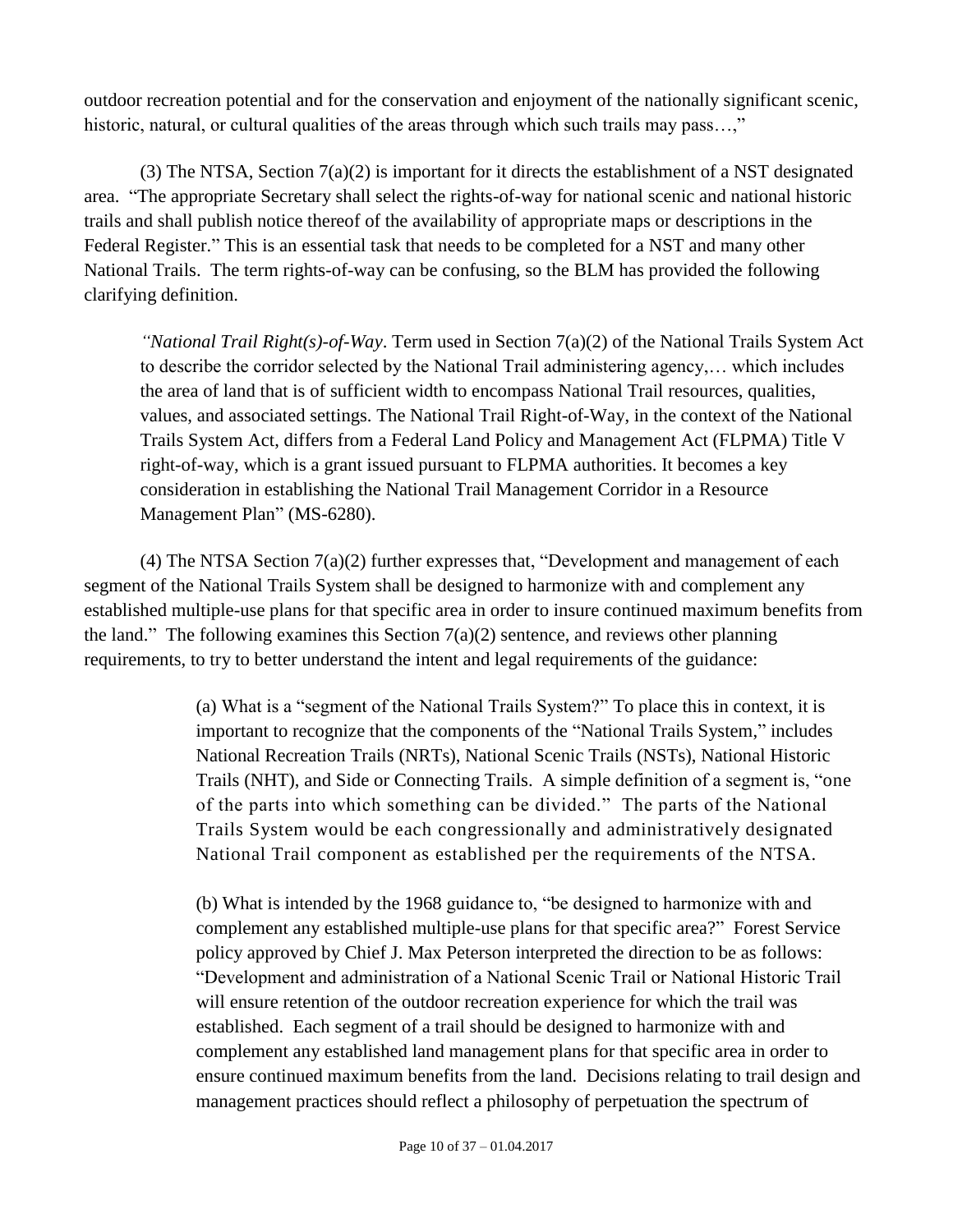recreation objectives envisioned for the trail users. Land management planning should describe the planned actions that may affect that trail and its associated environments. Through this process, resource management activities prescribed for land adjacent to the trail can be made compatible with the purpose for which the trail is established. The objective is to maintain or enhance such values as esthetics, natural features, historic and archeological resources, and other cultural qualities of the areas through which a National Scenic or National Historic Trail goes" (FSM 2353.4(1)(d) – Administration (FSM 1/80 Amend 85 – now expired).

Specific to the National Forest System, the NFMA of 1976 established that Land Management Plans were to provide for one integrated plan. The 1982 NFMA planning regulations directed that, "…requirements for additional planning for special areas shall be met through plans required under this subpart" (36 CFR 219.2(a) [1982]). By no later than 1982 with the establishment of regulations, NFMA controlled processes for integrated forest planning superseded the 1968 NTSA guidance to, "harmonize with and complement any established multiple-use plans guidance."

(c) What is intended by the guidance, "to insure continued maximum benefits from the land?" This statement reinforces the phrase, "shall be designed to harmonize with and complement any established multiple-use plans." Though, this guidance is vague since "maximum benefits of the land" is not found in the definition of multiple-use as described in the Multiple Use Sustained-Yield Act (MUSYA) of 1960. <sup>5</sup> Benefits of establishing a National Trail corridor would include the recreation and conservation benefits resulting from: (1) locating the National Trail corridor "to provide for maximum outdoor recreation potential and for the conservation and enjoyment of the nationally significant scenic, historic, natural, or cultural qualities of the areas..." (16 U.S.C.  $1242(a)(2)$ ; (2) avoiding, to the extent possible, activities along the NST that would be incompatible with the purposes of a NST for which it was established (16 U.S.C.  $1246(c)$ ; (3) contributing to achieving outdoor recreation, watershed, and wildlife and fish multiple-use benefits (16 U.S.C. 528); and (4) in general, providing for the nature and purposes of the designated National Trail.

In 1968 when the NTSA was enacted, the Forest Service was preparing National Forest Unit Plans. In 1978, when a NST was designated, regulations were being developed to provide for integrated multiple-use plans as a result of the NFMA (Forest Service) and the Federal Land Policy and Management Act of 1976 (BLM).

The NFMA requires that a Forest Plan address the comprehensive planning and other requirements of the NTSA in order to form one integrated Plan (16 U.S.C. 1604(c) and (f) and 36

<sup>&</sup>lt;sup>5</sup> Multiple Use is defined as, "management of all the various renewable surface resources of the national forests so that they are utilized in the combination that will best meet the needs of the American people ...."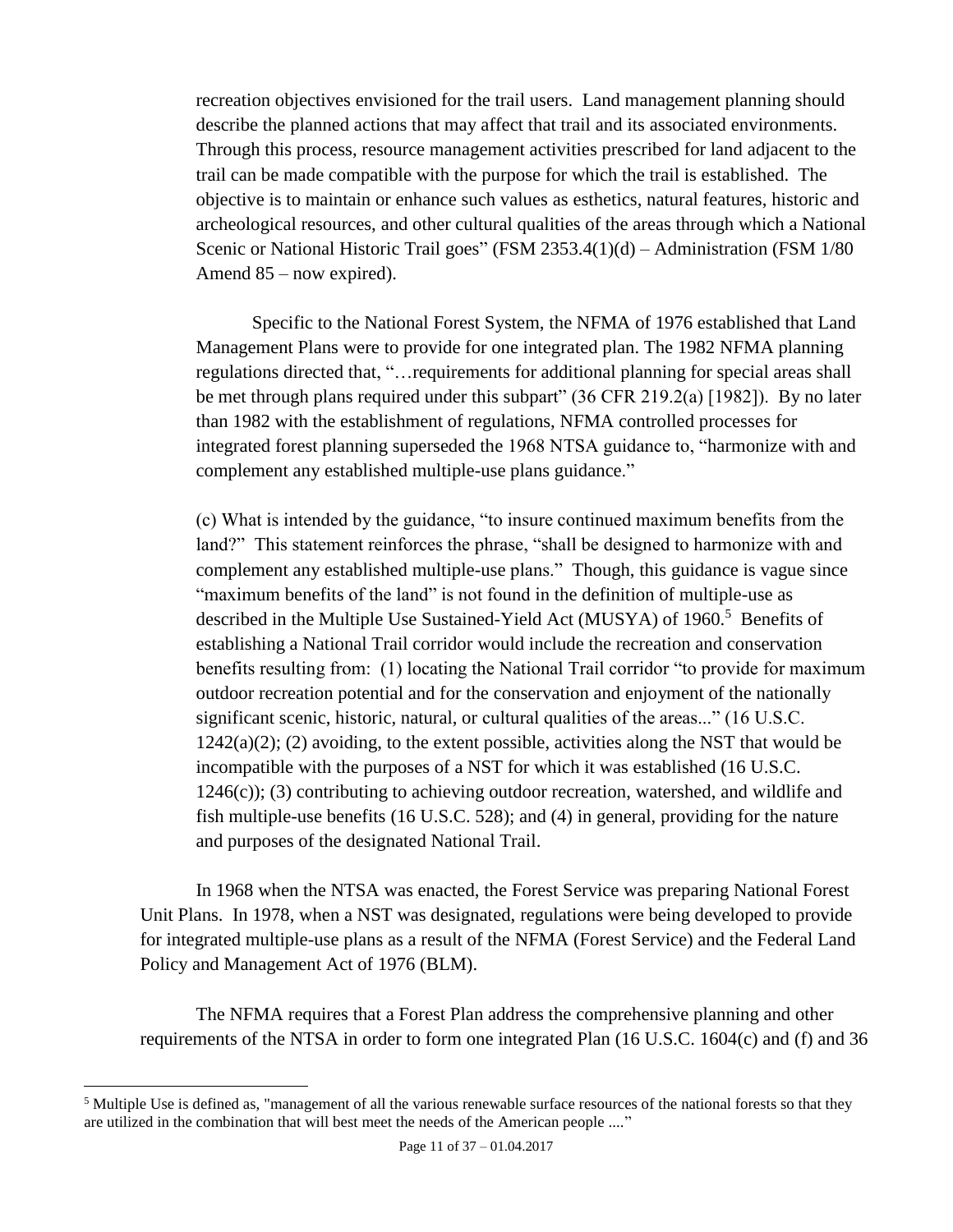CFR 219.2 [1982]). As such, the NTSA guidance that a National Trails System segment be, "designed to harmonize with and complement any established multiple-use plans for that specific area," is not applicable to a new or revised land management plan approved after the passage of NFMA and FLPMA.

Specific to NSTs, an optimum location assessment may find that designing the rights-ofway corridor to pass through inventoried Primitive and Semi-Primitive Non-Motorized Recreation ROS settings, and then managing the selected corridor to maintain those ROS settings characteristics, would assure continued benefits of the land that best meet the needs of the American people.

(5) NTSA, Section 7(b) states, "After publication of notice of the availability of appropriate maps or descriptions in the Federal Register, the Secretary charged with the administration of a national scenic or national historic trail may relocate segments of a national scenic or national historic trail rightof-way with the concurrence of the head of the Federal agency having jurisdiction over the lands involved, upon a determination that: (I) Such a relocation is necessary to preserve the purposes for which the trail was established, or (ii) the relocation is necessary to promote a sound land management program in accordance with established multiple-use principles: Provided, That a substantial relocation of the rights-of-way for such trail shall be by Act of Congress." This direction on relocations part (I) and (ii) could also be useful guidance for selecting the initial rights-of-way. The extent of the initial selected rights-of-way should provide for the possibility of future relocations of a NST travel route.

(6) NTSA, Section 7(c) states, "National scenic or national historic trails may contain campsites, shelters, and related-public-use facilities. Other uses along the trail, which will not substantially interfere with the nature and purposes of the trail, may be permitted by the Secretary charged with the administration of the trail. Reasonable efforts shall be made to provide sufficient access opportunities to such trails and, to the extent practicable, efforts be made to avoid activities incompatible with the purposes for which such trails were established. The use of motorized vehicles by the general public along any national scenic trail shall be prohibited…." This section was also adopted in 1968 and has clear implications to the development and management of NSHTs. It is implicit that the nature and purposes of each designated NSHT be established to not only understand acceptable uses along a National Trail, but also for guiding the selection of the rights-of-way and the establishment of a NSHT management corridor.

(7) In 1978, the NTSA was amended adding Section 5(e) and 5(f) to require the development of a Comprehensive Plan directing that, "a comprehensive plan for the management, and use of the trail, including but not limited to, the following items: (1) specific objectives and practices to be observed in the management of the trail, including the identification of all significant natural, historical, and cultural resources to be preserved…and for national scenic or national historic trails an identified carrying capacity of the trail and a plan for its implementation; (2) the process to be followed by the appropriate Secretary to implement the marking requirements established in section 7(c) of this Act; (3) a protection plan for any high potential historic sites or high potential route segments; and (4) general and site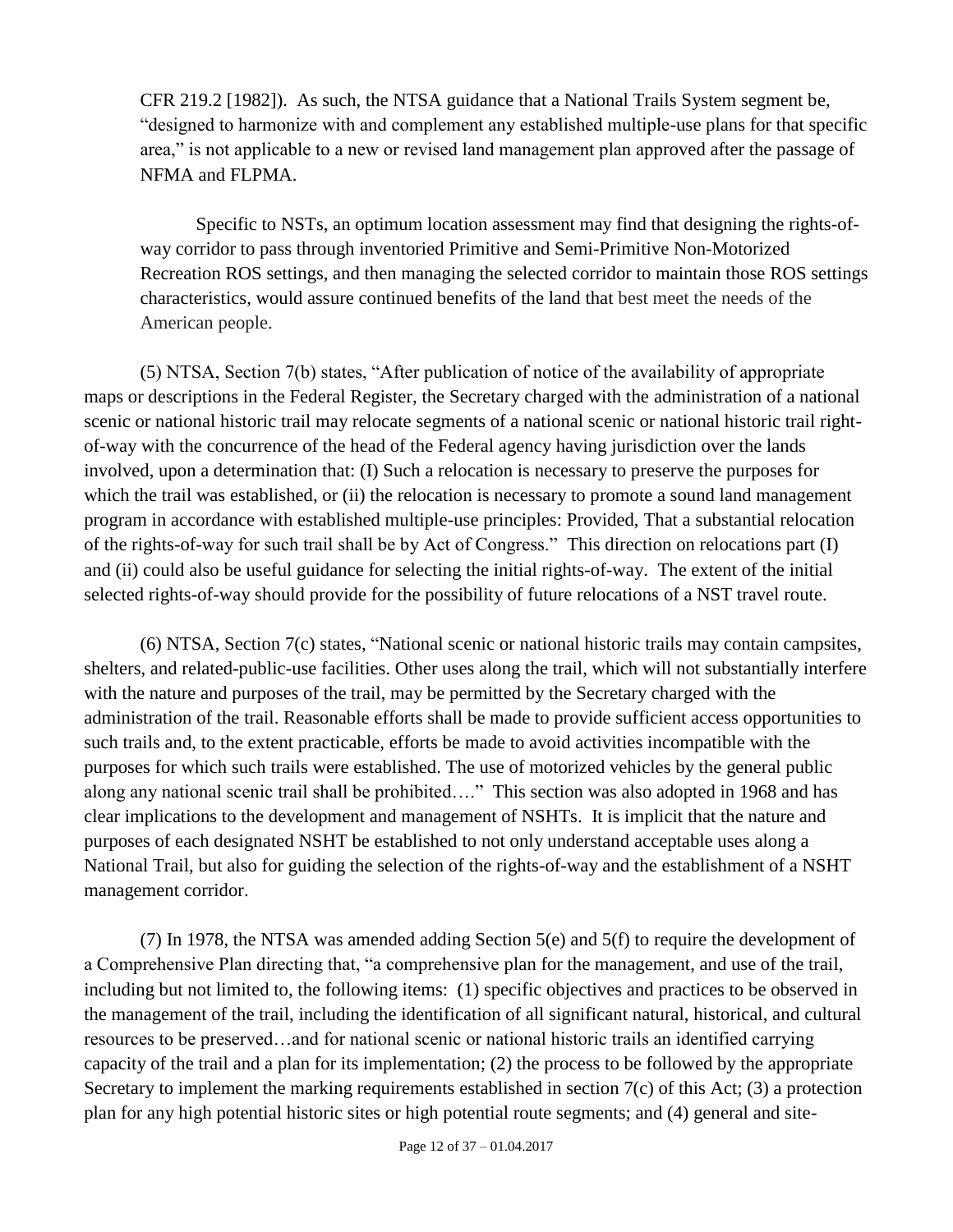specific development plans, including anticipated costs." The NST Comprehensive Plan is discussed further in the next section.

(8) The 1983 amendment to the NTSA, which added Section 7(j), does not modify the nature and purposes of a NST. The added subsection simply lists uses and vehicles that may be permitted on National Trails generally.

(9) In 1983, the NTSA was amended adding Section 7(k) to address the management and development issues associated with private land along a NSHT stating, "For the conservation purpose of preserving or enhancing the recreational, scenic, natural, or historical values of components of the national trails system, and environs thereof as determined by the appropriate Secretary, landowners are authorized to donate or otherwise convey qualified real property interests to qualified organizations consistent with section 170(h)(3) of the Internal Revenue Code of 1954, including, but not limited to, right-of-way, open space, scenic, or conservation easements…." This direction is specific to private land, but identifies the importance "of preserving or enhancing the recreational, scenic, natural, or historical values" along a National Trail.

(10) In 2001, Executive Order 13195 – Trails for America – addressed development and management of NSHTs by directing in Section 1(b), "Protecting the trail corridors associated with national scenic trails...to the degrees necessary to ensure that the values for which each trail was established remain intact...." This E.O. supplements the NTSA by clearly identifying the need to protect NSHT corridors.

(11) In 2009, Omnibus Public Land Management Act (P.L. 111-11, 16 U.S.C. 7202) authorized and designated the Arizona National Scenic Trail. In addition, this legislation established National Landscape Conservation System areas on public lands. Section 2002 of this Act describes, in part, "In order to conserve, protect, and restore nationally significant landscapes that have outstanding cultural, ecological, and scientific values for the benefit of current and future generations, there is established in the Bureau of Land Management the National Landscape Conservation System. (b) COMPONENTS.— The system shall include each of the following areas administered by the Bureau of Land Management: (1) Each area that is designated as— …(D) a national scenic trail or national historic trail designated as a component of the National Trails System;... Furthermore, the legislation states, The Secretary shall manage the system—(1) in accordance with any applicable law (including regulations) relating to any component of the system included under subsection (b); and (2) in a manner that protects the values for which the components of the system were designated." The Omnibus Public Land Management Act of 2009 resulted in the comprehensive BLM manual series 6250 and 6280 that address the planning, development, and management of NSHTs for the purpose of protecting NSHT values.

The Federal Land Policy and Management Act of 1976, as amended (P.L. 94-579), section 102, states, "regulations and plans for the protection of public land areas of critical environmental concern be promptly developed." In addition, Section 103 describes, "(a) The term "areas of critical environmental concern" means areas within the public lands where special management attention is required…to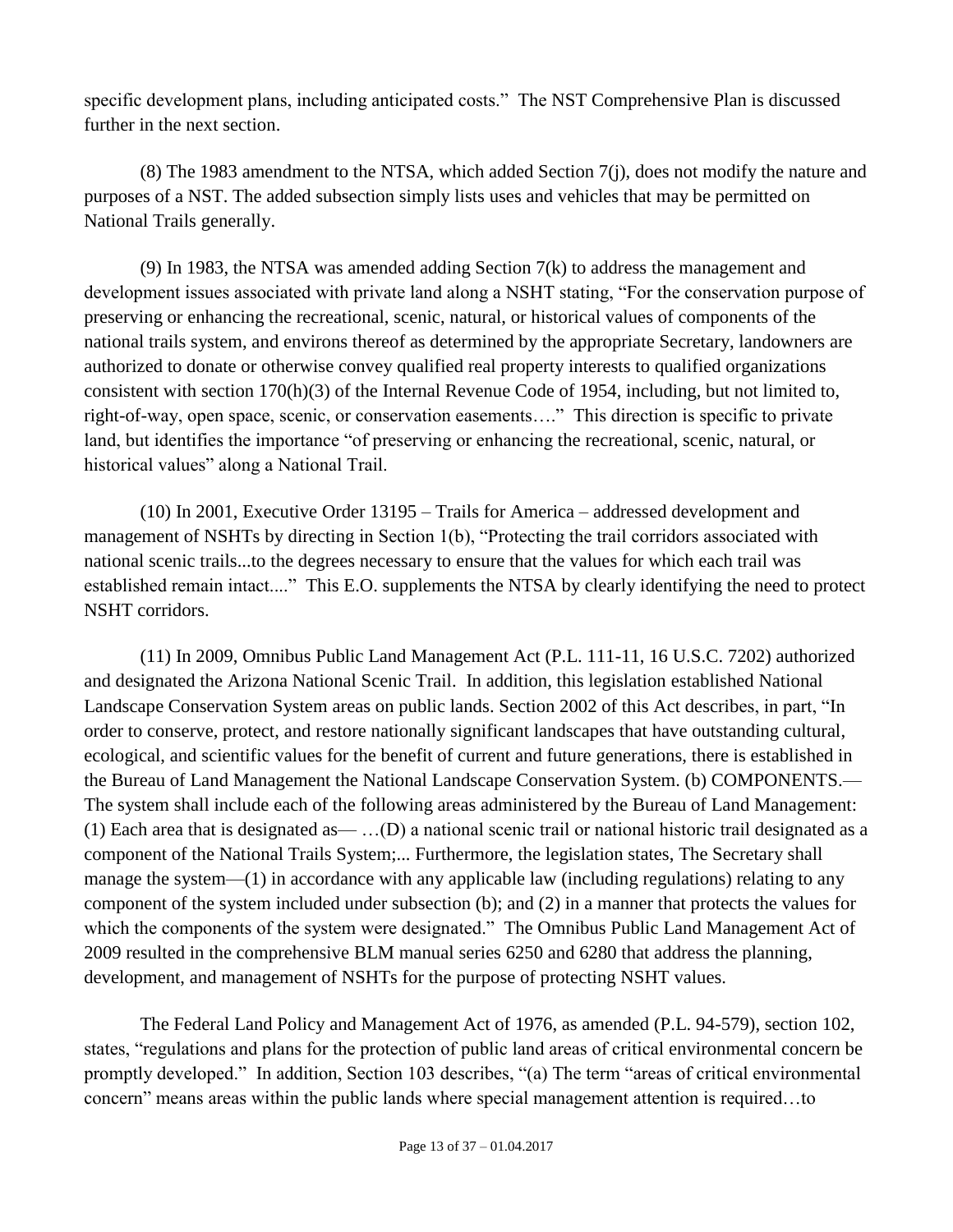protect and prevent irreparable damage to important historic, cultural, or scenic values, fish and wildlife resources or other natural systems or processes, or to protect life and safety from natural hazards." "In the development and revision of land use plans, the Secretary shall– (3) give priority to the designation and protection of areas of critical environmental concern; …and (9) to the extent consistent with the laws governing the administration of the public lands, coordinate the land use inventory, planning, and management activities of or for such lands with the land use planning and management programs of other Federal departments and agencies and of the States and local governments within which the lands are located…" (FLPMA Section 202) "The Secretary shall manage the public lands under principles of multiple use and sustained yield, in accordance with the land use plans developed by him under section 202 of this Act when they are available, except that where a tract of such public land has been dedicated to specific uses according to any other provisions of law it shall be managed in accordance with such law." (FLPMA Section 302)

National Landscape Conservation System landscapes are clearly areas where "special management attention is required" as specified in the FLPMA definition of an Area of Critical of Environmental Concern (ACEC), and in fact, the Bureau of Land Management has already addressed the need for such special attention, as in MS-6250 and MS-6280 with regard to NSHTs. The recognition of NLCS components as ACECs as defined in FLMPA provides a mechanism for the identification of these areas and the protection of their values through the development and implementation of Resource Management Plans.

(12) In 2012, Forest Service planning directives describe that: "When developing plan components for national scenic and historic trails: The Interdisciplinary Team shall identify Congressionally designated national scenic and historic trails and plan components must provide for the management of rights-of-ways (16 U.S.C 1246(a)(2)) consistent with applicable laws, regulations, and Executive Orders. Plan components must provide for the nature and purposes of existing national scenic and historic trails and for the potential rights-of-way of those trails designated for study." Furthermore, "… The team…, "should use other information to delineate a national scenic and historic trails corridor that protects the resource values for which the trail was designated… The plan must include plan components including standards or guidelines for a designated areas… that describe the national scenic and historic trail and the recreational, scenic, historic, and other resource values for which the trail was designated….

In the "Response to Comments on the Proposed Land Management Planning Directives," January 2015, the Agency mentions National Scenic and Historic Trails in a section titled, Forest Planning – General Comments – Plan Components, pages 24-25. "Respondents asked that the Agency clarify the following about plan components: clarify enforceability of each plan component; clarify ability of plan components to constrain or prohibit public activities; require documenting assumptions for plan components; provide guidance on evaluating and adopting lower tier components such as trail class, managed uses, designed use, and design parameters and identify prohibited uses for national scenic trails." The response states, "The Agency modified the proposed planning directives by adding a new section at FSH 1909.12, chapter 20, section 24 on designated areas and a specific new section (sec.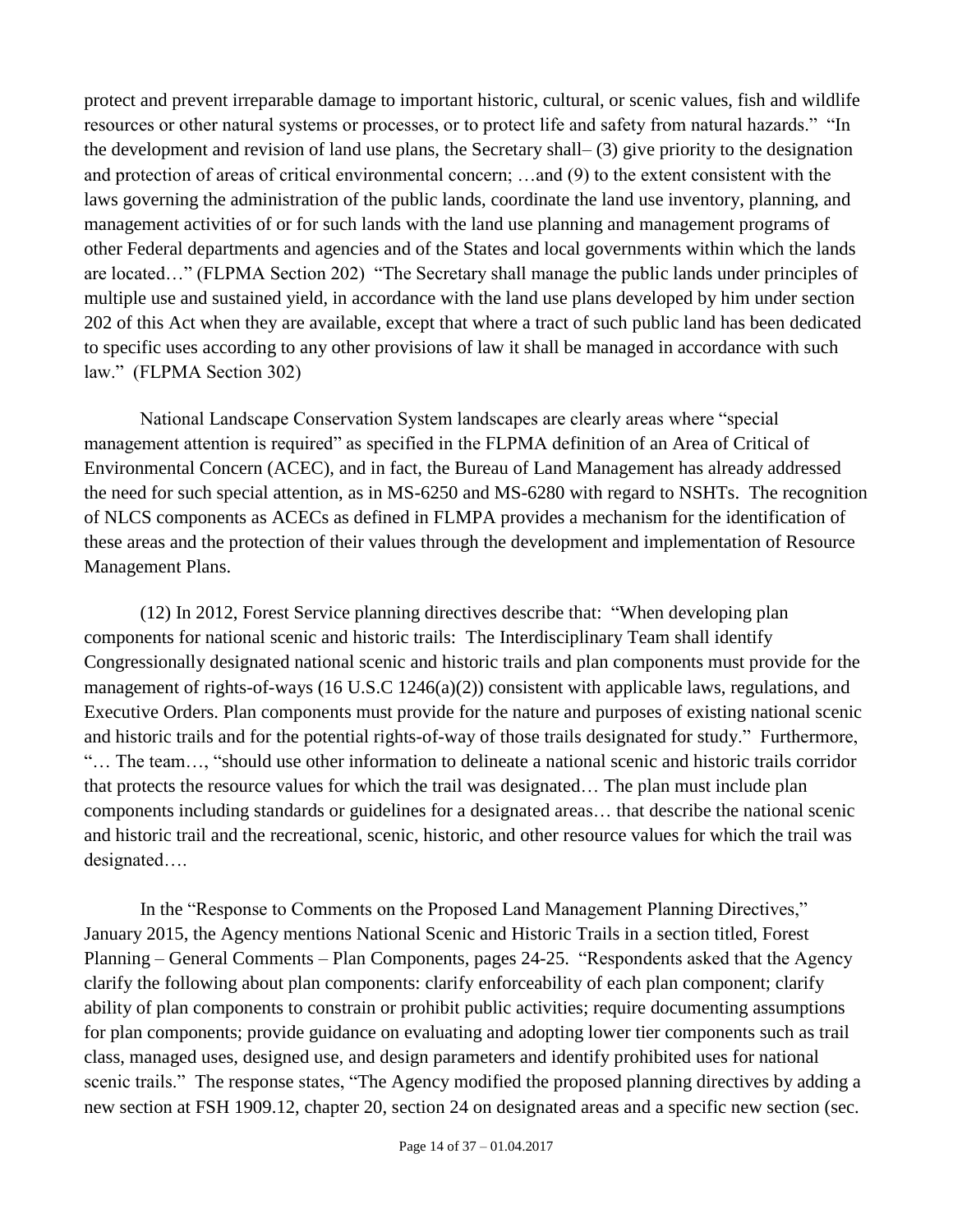24.43) on national scenic and historic trails. FSH 1909.12, chapter 20, section 24.43 emphasizes that plans are to identify and map national scenic and historic trails within the plan area. Plan components must provide for management of the trail consistent with legal authorities and the nature and purposes of existing national scenic and historic trails, and must be consistent with the objectives and practices for the management of the national scenic and historic trails as identified in the most recent comprehensive plan. Comprehensive trail plans are expected to provide for trail management compatible with the plan components of the land management plan."

This response is unclear, since two distinct planning processes are discussed in one passage. A Comprehensive Plan is defined by the NTSA, while a National Forest System (NFS) trail plan is a resource plan, such as a travel management plan that is developed in accordance with the requirements of 36 CFR 212. However, it appears that the Agency is committed to (1) providing for the protection of the nature and purposes of National Scenic and Historic Trails and being consistent with each National Scenic or Historic Trail Comprehensive Plan, and (2) NFS trail plans are directed to be consistent with plan components. Comprehensive Plans developed in response to the requirements of the National Trails System Act and Wild and Scenic Rivers Act are not resource plans as defined by the NFMA (16 U.S.C. 1604(i) and 36 CFR 219.15(e)).

NST policy and direction is found in the Comprehensive Plan, FSM 2353, FSH 1909.12 section 14, and FSH 1909.12 section 24.43, which in total provides the necessary National Trail policy and management direction for implementing the requirements of the NTSA. FSM 2350 is referenced in FSH 1909.12 section 24.43, which is necessary since the Forest Service Planning Handbook in itself does not contain substantive specialized guidance and instruction for addressing the NTSA in an integrated land management planning process. FSM 1110.3, FSM 1110.8, and FSM 1112.02 have more information about the formulation of directives.

# <span id="page-14-0"></span>**D. NST Comprehensive Planning**

Comprehensive plan requirements for a NST have often been addressed through staged or stepped-down decision processes: (1) a Comprehensive Plan (Stage 1) establishes broad policy and procedures including identifying the nature and purposes, (2) land management plans (Stage 2) guide all natural resource management activities and establish management standards (aka thresholds), provide integrated resource management direction for special areas, and address programmatic planning requirements, and (3) mid-level and site-specific plans (Stage 3) complete the comprehensive planning process through field-level actions to protect the corridor and then maintain or construct the travel route. Staged and stepped down decision processes could appear to support the notion that the comprehensive plans are resource plans that are subordinate to the land management plan direction. Instead, this is an administrative approach to incrementally step through the comprehensive planning process that is required by the NTSA. This strategy does not diminish the *discrete agency action* that is required by the NTSA Section 5(e) to prepare one Comprehensive Plan for each NST.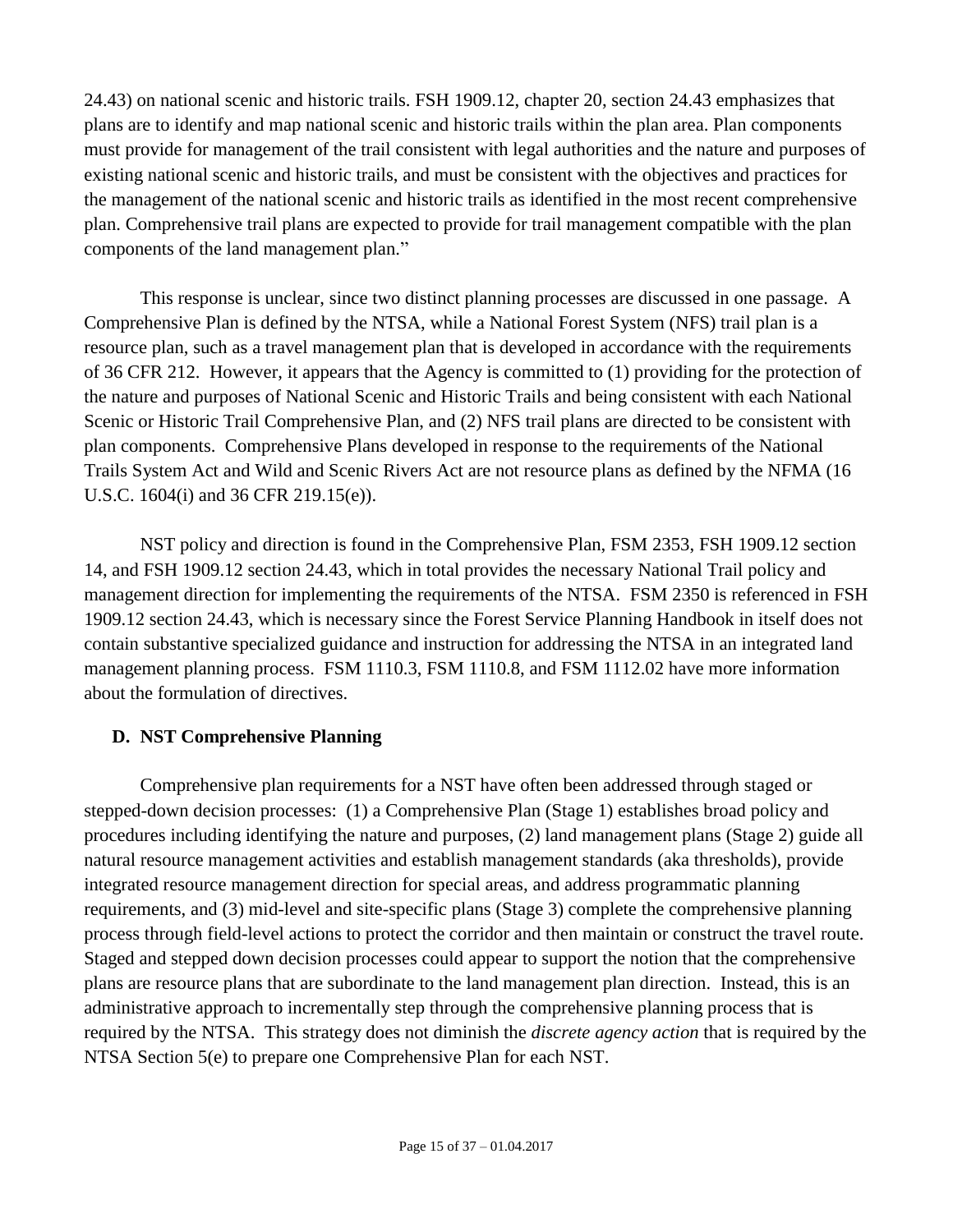| National Trails System Act - NST Comprehensive Planning Staged Decisionmaking |                                              |                                                   |  |
|-------------------------------------------------------------------------------|----------------------------------------------|---------------------------------------------------|--|
| 2009 Comprehensive Plan                                                       | <b>Land Management Plan</b>                  | NST Field-Level Plan                              |  |
| Stage 1                                                                       | Stage 2                                      | Stage 3                                           |  |
| The comprehensive plan establishes                                            | Land management planning                     | Field-level site-specific planning that           |  |
| national direction that implements                                            | implements the Comprehensive Plan            | is consistent with the Comprehensive              |  |
| foundational provisions of the                                                | guidance and provides for integrated         | Plan, and agency regulations and                  |  |
| National Trails System Act, which                                             | programmatic direction that is               | policies:                                         |  |
| includes establishing:                                                        | consistent with the NTSA, NFMA,              | Identifies and preserves significant<br>$\bullet$ |  |
| The Nature and Purposes of a                                                  | FLPMA or National Parks and                  | natural, historical, and cultural                 |  |
| <b>NST</b>                                                                    | Recreation Act, E.O. 13195, and              | resources (site-specific).                        |  |
| The Rights-of-Way Corridor<br>$\bullet$                                       | agency specific regulations (e.g., 36        | Identifies and displays the<br>$\bullet$          |  |
| Provides Resource<br>$\bullet$                                                | CFR 219) and policies (e.g., FSM             | segments of a NST that traverse the               |  |
| Management Guidance for:                                                      | 2353 and BLM MS-6250/6280):                  | unit.                                             |  |
| Visual Resource (SMS/VMS)<br>$\circ$                                          | Identifies and preserves<br>$\bullet$        | Establishes the Trail Class,<br>$\bullet$         |  |
| Recreation Resource (ROS)<br>$\circ$                                          | significant natural, historical, and         | Managed Uses, Designed Use, and                   |  |
| Motorized Use<br>$\circ$                                                      | cultural resources.                          | Design Parameters for the                         |  |
| Mechanized Use<br>$\circ$                                                     | Establishes the extent of a NST<br>$\bullet$ | segments of a NST that traverse the               |  |
| <b>Special Use Permits</b><br>$\circ$                                         | Management Area (FS) or                      | unit and identifies uses that are                 |  |
| <b>Trail and Facilities</b><br>$\circ$                                        | National Trail Management                    | prohibited.                                       |  |
| Carrying Capacity/LAC<br>$\circ$                                              | Corridor (BLM).                              | Provides for development, signing,<br>$\bullet$   |  |
| Monitoring and Evaluation<br>$\circ$                                          | Provides for protecting or<br>$\bullet$      | construction, and maintenance.                    |  |
| Developed following<br>$\bullet$                                              | achieving the nature and purposes            | Establishes carrying capacity<br>$\bullet$        |  |
| programmatic Environmental                                                    | through establishing supporting              | (LAC) for segments.                               |  |
| Impact Statement processes that                                               | plan components:                             | Establishes monitoring programs to<br>٠           |  |
| emphasize ROS and Visual                                                      | <b>Desired Conditions</b><br>$\circ$         | evaluate site-specific conditions.                |  |
| Quality planning principles, and                                              | Objectives<br>$\circ$                        |                                                   |  |
| addresses other uses that may                                                 | Standards (Thresholds)<br>$\circ$            | Developed following site-specific<br>$\bullet$    |  |
| be allowed $(16$ USC $1246(c)$ .                                              | Guidelines<br>$\circ$                        | <b>Environmental Impact Statement or</b>          |  |
|                                                                               | Monitoring<br>$\circ$                        | <b>Environmental Assessment</b>                   |  |
|                                                                               | Developed following<br>$\bullet$             | processes that emphasize ROS and                  |  |
|                                                                               | programmatic Environmental                   | Visual Quality planning principles,               |  |
|                                                                               | Impact Statement processes that              | and addresses other uses that may                 |  |
|                                                                               | emphasize ROS and Visual                     | be allowed $(16$ USC $1246(c)$ .                  |  |
|                                                                               | Quality planning principles, and             |                                                   |  |
|                                                                               | addresses other uses that may be             |                                                   |  |
|                                                                               | allowed (16 USC 1246(c).                     |                                                   |  |
| NST comprehensive planning stages may be combined                             |                                              |                                                   |  |
| if requisite programmatic and site-specific NEPA requirements are satisfied.  |                                              |                                                   |  |

The establishment of NST MAs and NTMCs, with appropriate plan components, could facilitate comprehensive planning, selecting and publishing the rights-of-way in the Federal Register, and meet attached NEPA requirements.<sup>6</sup>

<sup>6</sup> Under the National Environmental Policy Act (NEPA), when a federal agency does not make an "overt act," no NEPA requirement to prepare an Environmental Impact Statement (EIS) attaches. However, if some agency action was mandated under a separate statute in relation to that activity but the action was not taken, NEPA does attach and the Administrative Procedure Act applies (40 CFR 1508.18 and 5 U.S.C. 706). The NTSA presents an independent planning requirement to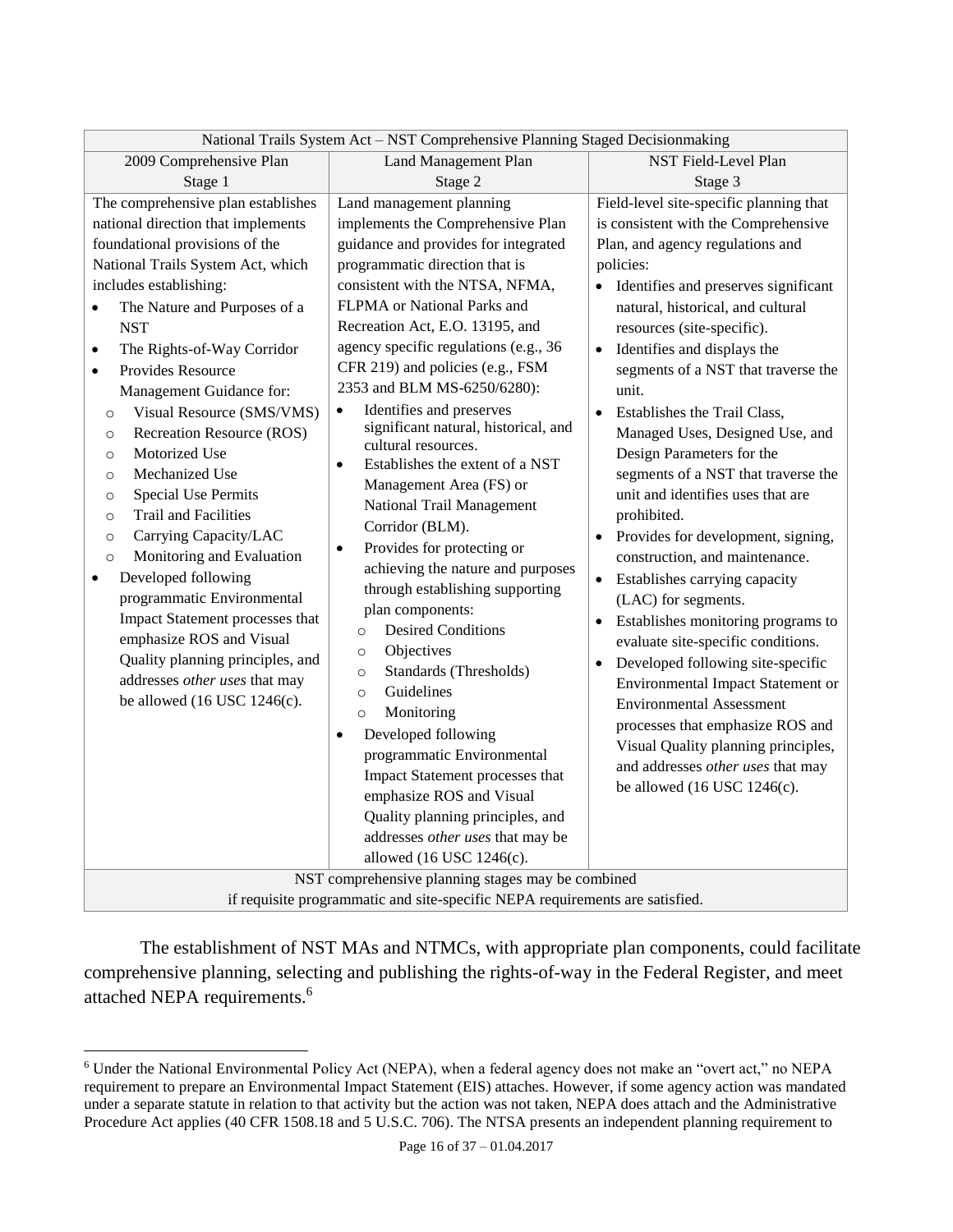#### <span id="page-16-0"></span>**E. Scenery Management System and Recreation Opportunity Spectrum Relationship**

The relationship between the Scenery Management System and the Recreation Opportunity Spectrum systems are discussed in the Landscape Aesthetics Handbook. Landscape Aesthetics - A Handbook for Scenery Management (Agricultural Handbook Number 701); Appendix F - 1 - Recreation Opportunity Spectrum:

"Recreation planners, landscape architects, and other Forest Service resource managers are interested in providing high quality recreation settings, experiences, and benefits for their constituents. This is accomplished, in part, by linking the Scenery Management System and the Recreation Opportunity Spectrum (ROS) System. In addition, providing a single constituent inventory and analysis for both systems is helpful in coordinating management practices.

Esthetic value is an important consideration in the management of recreation settings. This is especially so in National Forest settings where most people expect a natural appearing landscape with limited evidence of "unnatural" disturbance of landscape features…

Although the ROS User's Guide mentions the need for establishing a value for different landscapes and recreation opportunities within a single ROS class in the attractiveness overlay, there is currently no systematic approach to do so. For instance, in most ROS inventories, all lands that are classified semi-primitive non-motorized are valued equally. Some semi-primitive non-motorized lands are more valuable than others because of existing scenic integrity or scenic attractiveness. The Scenery Management System provides indicators of importance for these in all ROS settings. Attractiveness for outdoor recreation also varies by the variety and type of activities, experience, and benefits possible in each setting…

In the past, there have been apparent conflicts between The Visual Management System sensitivity levels and ROS primitive or semi-primitive classes. One apparent conflict has been where an undeveloped area, having little existing recreation use and seldom seen from sensitive travel routes, was inventoried using The Visual Management System. The inventory led to a "sensitivity level 3" classification, and thus apparently contradicted ROS inventory classes of primitive or semi-primitive non-motorized or semi-primitive motorized. Using criteria in The Visual Management System, in a variety class B landscape with a sensitivity level 3, the initial visual quality objective is "modification" or "maximum modification," depending on surrounding land classification. However, because of factors such as few social encounters, lack of managerial regimentation and control, and feelings of remoteness, the same area having little existing recreation use may establish an ROS primitive, semi-primitive nonmotorized, or semi-primitive motorized inventory classification. There have been concerns over the premise of The Visual Management System that the visual impact of management activities become more important as the number of viewers increases; yet The ROS System emphasizes solitude, infrequent social encounters, and naturalness at the primitive end of the spectrum, with frequent social encounters and more evident management activities at the urban end. Value or importance are dependent

prepare and implement a comprehensive plan, select the rights-of-way, and in general provide for the nature and purposes of a NST.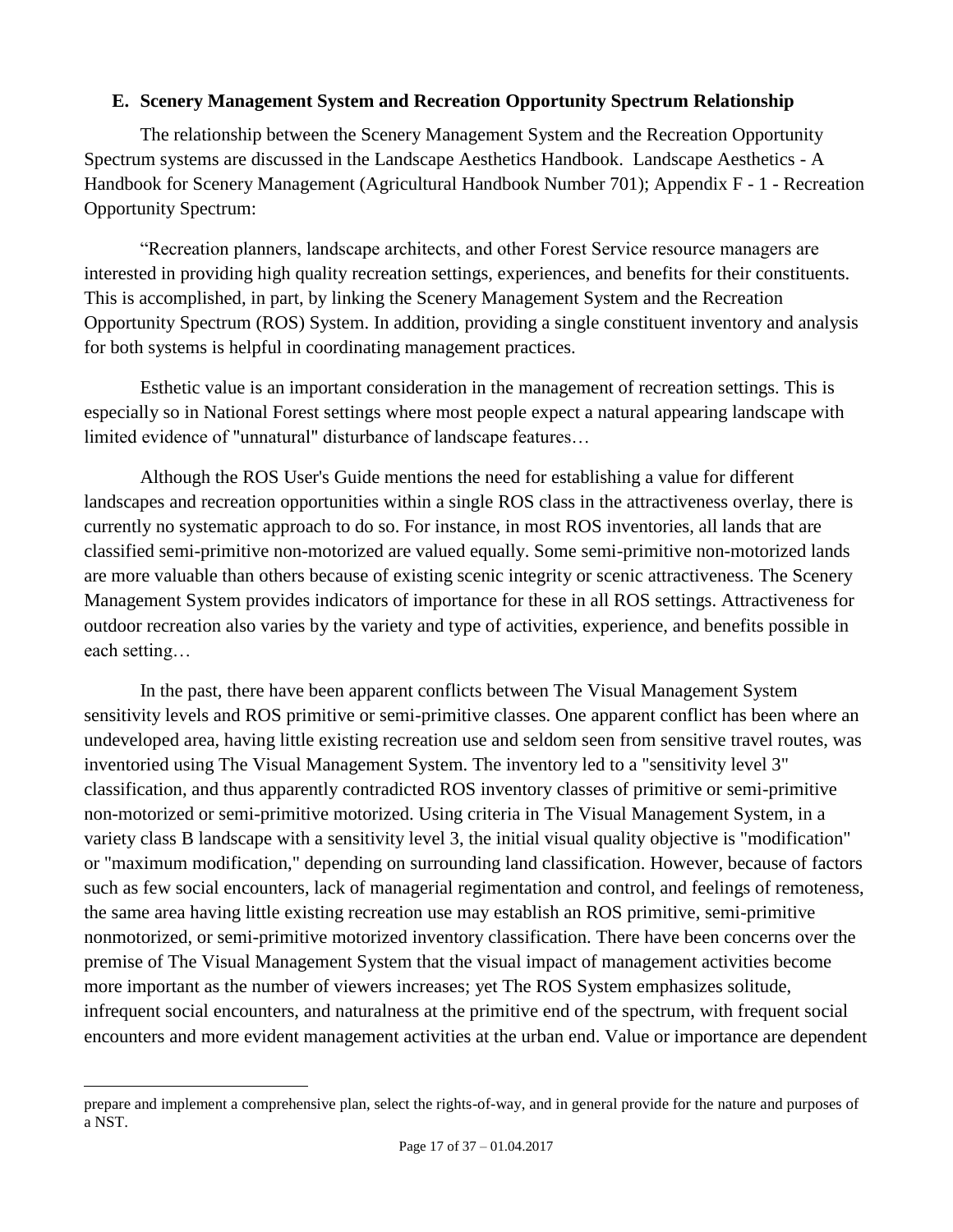on more than the number of viewers or users, and the key is that both the Scenery Management System and ROS are first used as inventory tools. Land management objectives are established during, not before, development of alternatives. Where there does appear to be a conflict in setting objectives for alternative forest plans, the most restrictive criteria should apply. An example might be an undeveloped land area in a viewshed managed for both middleground partial retention and semi-primitive nonmotorized opportunities. Semi-primitive non-motorized criteria are usually the more restrictive.

The Scenery Management System and ROS serve related, but different, purposes that affect management of landscape settings. In some cases, ROS provides stronger protection for landscape settings than does the Scenery Management System. This is similar to landscape setting protection provided by management of other resources, such as cultural resource management, wildlife management, and old-growth management. In all these examples, there may be management directions for other resources that actually provide higher scenic integrity standards than those reached by the Scenery Management System. Different resource values and systems (the Scenery Management System, the ROS System, cultural resource management, wildlife management, and old growth management) are developed for differing needs, but they are all systems that work harmoniously if properly utilized. In all these examples, there are management decisions made for other resources that result in protection and enhancement of landscape settings."

# <span id="page-17-0"></span>**F. Carrying Capacity**

 $\overline{a}$ 

National Trails System Act<sup>[1](#page-2-1)</sup>, sections 5(e) and 5(f), direct that a Comprehensive Plan for a national trail, "identify carrying capacity of the trail and a plan for its implementation." This is similar to Section  $3(d)(1)$  of the Wild and Scenic Rivers Act (WSRA)<sup>7</sup> that directs federal river-administering agencies to "address…user capacities" in a Comprehensive River Management Plan prepared for each component of the National Wild and Scenic Rivers System. The NTSA and WSRA do not define "carrying capacity" or "user capacities," but recent litigation has focused primarily on the recreational use.<sup>8</sup> The scope of "carrying capacity" and "user capacity" broadly includes visitor use, other public use, and administrative use, but with particular emphasis on the recreational aspect.

Carrying capacities are an integral part of the management approaches identified in a Comprehensive Plan to protect and enhance NST nature and purposes. The nature and purposes of a NST are also known as NST values. The values of NSTs include: (1) visitor experience opportunities and settings, and (2) the conservation and protection of scenic, natural, historical, and cultural qualities of the corridor. Furthermore, the NTSA goes beyond ROS descriptors requiring the protection of significant resources and qualities along the National Trail corridor.

Visitor use management practices need to be sensitive to situations where there is an asymmetric nature of a conflict, especially where there is a one-way relationship where the primary use is sensitive

<sup>7</sup> 16 U.S.C. §1271-1278; Public Law 90-542 (October 2, 1968) and amendments.

<sup>&</sup>lt;sup>8</sup> See Friends of Yosemite Valley v. Kempthorne, 520 F.3d 1024 (9<sup>th</sup> Cir. 2008); American Whitewater v. Tidwell, (D.S.C. 2012).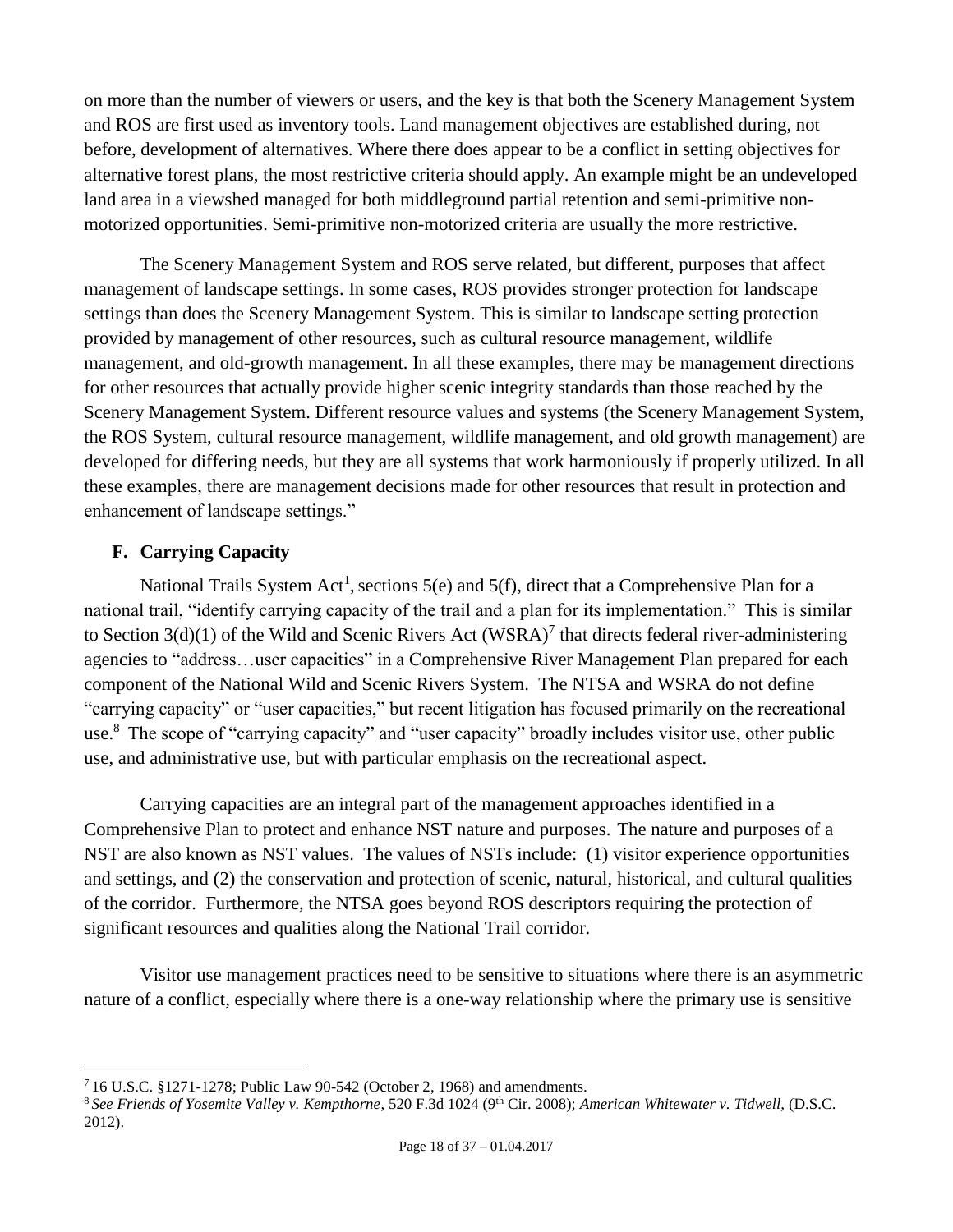to a secondary use. In those situations, monitoring and adaptive management actions should ensure that the secondary use doesn't substantially interfere with maintaining the primary purposes and values.

Addressing visitor capacities requires managers to assess impacts from both established uses and potential new uses. It can be a challenging task because of the complex relationship between human uses and national trail values. The capacity to absorb use without substantial impacts to resources and visitor experiences is dependent on myriad interrelated factors that should be addressed through NEPA planning processes.

# <span id="page-18-0"></span>**G. Substantial Interference**

Black's law dictionary defines substantial evidence as the amount of evidence which a reasoning mind would accept as sufficient to support a particular conclusion and consists of more that a mere scintilla. BLM directive MS-6280 define substantial interference in relation to nature and purposes:

- *Substantial Interference*. Determination that an activity or use affects (hinders or obstructs) the nature and purposes of a designated National Trail (see nature and purposes).
- *Nature and Purposes*. The term used to describe the character, characteristics, and congressional intent for a designated National Trail, including the resources, qualities, values, and associated settings of the areas through which such trails may pass; the primary use or uses of a National Trail; and activities promoting the preservation of, public access to, travel within, and enjoyment and appreciation of National Trails.

Management direction for Semi-Primitive Motorized, Roaded Natural, Rural, and Urban ROS classes allow uses that would substantially interfere with the nature and purposes of a NST if the allocation desired conditions are realized. Where the allowed non-motorized activities reflect the purposes for which the National Trail was established, the establishment of Primitive and Semi-Primitive Non-Motorized ROS classes and high and very high scenic integrity allocations would normally protect the nature and purposes (values) of a NST.

How are ROS inconsistencies addressed in providing for desired settings along a National Scenic Trail? A ROS inconsistency is defined as a situation in which the condition of an indicator exceeds the range defined as acceptable by the management guidelines. For example, the condition of the indicators for the National Trail corridor may all be consistent with its management as a semiprimitive non-motorized area with the exception of the presence of a trailhead and access road. In such a case, what are the implications of the inconsistency? Does the inconsistency benefit or interfere with the nature and purposes of the National Trail? What should be done about the inconsistency? Three general kinds of actions are possible. First, perhaps nothing can or should be done. It may be concluded that the inconsistency will have little or no effect on the area's general character. Or, the agency may lack jurisdiction over the source of the inconsistency. A second response is to direct management action at the inconsistency to bring it back in line with the guidelines established for the desired ROS class. The main point to be understood with regard to inconsistencies is that they can be managed. The presence of one does not necessarily automatically lead to a change in ROS class. By analyzing its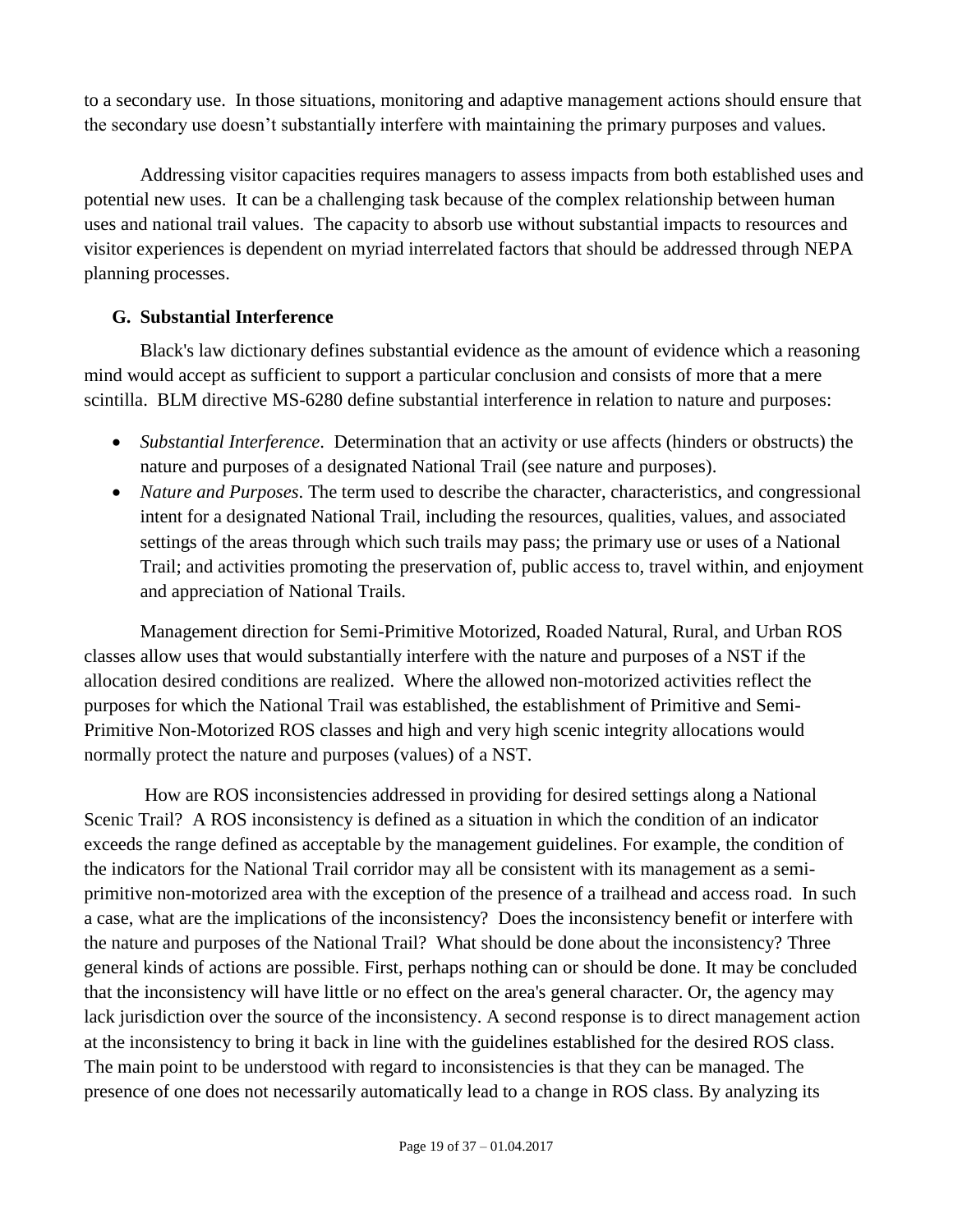cause, implications, and possible solutions, an inconsistency can be handled in a logical and systematic fashion.

Land management plans should establish desired conditions and standards and guidelines that preserve and promote the nature and purposes of a NST. Specific interference thresholds should be established during the development of a land management plan. Further, the determination of carrying capacity is integral to protecting NST values.

Mining activities and uses have substantial interfered with the nature and purposes of the Arizona National Scenic Trail as described in the assessment: "These mines have diminished the quality of scenic character on the Tonto although mitigation measures required by the Forest Service have reduced the impact of them on the scenic character. Should both proposals submitted for exploration and development by Resolution Copper Company be approved, scenery would be greatly compromised within the proposed project area of the general plan of operations, and within the proposed land exchange area in the vicinity of Oak Flat. Most alternatives for tailings locations for the Resolution project severely affect the nature and purposes of the Arizona National Scenic Trail by degrading the nationally significant scenic resources for which the trail was designated."

# <span id="page-19-0"></span>**H. Forest Service Planning Considerations**

*Forest Service – The following describes common considerations and elements of what could be expected for (or lead to) locations and Plan components that would be applied to a Management Area to achieve the nature and purposes of a NST:*

Forest Service land management plans shall form one integrated plan for each unit (16 U.S.C.  $1604(f)(1)$ ). The plan must provide for ecosystem services and multiple uses, including outdoor recreation, range, timber, watershed, wildlife, and fish, within Forest Service authority and the inherent capability of the plan area as follows: ... (b)... (1) The plan must include plan components, including standards or guidelines, to provide for: (i) Sustainable recreation; including recreation settings, opportunities, and access; and scenic character..., and (vi) appropriate management of other designated areas or recommended designated areas in the plan area...(36 CFR 219.10(b)(i) $\&$ (vi)). The NST is a congressionally designated area (36 CFR 219.19).

On National Forest System lands, a MA is to be established for existing NST rights-of-way corridors. For NST sections that pass through the planning unit, plan components must include management and use direction (16 U.S.C. 1244(f)) for the rights-of-way that provide for the nature and purposes of this National Trail (16 U.S.C. 1246).

Forest Service directives FSM 2310 and FSM 2380 describe recreation and scenery planning policy.

- FSM 2310.3 Policy...
	- 1. Use the Recreation Opportunity Spectrum (ROS) to establish planning criteria, generate objectives for recreation, evaluate public issues, integrate management concerns, project recreation needs and demands, and coordinate management objectives.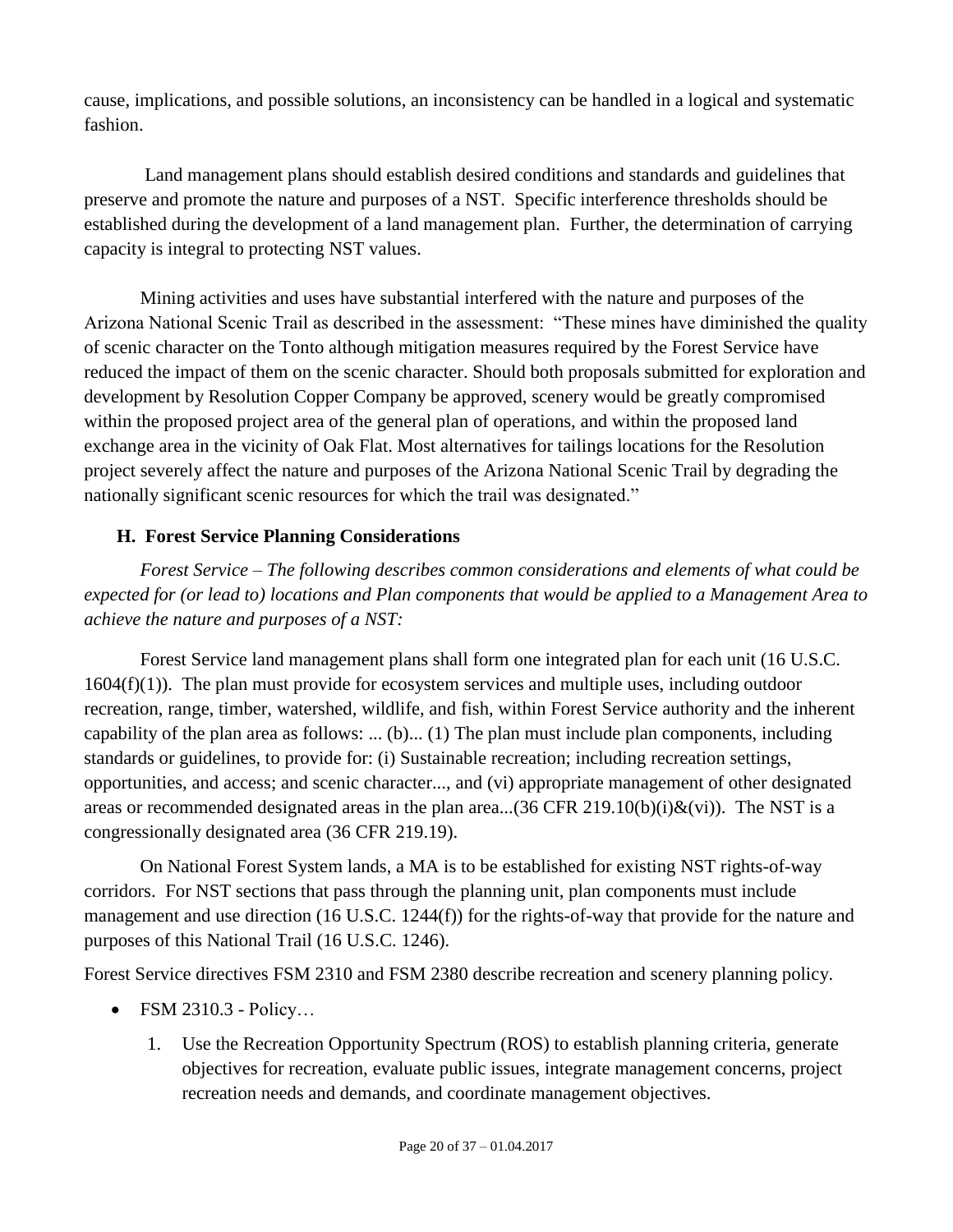2. Use the ROS system to develop standards and guidelines for proposed recreation resource use and development.

#### **Forest Plan Components**

Recommendations for NST plan components are described in the following table.

#### **NST LMP MA Desired Conditions**

#### **Descriptions**

Consistent with a NST Comprehensive Plan, the MA provides high-quality scenic, non-motorized recreation opportunities and conserves natural, historic, and cultural resources and provides a long distance trail that highlights the state's topographic, biologic, historic and cultural diversity. The NST corridor provides panoramic views of undisturbed landscapes in a tranquil scenic environment. The corridor is of sufficient width to encompass national trail resources, qualities, values, associated settings and the primary use or uses. This includes vistas, campsites, water sources, and other important resource values. Desired conditions are principally characterized by Primitive and Semi-Primitive Non-Motorized ROS settings. These settings provide for the following conditions:

Primitive ROS settings encompass large, wild, remote, and predominately unmodified landscapes. These settings often coincide with designated Wilderness. They provide quiet solitude away from roads and others groups, are generally free of human development, and facilitate self-reliance and discovery. Signing, and other infrastructure is minimal and constructed of rustic, native materials. Feelings of physical achievement and self-reliance is an important part of the experience offered. Ecological processes such as fire, insects, and disease exist.

Semi-Primitive Non-Motorized ROS settings provide opportunities for exploration, challenge, and self-reliance. Rustic structures such as signs and foot bridges are occasionally present to direct use and protect the setting's natural and cultural resources. These rustic constructed features are built from native materials or those that mimic native materials. Restored or revegetated closed roads may be present but do not dominate the landscape or detract from the SPNM experience of visitors. These settings are free of motorized travel. Opportunities for solitude and exercising outdoor skills will be present, but the areas are not as remote as in the primitive class. Ecological processes such as fire, insects, and disease exist.

#### **NST LMP MA Objectives**

#### **Descriptions**

Complete a NST travel route through the MA within five years. [Example of proposed and possible actions.]

#### **NST LMP MA Standards or Guidelines**

Descriptions - See FSM 1110.8 for Degree of Compliance or Restriction "Helping Verbs" and "Mood of Verb" Definitions

#### **Scenery Management**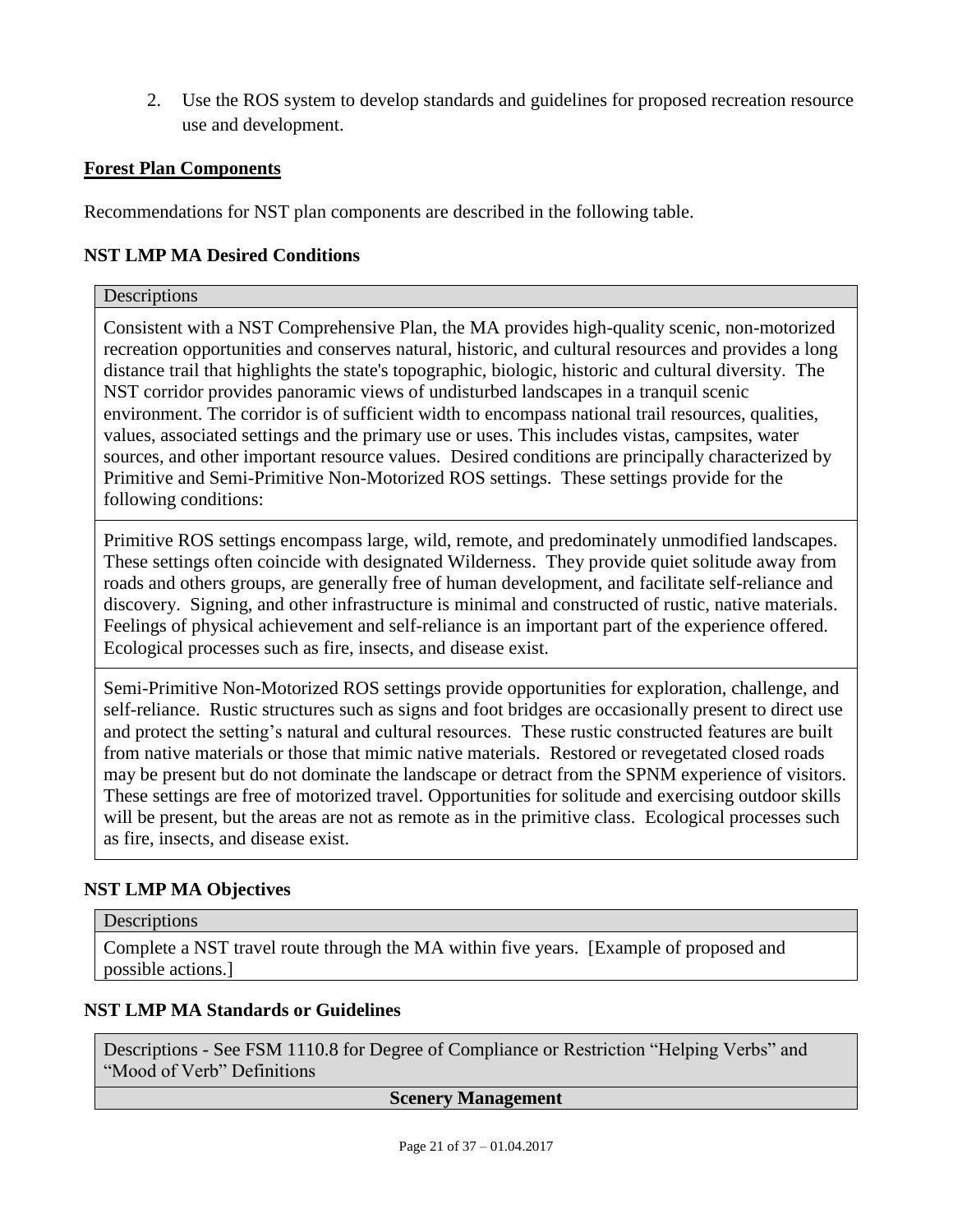Manage a NST travelway as a concern level 1 travel route. Resource management actions must meet a Scenic Integrity Level of Very High or High.

#### **Recreation Management**

Resource manage actions and allowed uses must be compatible with maintaining or achieving Primitive or Semi-Primitive Non-Motorized ROS class settings.

Manage the NST to provide high-quality scenic, non-motorized recreation opportunities.

If the interval between natural water sources is excessive, consider developing and protecting water sources for hikers and pack and saddle stock use.

#### **Special Uses Management**

Activities, uses, and events that would require a permit must not be authorized unless the activity, use, or event contributes to achieving the nature and purposes of a NST.

#### **Minerals Management**

Mineral leases are to include stipulations for no surface occupancy.

Permits for the removal of mineral materials are not to be issued.

Mineral withdrawals should be enacted in areas with a history of locatable mineral findings.

#### **Timber Management**

Lands are not suitable for timber production. Timber harvest is not scheduled and does not contribute to the allowable sale quantity.

#### **Vegetation Management**

Vegetation may be managed to enhance NST values, such as to provide vistas to view surrounding landscapes and to conserve natural resources.

Vegetation may be managed to maintain or improve threatened, endangered, and sensitive species habitat.

Rangelands and riparian areas where affected by livestock use must be maintained in a Proper Functioning Condition.

#### **Cultural and Historic Resources Management**

Protect cultural and historic resources. Interpret National Historic Trails and sites.

#### **Lands Acquisition**

Provide for land acquisitions to protect the nature and purposes of the National Trail. Prohibit land disposals.

#### **Travel Routes**

Segments of a NST should fall into Trail Class 2 or 3 and have a Designed Use of Pack and Saddle Stock, except where a substantial safety or resource concern exists, the travel route may have a Designed Use of Hiker/Pedestrian (FSH 2309.18).

The NST travel route may not be used for a livestock driveway.

#### **Fire Suppression**

Fire suppression activities should apply the Minimum Impact Suppression Tactics Implementation Guidelines.

#### **Motor Vehicle Use**

Motor vehicle use by the general public is prohibited unless that use:

a. Is necessary to meet emergencies;

b. Is necessary to enable adjacent landowners or those with valid outstanding rights to have reasonable access to their lands or rights;

c. Is for the purpose of allowing private landowners who have agreed to include their lands in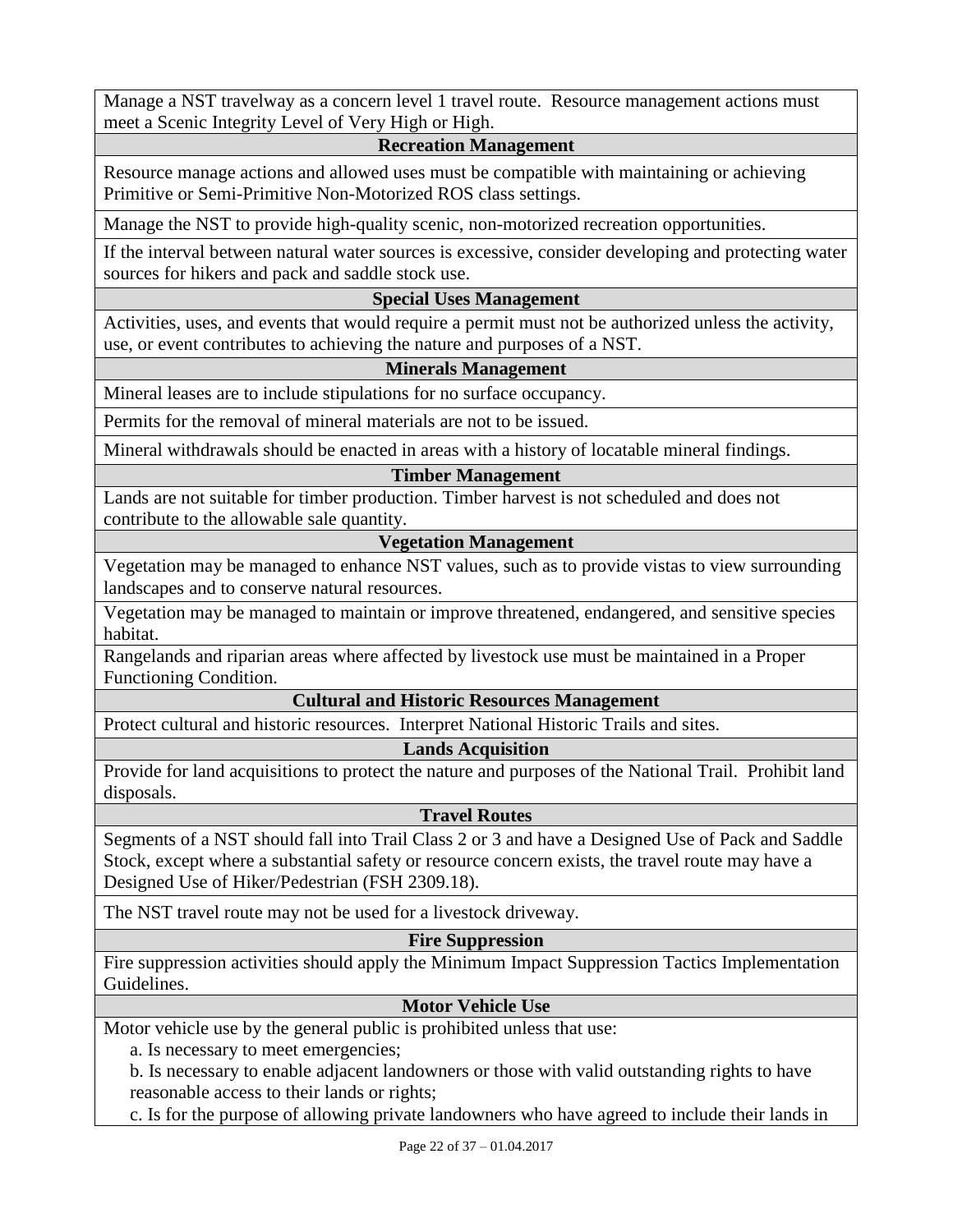the NST by cooperative agreement to use or cross those lands or adjacent lands from time to time in accordance with Forest Service regulations; or

d. Is on a motor vehicle route that crosses the NST, as long as that use will not substantially interfere with the nature and purposes of the NST.

#### **Other Uses Considerations**

Where congressionally designated areas overlap, apply the management direction that best protects the values for which each designated area was established.

Other uses that could conflict with the nature and purposes of a NST may be allowed only where there is a determination that the other use would not substantially interfere with the nature and purposes of a NST (16 USC 1246(c)). Examples of substantially interference include the Arizona Trail Race and the Resolution Copper Company Operating Plan as proposed.

#### **NST LMP MA Implementation Guidance**

Partnerships and volunteers are sustained or sought to lead and assist in NST programs. Volunteer and cooperative agreements will be developed with those volunteers and private organizations that are dedicated to planning, developing, maintaining, and managing a NST, including the Arizona Trail Association, in accordance with Sections 2(c), 7(h)(1), and 11 of the NTSA.

<span id="page-22-0"></span>The direction in the NTSA, FSM 2310, FSM 2353.4, and FSM 2380 are used to guide the development and management of the Trail.

# **III. Legislative History and Policy**

#### <span id="page-22-1"></span>**A. Trails for America**

Trails for America, a 1966 report prepared by the Bureau of Outdoor Recreation in response to President Johnson's Natural Beauty Message of February 8, 1965, describes, "A limited number of national scenic trails should be established to provide opportunities of extended foot, horseback, and bicycle trips for Americans in all parts of the Nation. National scenic trails should have natural, scenic, or historic qualities that give them recreation potential of national significance. Such trails typically should be several hundred miles in length, have overnight shelters at appropriate intervals, and be interconnected with other major trails that provide opportunity for extended hiking or riding experiences. They would be the major axes of networks of trails branching out to nearby points of special attraction serving areas of population throughout the country...

The spirit of adventure springs ever anew in the hearts of Americans, young and old. In no way is it better satisfied than in the exploration of unfamiliar terrain or in the discovery of the beauties of nature. Long-distance trails can provide unparalleled opportunities for such adventure and such satisfaction. Designed primarily for walking or riding, they are within the economic reach of all citizens. Routed to open the scenic wonders of ridgelines, mountaintops, countryside, streams, and lakeshores, and to provide access to scenes of historic significance, they offer varied and exciting experiences. Built to harmonize with the natural areas they cross, they afford the visitor close-up instruction in nature and her ways. Healthful exercise and the opportunity to break away from the pace of automated urban living add to the values of extended hiking and riding experiences. Major long-distance trails can lead the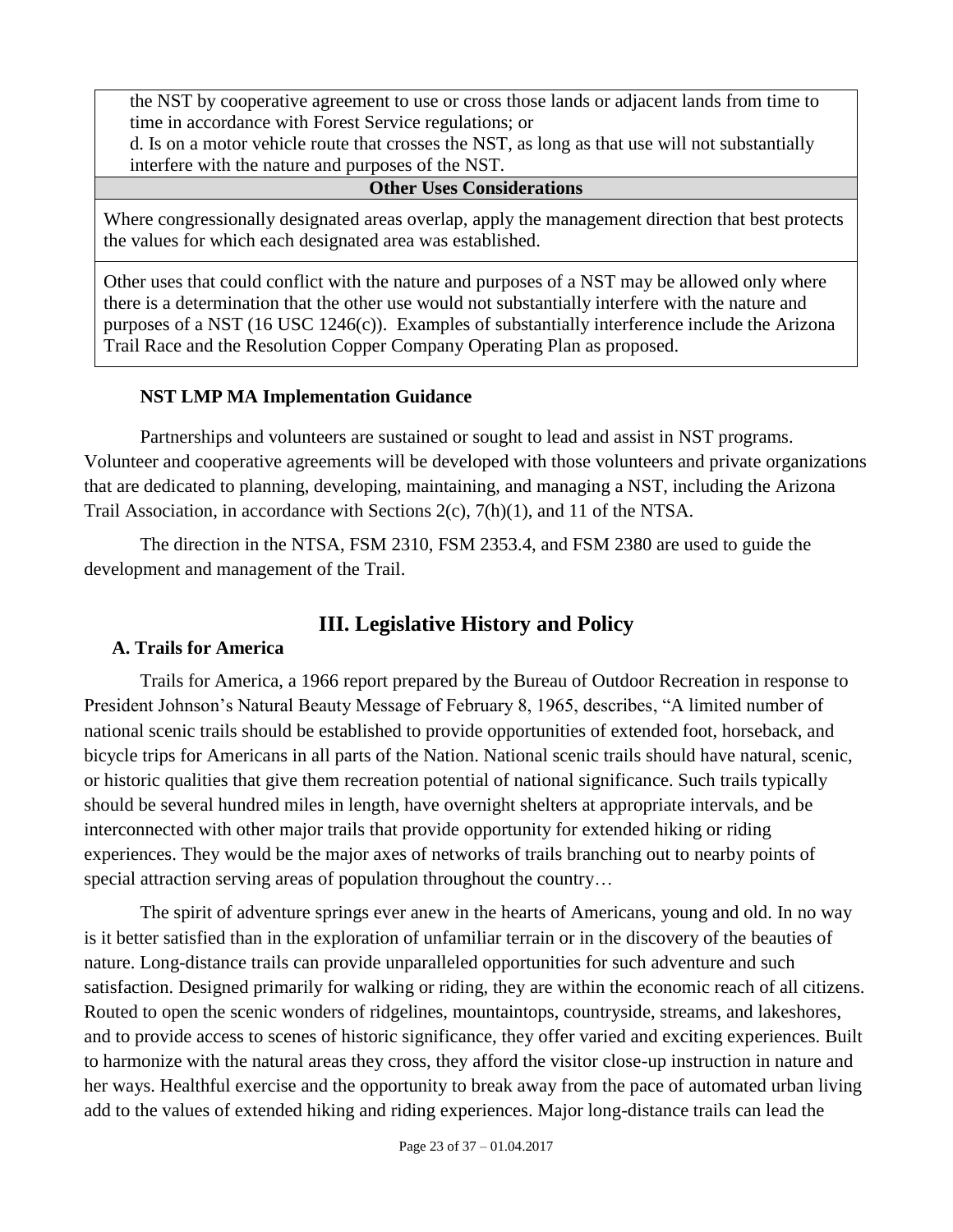traveler through regions of outstanding scenic, historic, and recreation interest, while serving areas of principal population concentration. They can serve as backbones for systems of trails branching out to nearby points of special attraction. Such trails should be called "national scenic trails." Defined as extended trails which have natural, scenic, or historic qualities that give them recreation-use potential of national significance, such trails might typically be several hundred miles long, have overnight shelters at appropriate intervals, and be interconnected with other major trails to permit the enjoyment of extended hiking or riding experiences."

Administration of national scenic trails is complicated by the linear nature of the trails and the complex pattern of land ownership along them. Most existing or potential national scenic trails extend through or into several States. Typically they cross some lands that are administered by Federal, State, and local public agencies, and other lands that are privately owned. In the West, the trails cross lands administered largely by Federal agencies—the Forest Service, National Park Service, [and] Bureau of Land Management... In view of these considerations, administration of national scenic trails should be governed by the following principles...

4. The entire length of each national scenic trail, together with sufficient land area on both sides to safeguard adequately and preserve its character, should be protected in some form of public control..., and

9. The responsible Secretary, after agreement with the other Federal agencies involved and consultation with appropriate States, local governments, private organizations, and advisory councils, should:

a. locate and designate the route and width of right-of-way of each trail assigned him. The rightof-way should be wide enough to protect adequately the natural and scenic character of the lands through which the trail passes and the historic features along and near along the trail, and to provide campsites, shelters, and related public-use facilities as necessary. It should avoid, insofar as practicable, established highways, motor roads, mining areas, power transmission lines, private recreational developments, public recreational developments not related to the trail, existing commercial and industrial developments, range fences and improvements, private operations, and any other activities that would be incompatible with the protection of the trail in its natural condition and its use for outdoor recreation. Formal designation should be accomplished by publishing notice of the route and right-of-way in the Federal Register, together with appropriate maps and descriptions. Minor changes in route and right-of-way should be handled in the same manner.

b. define the kinds of recreation use that are appropriate on the trail and in keeping with its objectives, and define the kinds of non-recreation uses, if any, that may be permitted within the right-of-way; issue the necessary regulations; and provide enforcement.

c. establish construction and maintenance standards including standards for related facilities that will adequately protect trail values and provide for optimum public use."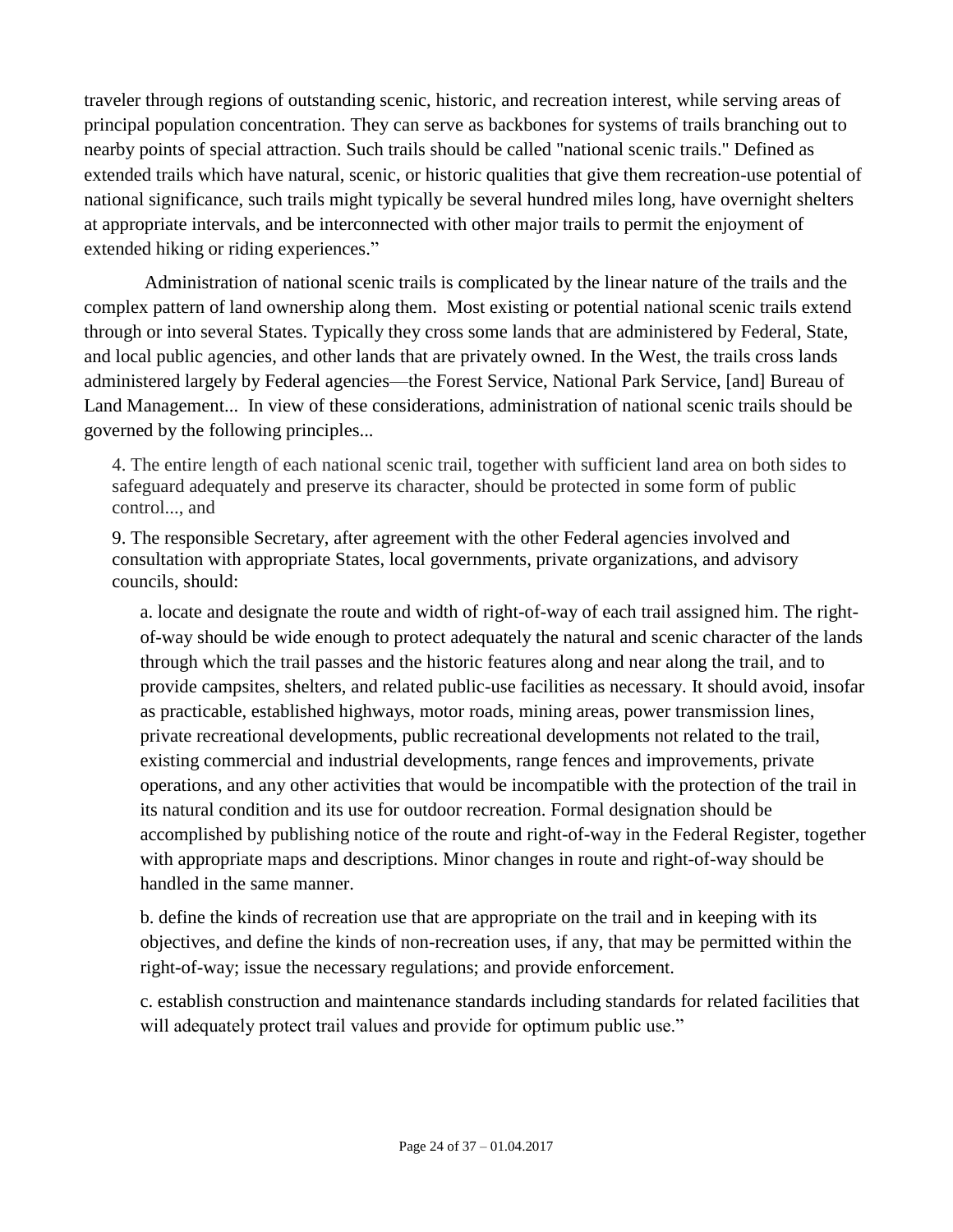#### <span id="page-24-0"></span>**B. National Trails System Act**

The National Trails System Act (NTSA), P.L. 90-543, was passed by Congress on October 2, 1968. It established policies and procedures for a nationwide system of trails including National Scenic Trails. The Appalachian Trail and the Pacific Crest Trail were designated as the nation's first National Scenic Trails. "The Act was intended to insure that long-distance, high-quality trails with substantial recreation and scenic potential were afforded Federal recognition and protection" (S.R. 95-636).

**Statement of Policy** – Sec. 2 (16 U.S.C. 1241(a))

"In order to provide for the ever-

Overlay of Management Regime – The NTSA establishment and designation of a NST provides for the Secretaries of the Agriculture and Interior to manage a NST under existing agencies authorities, but subject to the overriding direction of providing for the nature and purposes of this NST. The establishment of a NST thus constitutes an overlay on the management regime otherwise applicable to public areas managed by land management agencies. The NTSA (and E.O. 13195 - Trails for America in the 21st Century) limits the management discretion the agencies would otherwise have by mandating the delineation and protection of a NST corridor.

increasing outdoor recreation needs of an expanding population and in order to promote the preservation of, public access to, travel within, and enjoyment and appreciation of the open-air, outdoor areas and historic resources of the Nation, trails should be established...within scenic areas and along historic travel routes of the Nation which are often more remotely located."

**National Trails System** – Sec. 3 (16 U.S.C. 1242(a)(2)) –

"National scenic trails, established as provided in section 5 of this Act, which will be extended trails **so located** (*emphasis added*) as to provide for maximum outdoor recreation potential and for the conservation and enjoyment of the nationally significant scenic, historic, natural, or cultural qualities of the areas through which such trails may pass. National scenic trails may be located so as to represent desert, marsh, grassland, mountain, canyon, river, forest, and other areas, as well as landforms which exhibit significant characteristics of the physiographic regions of the Nation."

#### **National Scenic and Historic Trails** –

NTSA sec.  $5(e)/(f)$  (16 U.S.C. 1244 $(e)/(f)$ ) – "... The responsible Secretary shall...submit...a comprehensive plan for the acquisition, management, development, and use of the trail, including but not limited to, the following items:

- 1. Specific objectives and practices to be observed in the management of the trail, including the identification of all significant natural, historical, and cultural resources to be preserved,... an identified carrying capacity of the trail and a plan for its implementation;
- 2. The process to be followed by the appropriate Secretary to implement the marking requirements established in section 7(c) of this Act;
- 3. A protection plan for any…high potential route segments; and
- 4. General and site-specific development plans, including anticipated costs."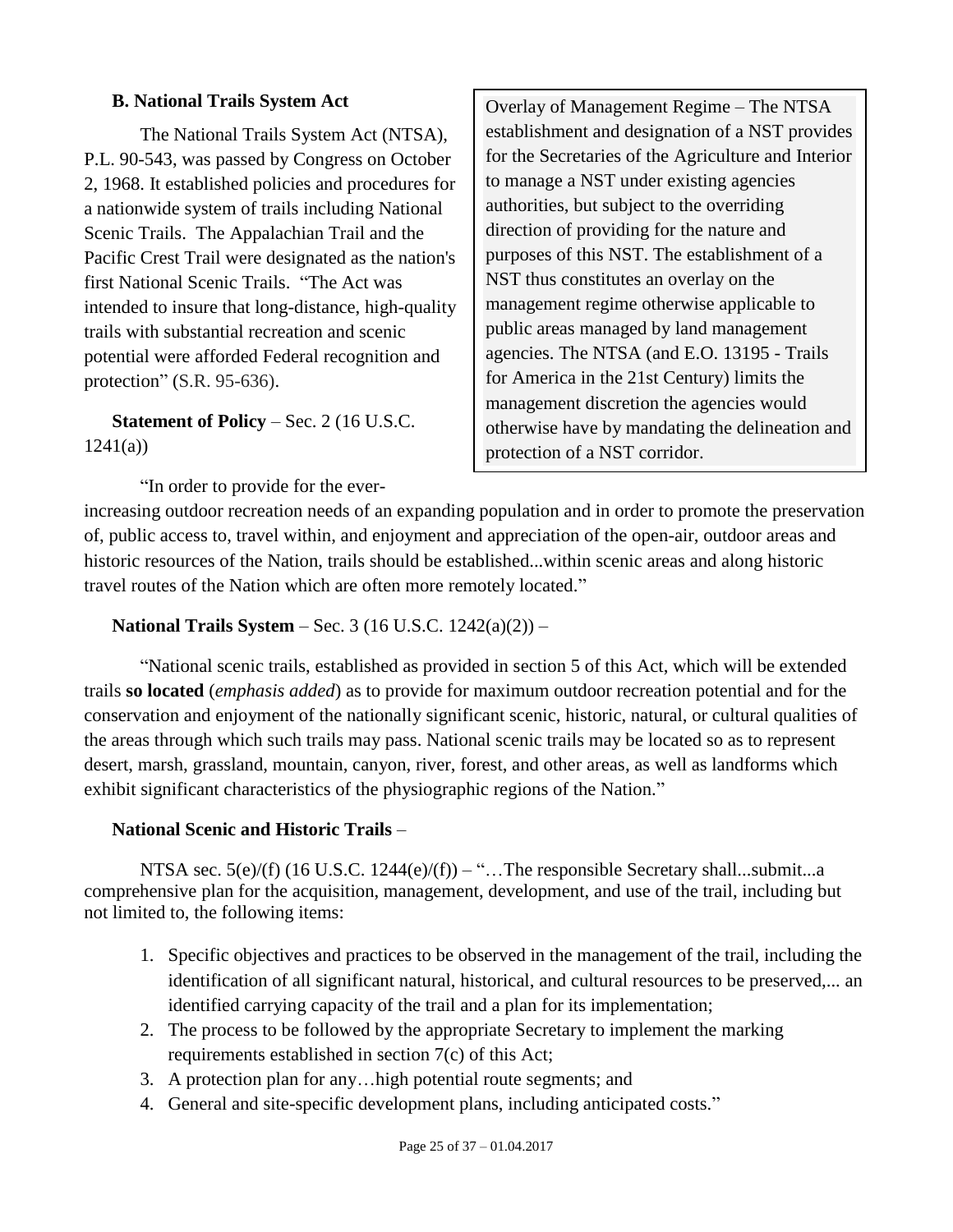### **Administration and Development** – Sec. 7 (16 U.S.C. 1246) –

The Secretary of Agriculture is charged with the overall administration of a NST. Section 7(a)(2) states that the, "...Secretary shall select the rights-of-way for national scenic and national historic trails and shall publish notice thereof of the availability of appropriate maps or descriptions in the Federal Register; Provided, That in selecting the rights-of-way full consideration shall be given to minimizing the adverse effects upon the adjacent landowner or user and his operation. Development and management of each segment of the National Trails System [i.e., National Recreation Trails, National Scenic Trails, National Historic Trails, and Connecting and Side Trails] shall be designed to harmonize with and complement any established multiple-use plans for the specific area in order to insure continued maximum benefits from the land....<sup>9</sup>" The legislative requirement for the Secretary of Agriculture to take action and select a NST rights-of-way should be addressed by establishing NST Management Area (MA) corridors in Land Management Plans; the requirement should be met on BLM public lands by establishing National Trail Management Corridors (NTMC) in Resource Management Plans. The establishment of NST MAs and

 $\overline{a}$ 

A National Scenic Trail optimum location assessment may find that designing a NST rights-of-way corridor to pass through inventoried Primitive and Semi-Primitive Recreation Opportunity Spectrum (ROS) settings would assure continued benefits of the land that best meet the needs of the American people. This would include the recreation and conservation benefits resulting from: (1) locating the National Trail corridor "to provide for maximum outdoor recreation potential and for the conservation and enjoyment of the nationally significant scenic, historic, natural, or cultural qualities of the areas..." (16 U.S.C.  $1242(a)(2)$ ; (2) avoiding, to the extent possible, activities along the NST that would be incompatible with the purposes of a NST for which it was established (16 U.S.C. 1246(c)); and (3) contributing to achieving outdoor recreation, watershed, and wildlife and fish multiple-use benefits (16 U.S.C. 528). The rights-of-way requirement of 16 U.S.C.  $1246(a)(2)$  is directed at selecting the NST rights-of-way corridor and does not diminish or modify the nature and purposes values of a NST (16 U.S.C. 1246(c)).

NTMCs could facilitate NST comprehensive planning (16 U.S.C. 1244(f)), selecting and publishing a NST rights-of-way in the Federal Register (16 U.S.C. 1246(a)(2)), and meet attached NEPA requirements.

NTSA Sec. 7(c) (16 U.S.C.1246(c)) – "National scenic or national historic trails may contain campsites, shelters, and related-public-use facilities. Other uses along the trail, which will not substantially interfere with the nature and purposes of the trail, may be permitted by the Secretary charged with the administration of the trail. Reasonable efforts shall be made to provide sufficient access opportunities to such trails and, to the extent practicable, efforts be made to avoid activities incompatible with the purposes for which such trails were established. The use of motorized vehicles by the general

<sup>&</sup>lt;sup>9</sup> The BLM in MS-6280 describes that, "For all National Trails, the National Trail Management Corridor alternatives should consider…(d) opportunities to harmonize with and complement any established multiple-use plans for that specific area in order to insure continued maximum benefits from the land, while minimizing conflict" (Chapter 4.2(D)).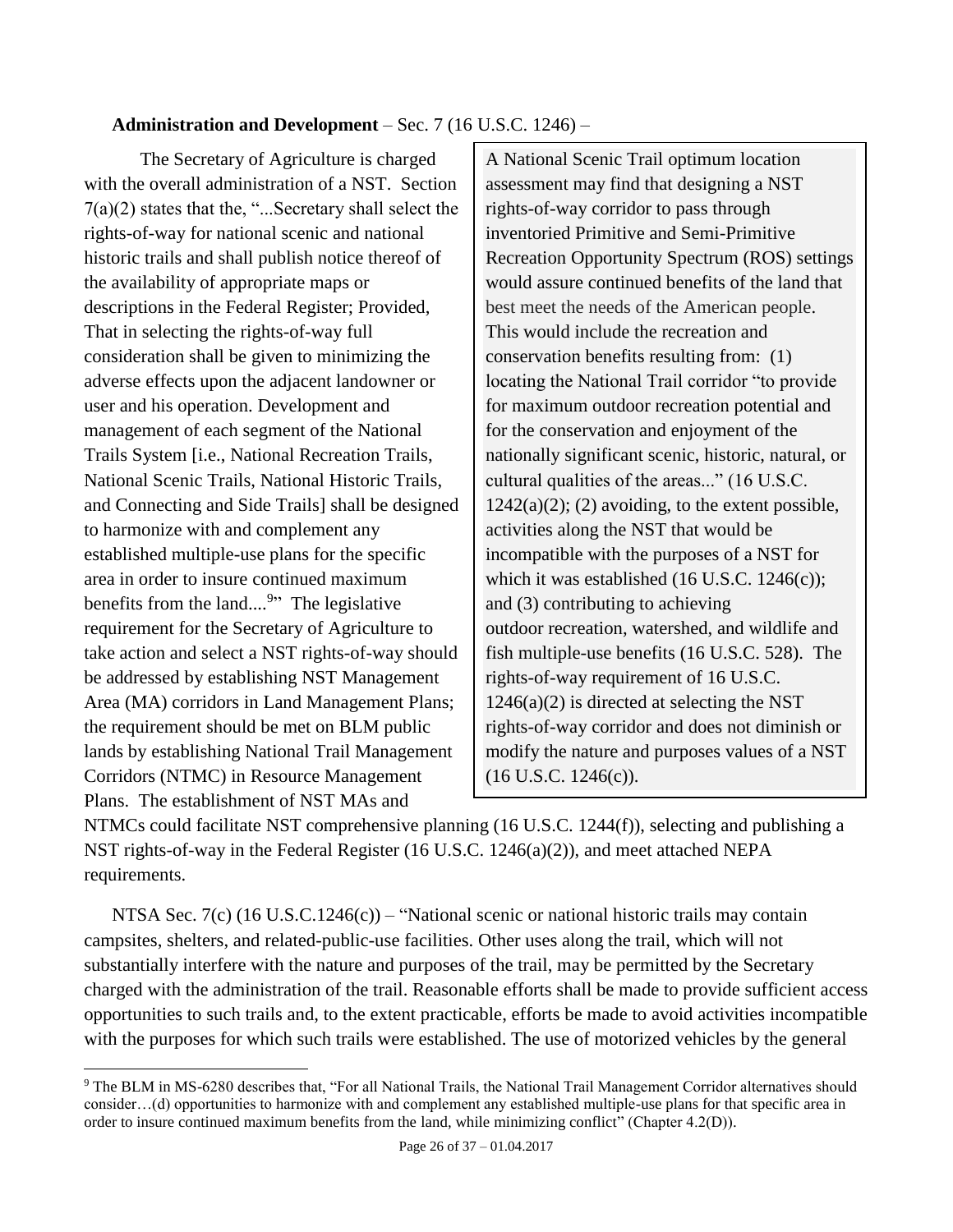public along any National Scenic Trail shall be prohibited.... Other uses include recreational and resource uses that may be incompatible with the nature and purposes for which a NST was established and designated…"

NTSA Sec. 7(j) (16 U.S.C. 1246(j)). This section does not modify the nature and purposes for which a NST was established and created. It describes that, "the provisions of this subsection shall not supersede any other provisions of this Act or other Federal laws, or any State or local laws."

NTSA Sec. 7(k) (16 U.S.C. 1246(k)). "For the conservation purpose of preserving or enhancing the recreational, scenic, natural, or historical values of components of the national trails system, and environs thereof as determined by the appropriate Secretary, landowners are authorized to donate or otherwise convey qualified real property interests to qualified organizations consistent with section 170(h)(3) of the Internal Revenue Code of 1954, including, but not limited to, right-of-way, open space, scenic, or conservation easements...."

NTSA Sec. 7(i) (16 U.S.C. 1246(i). The appropriate Secretary...may issue regulations, which may be revised from time to time, governing the use, protection, management, development, and administration of trails of the national trails system. In order to maintain good conduct on and along the trails located within federally administered areas and to provide for the proper government and protection of such trails, the Secretary of the Interior and the Secretary of Agriculture shall prescribe and publish such uniform regulations as they deem necessary….

# <span id="page-26-0"></span>**D. Executive Orders**

Executive Order 13195 – Trails for America in the 21st Century: *"*By the authority vested in me as President by the Constitution and the laws of the United States of America, and in furtherance of purposes of the National Trails System Act of 1968...and to achieve the common goal of better establishing and operating America's national system of trails, it is hereby ordered as follows: Section 1... Federal agencies will, to the extent permitted by law and where practicable ... protect, connect, promote, and assist trails of all types throughout the United States. This will be accomplished by: ... (b) Protecting the trail corridors associated with national scenic trails...to the degrees necessary to ensure that the values for which each trail was established remain intact....*"*

Executive Order 11644 and 11989 – Use of off-road [motorized] vehicles on the public lands: "...By virtue of the authority vested in me National Scenic Trail Values – (1) visitor experience opportunities and settings, and (2) the conservation/protection of scenic, natural, historical, and cultural qualities of the corridor. Primitive and Semi-Primitive Non-Motorized ROS settings provide for desired experiences, but only if the allowed nonmotorized activities reflect the purposes for which the National Trail was established. Furthermore, the NTSA goes beyond ROS descriptors requiring the protection of significant resources and qualities along the National Trail corridor. The ROS planning framework, NTSA Comprehensive Plan (Section (5(e)/(f)) components, NTSA rights-of-way (Section 7(a)), and E.O. 13195 requirements point to the need for land management plans to map the extent of the corridor and apply to the described corridor appropriate plan components (desired conditions, objectives, standards, guidelines, and suitability of lands) to protect National Trail values (nature and purposes).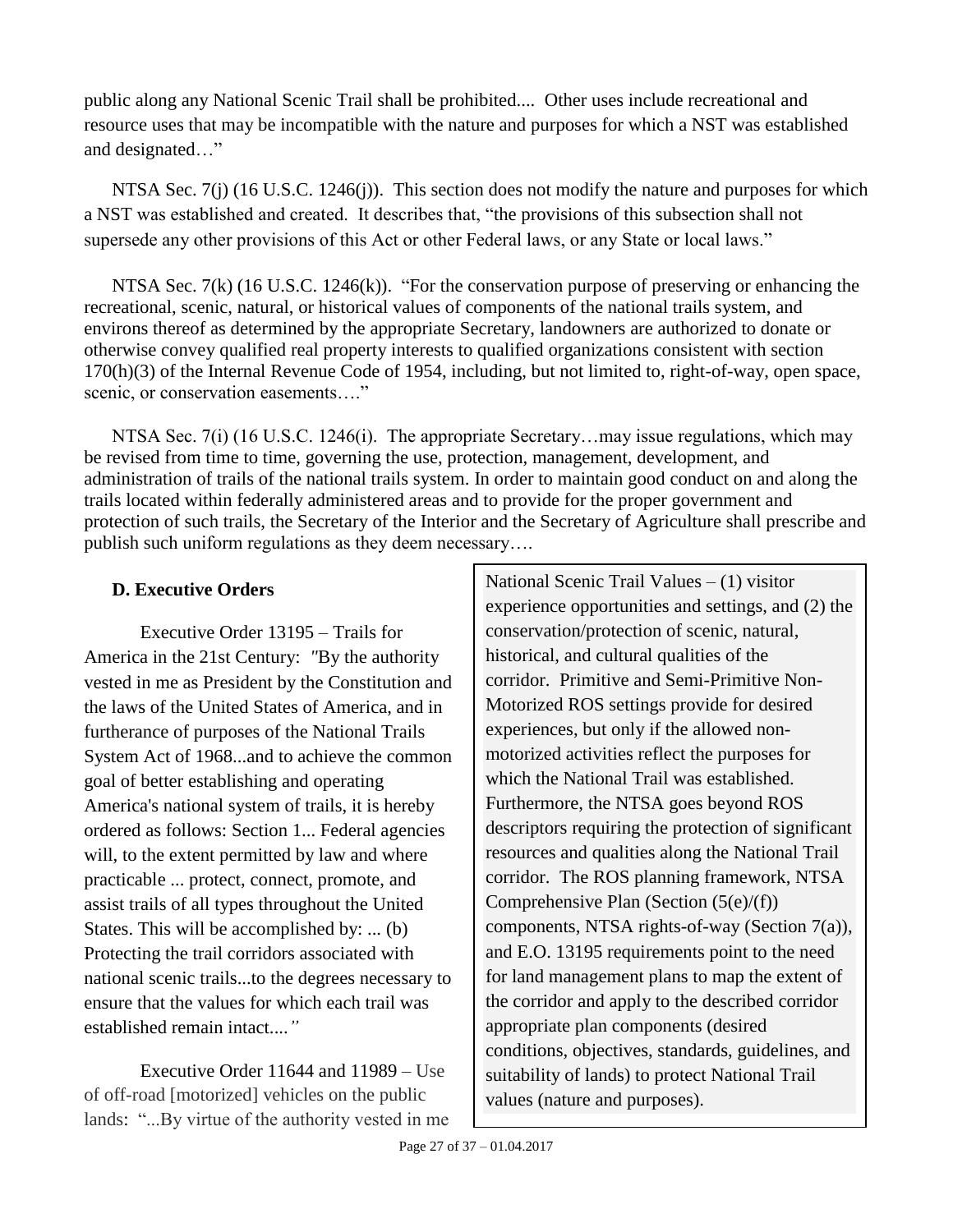as President of the United States by the Constitution of the United States and in furtherance of the purpose and policy of the National Environmental Policy Act of 1969 (42 U.S.C. 4321), it is hereby ordered as follows: Section 1. *Purpose.* It is the purpose of this order to establish policies and provide for procedures that will ensure that the use of off-road [motorized] vehicles on public lands will be controlled and directed so as to protect the resources of those lands, to promote the safety of all users of those lands, and to minimize conflicts among the various uses of those lands...." (Related: 36 CFR 212.55 and 43 CFR 8351.1)

# <span id="page-27-0"></span>**E. Policy for a National Scenic Trail**

**Forest Service**, FSM Policy – Approved by Acting Associate Deputy Chief Richard W. Sowa

FSM 2353.11 – Relationship between National Recreation, National Scenic, and National Historic Trails and NFS Trails

Manage National Recreation, National Scenic, and National Historic Trails as NFS trails. Administer each National Recreation, National Scenic, and National Historic Trail corridor to meet the intended nature and purposes of the corresponding trail (FSM 2353.31).

FSM 2353.31 – Policy

1. The National Trails System (16 U.S.C. 1242(a)) includes: ... b. National Scenic Trails. These extended trails are located so as to provide for maximum outdoor recreation potential and for conservation and enjoyment of the nationally significant scenic, historic, natural, or cultural qualities of the areas through which these trails pass  $(16 \text{ U.S.C. } 1242(a)(2)...$ 

2. Ensure that management of each trail in the National Trails System addresses the nature and purposes of the trail and is consistent with the applicable land management plan (16 U.S.C.  $1246(a)(2)$ .<sup>10</sup>

3. TMOs for a National Recreation, National Scenic, or National Historic Trail should reflect the nature and purposes for which the trail was established.

FSM 2353.4 – Administration of National Scenic and National Historic Trails

FSM 2353.41 – Objectives

Develop and administer National Scenic and National Historic Trails to ensure protection of the purposes for which the trails were established and to maximize benefits from the land.

FSM 2353.42 – Policy

 $\overline{a}$ 

Administer National Scenic and National Historic Trail corridors to be compatible with the nature and purposes of the corresponding trail.

 $10$  A land management plan amendment may be necessary in order to provide for the nature and purposes of a NST. See the discussions under Administration and Development and Land Management Plan Considerations.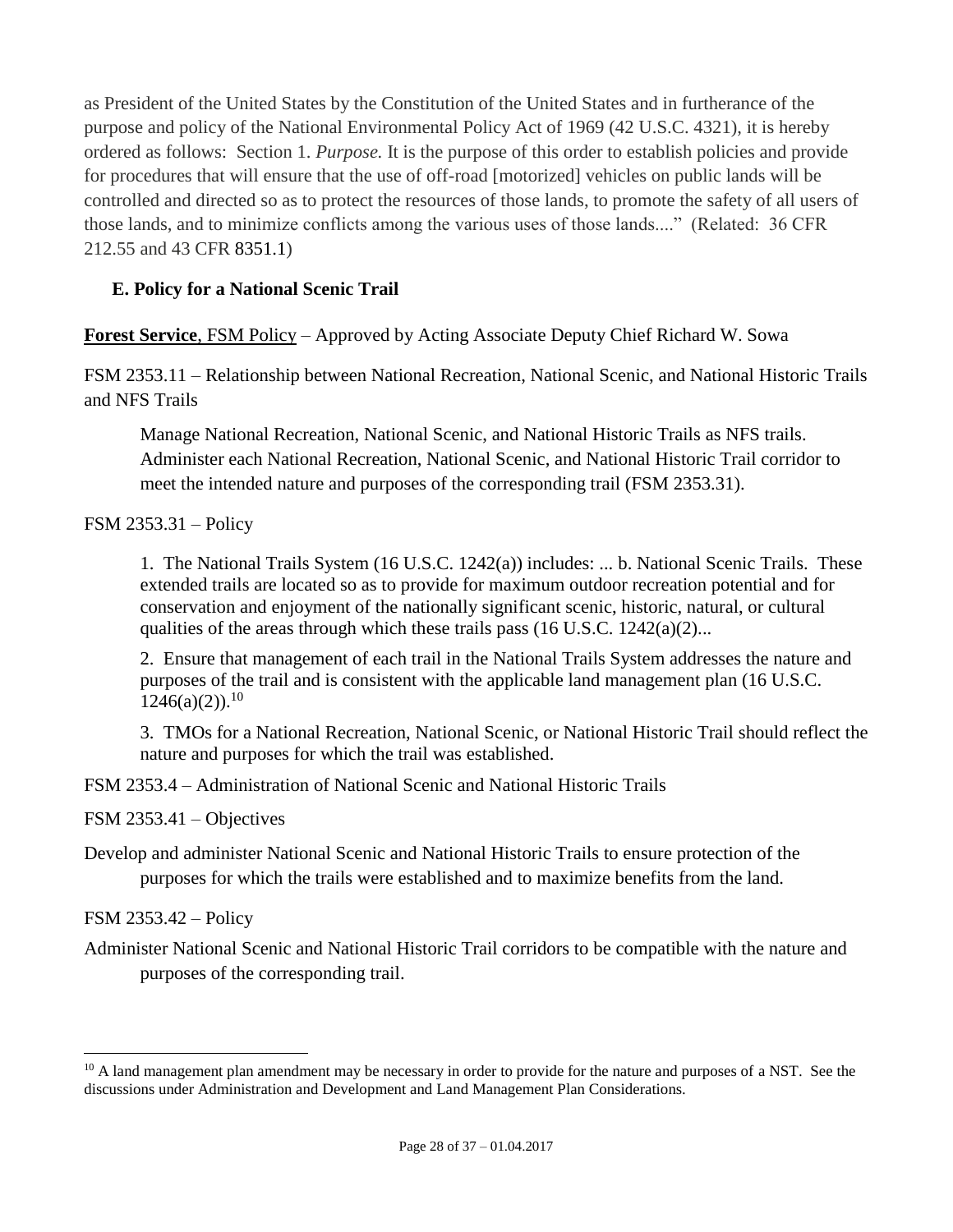#### FSH 1909.12 – 24.2 – Plan Components for Designated Areas…

1. When developing plan components:

b. The Responsible Official shall include plan components that will provide for appropriate management of designated areas based on the applicable authorities and the specific purposes for which each area was designated or recommended for designation. Uses and management activities are allowed in designated areas to the extent that these uses are in harmony with the purpose for which the area was designated. For recommended designated areas, the uses and activities allowed should be compatible with the basis of the recommendation.

#### FSH 1909.12 – 24.3 - Designated Area Plans

Planning for designated areas may be met through the land management plan, unless the authorities for the designation require a separate plan. Specific plans for designated areas must be consistent with the plan components  $(36 \text{ CFR } 219.15(e)).^{11}$  The designated area authorities may require specific plans (such as wild and scenic river plans or national scenic and historic trail

Designated Area – The NST designated area extent is defined by the selected NST Section 7 rights-of-way. The NST Management Area (FS) and National Trail Management Corridor (BLM) resides within this selected rights-ofway. The MA or NTMC extent and associated plan components must provide for the nature and purposes of this NST.

plans) for a designated area with additional requirements than those of the Planning Rule. Any parts of a designated area plan that meet the requirements for land management plan components must be included in the land management plan. The entire area plan does not need to be included in the land management plan. The land management plans must also be compatible with these designated area plans or either the land management plan or the designated area plan must be amended to achieve this compatibility.

FSH 1909.12 - 24.43 – National Scenic and Historic Trails

 $\overline{a}$ 

1. When developing plan components for national scenic and historic trails:

a. The Interdisciplinary Team should review the assessment for relevant information about existing national scenic and historic trails in the plan area, including established rights-ofway pursuant to 16 U.S.C 1246(a)(2) and direction contained in comprehensive plans (CPs) pursuant to 16 U.S.C. 1244(e) or 1244(f). For existing or study national scenic and historic trails that do not have such information published, assessments identify and evaluate other information pertinent to the location and management of national scenic and historic trails.

<sup>&</sup>lt;sup>11</sup> Comprehensive Plans developed in response to the requirements of the National Trails System Act and Wild and Scenic Rivers Act are not resource plans as defined by the NFMA (16 U.S.C. 1604(i) and 36 CFR 219.15(e)).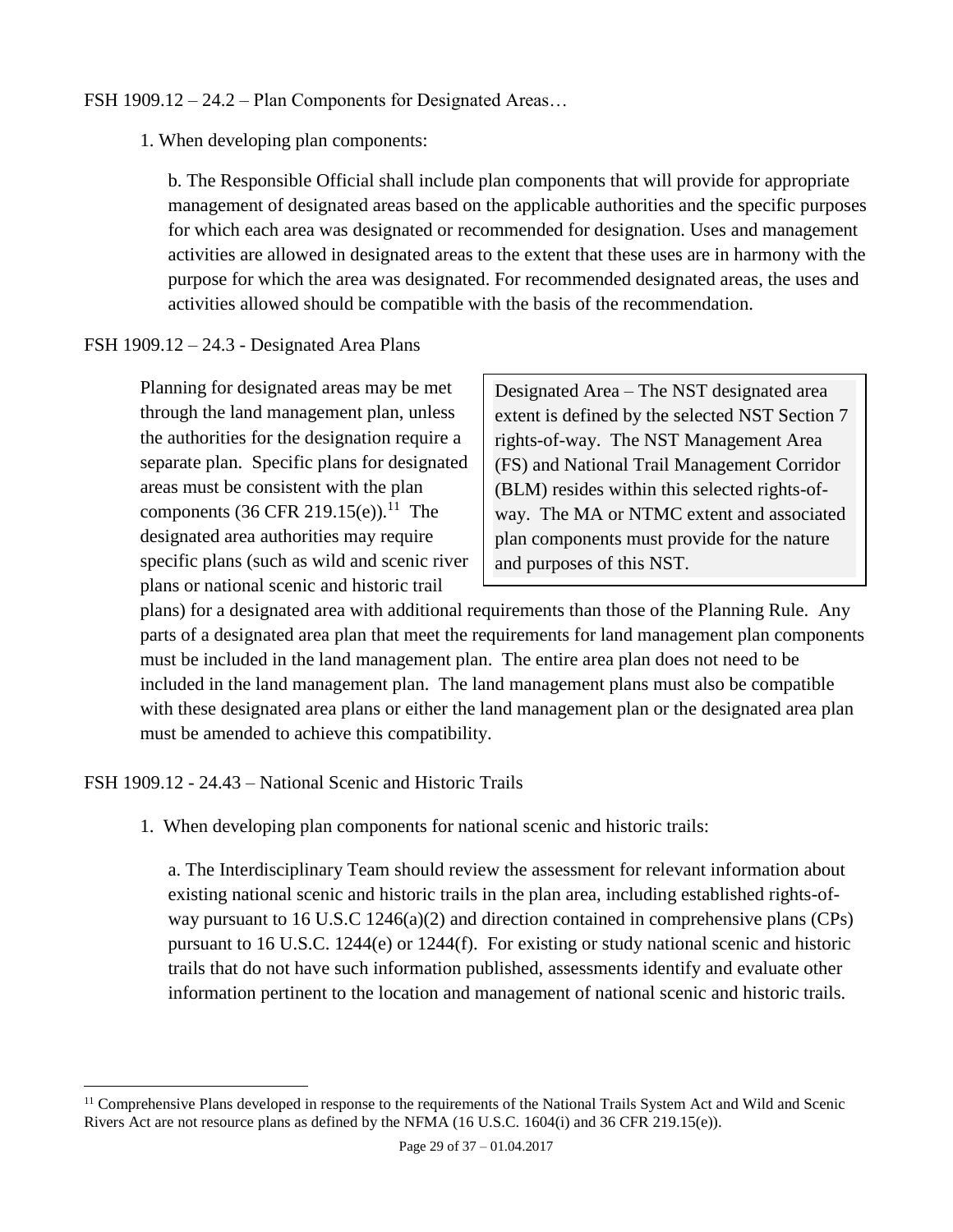b. The Interdisciplinary Team shall identify Congressionally designated national scenic and historic trails and plan components must provide for the management of rights-of-ways (16 U.S.C 1246(a)(2)) consistent with applicable laws, regulations, and Executive Orders. Plan components must provide for the nature and purposes of existing national scenic and historic trails and for the potential rights-of-way of those trails designated for study (16 U.S.C.  $1244(b)$ ).

c. The Interdisciplinary Team shall use the national scenic and historic trails rights-of-way maps required by 16 U.S.C. 1246(a)(2) to map the location of the trails. Where national trail rights-of-way have not yet been selected, the Interdisciplinary Team shall reference the establishing legislation (16 U.S.C. 1244(a)) as the primary source for identifying and mapping the national scenic and historic trails right-of-way. If the right-of-way has not been selected, either through legislation or publication in the Federal Register, the Interdisciplinary Team should use other information to delineate a national scenic and historic trails corridor that protects the resource values for which the trail was designated or is being proposed for designation (16 U.S.C 1244(b)).

d. The Responsible Official shall consult with neighboring Responsible Officials when developing plan components for national scenic and historic trails that cross unit boundaries and shall strive to maintain or establish compatible management approaches while recognizing diverse resource conditions and needs in the different plan areas.

e. Plan components must be compatible with the objectives and practices identified in the comprehensive plan for the management of the national scenic and historic trail. The objectives and practices include the identification of resources to be preserved and the trail's carrying capacity.

f. The Responsible Official shall include plan components that provide for the nature and purposes of national scenic and historic trails in the plan area. In doing so, the Responsible Official should take into consideration other aspects of the plan related to the trail such as access, cultural and historic resources, recreational settings, scenic character, and valid existing rights.

2. The plan must include plan components including standards or guidelines for a designated area as described in section 24.2 of this Handbook. To meet this requirement the plan:

a. Should include desired conditions that describe the national scenic and historic trail and the recreational, scenic, historic, and other resource values for which the trail was designated.

b. May include objectives for national scenic and historic trails where existing conditions (settings, opportunities, scenic character, cultural and other resources values) are different from desired conditions. These objectives can identify intended activities to improve national scenic and historic trail conditions, mitigate or enhance associated resource values,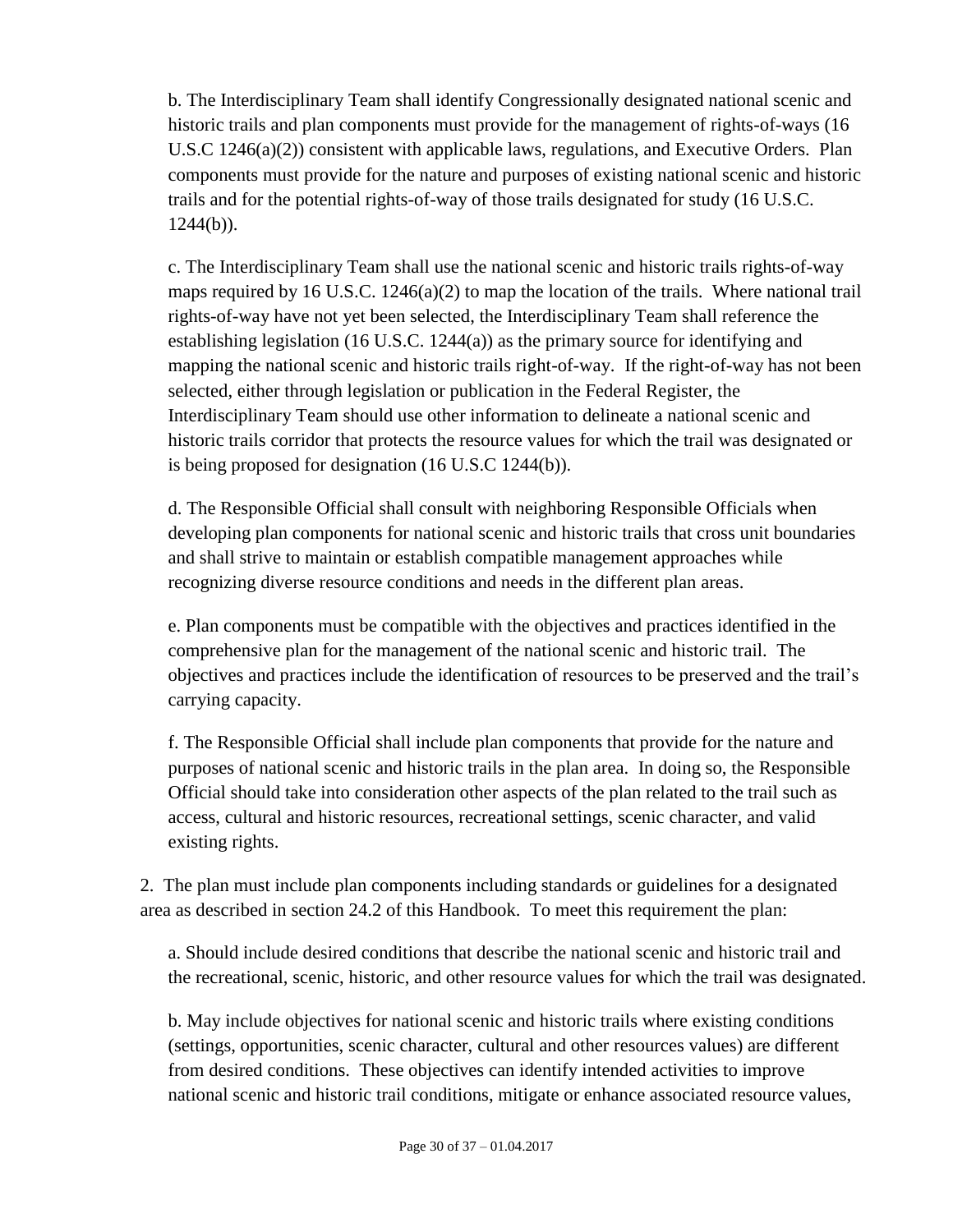create or improve connections with communities and visitors, or other desired and measureable outcomes that will improve the national scenic and historic trail experience.

c. May include standards or guidelines to place limits or conditions on projects or activities to protect the trail and associated resource values.

d. May include suitability plan components to limit or prevent incompatible uses and activities.

e. Must identify and map National scenic and historic trails per #1c above.

f. May, to apply plan components unique to the National and Scenic Historic Trail: provide one or more management or geographic areas for a national scenic and historic trail; reference the identified national scenic and historic trail right-of-way, place a corridor around the trail, or use other means to clearly identify where the plan components apply in reference to the trail.

FSM 2350 has more information about national scenic and historic trails.

In addition, see 23.23a – Sustainable Recreation Resources and Opportunities to Connect People with Nature; and 23.23f – Scenery, Aesthetic Values, Viewsheds, and Geologic Features.

# **IV. Comprehensive Planning Relationship to NEPA**

<span id="page-30-0"></span>This sections reviews several aspects of the CEQ regulations for implementing NEPA $^{12}$  for addressing National Scenic Trails in land management planning.

# <span id="page-30-1"></span>**A. Relationship of NEPA to Comprehensive Planning**

Most federal agency actions, unless specifically exempted, are subject to the procedural requirements of NEPA. These requirements are articulated in NEPA CEQ regulations, and in each agency's supplemental implementing policies.<sup>13</sup> Supplemental agency policies often include specific procedural direction or guidance on preparation of appropriate NEPA documents (i.e., Environmental Impact Statements (EIS), Environmental Assessments (EA), and Categorical Exclusions (CE)). Because agency guidance varies widely, this section will generally not address agency specific regulation, policy, or procedure.

NEPA document(s) that support a Comprehensive Plan will analyze the effects of a range of alternatives, often covering multiple topics, including but not limited to the selection of the rights-ofway, visual quality, ROS, and carrying capacities. A Comprehensive Plan and supporting NEPA decision documents will typically establish goals, desired conditions, allowable uses, standards

 $\overline{a}$ <sup>12</sup> 40 CFR 1500-1508.

<sup>&</sup>lt;sup>13</sup> 36 CFR Part 220 does not lessen the applicability of the CEQ 40 CFR 1500 regulations on National Forest System lands (see 36 CFR 220.1(b)).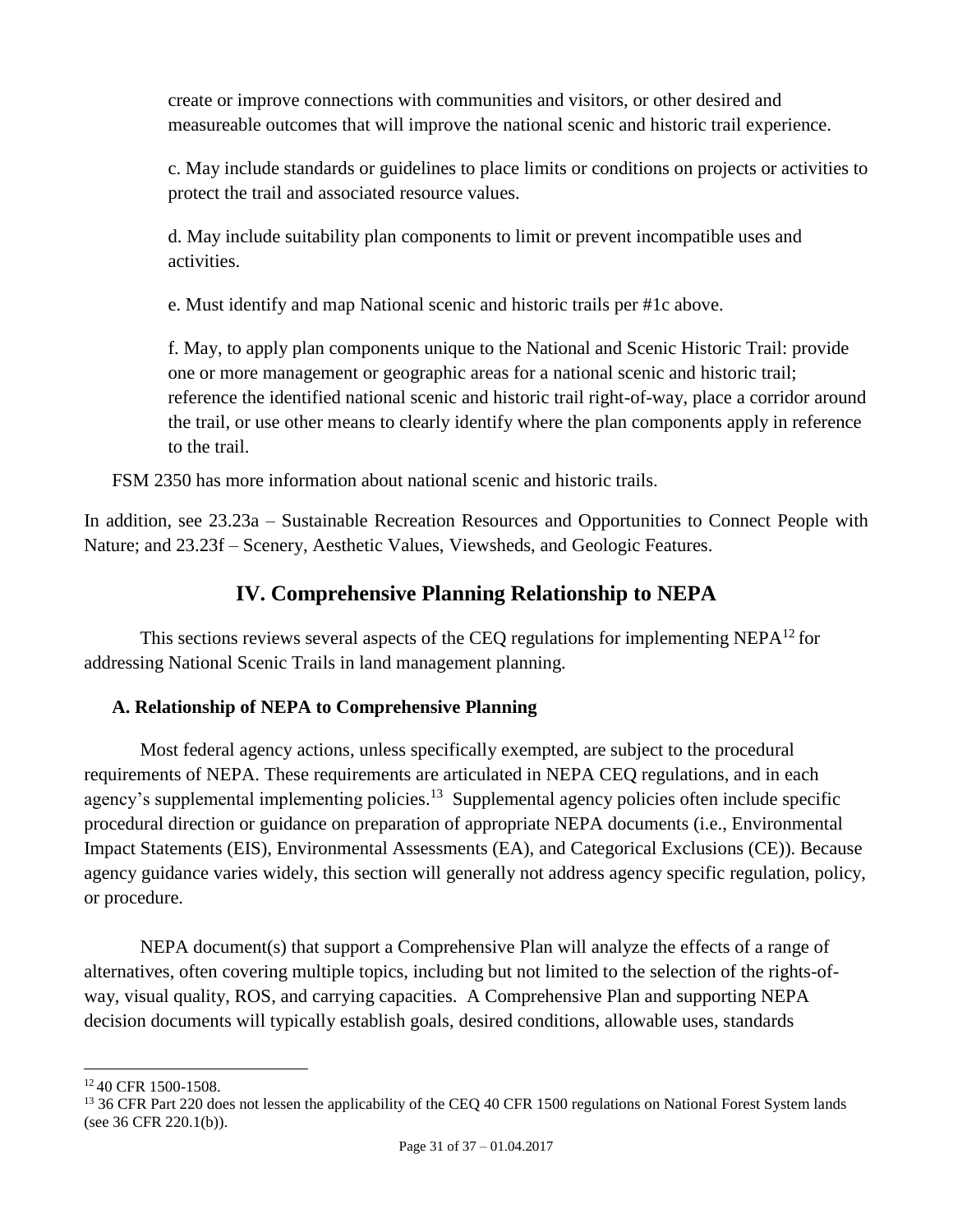(thresholds), guidelines, and the conditions under which uses are allowed for a discreet geographic area or linear landscape. NEPA decision documents should provide addition information and support the thought process used to implement, revise, or amend a Comprehensive Plan.

The CEQ regulations require that NEPA decision-making processes provide for thoughtful, rigorous evaluation of reasonable options within the scope of the proposed decisions. The decision process involves interested and affected individuals, groups, and governments. The "early and often" interactions that the NEPA suggests in establishing the scope of the proposed actions considered in a Comprehensive Plan are especially important when identifying significant natural, historical, and cultural resources to be preserved; selecting the rights-of-way; and establishing scenic integrity levels, ROS class settings, and capacities for the management corridor.

Comprehensive Plan requirements (16 U.S.C. 1244 (e) and (f)) have sometimes been addressed through staged or stepped-down decision processes: (1) a Comprehensive Plan establishes broad policy and procedures, (2) land management plans provide integrated resource management direction and address programmatic planning requirements as described in the Comprehensive Plan, and (3) mid-level and site-specific plans complete the comprehensive planning process through field-level actions to construct the travel route and protect the corridor. The Comprehensive Plan requirements are met once all staged phases are complete. As required by laws and regulations, addressing NTSA planning requirements are to be an integrated part of developing NFMA and FLPMA directed land management plans.

When a federal agency does not make an "overt act," no NEPA requirement to prepare an Environmental Impact Statement (EIS) attaches. However, if some agency action was mandated under a separate statute in relation to that activity but the action was not taken, NEPA does attach and the Administrative Procedure Act applies (40 CFR 1508.18 and 5 U.S.C. 706). The NTSA presents an independent planning requirement to prepare and implement a comprehensive plan including identifying carrying capacity, select the rights-of-way, and in general establish management direction that provides for the nature and purposes values of the NST.

Land management plans are to protect Section  $7(a)(2)$  potential rights-of-way and high potential route segments where the rights-of-way is yet to be selected and the travelway officially located (16 U.S.C. 1244(f)(3) and 1246(a)(2)). Until the rights-of-way is selected and the corridor is located, the Agencies must not undertake any major Federal action which (1) may adversely impact nature and purposes values of potential rights-of-way and corridor locations, (2) limit the choice of reasonable alternatives, and (3) prejudice ultimate rights-of-way and locations decisions (40 CFR 1506.1).

#### <span id="page-31-0"></span>**B. Establishment of the Purpose and Need for Action**

A NEPA document must provide the framework for the purpose and need for action and for the decisions to be made of identifying the management corridor and establishing scenic integrity levels, ROS class settings, and carrying capacities. A Comprehensive Plan should establish desired conditions,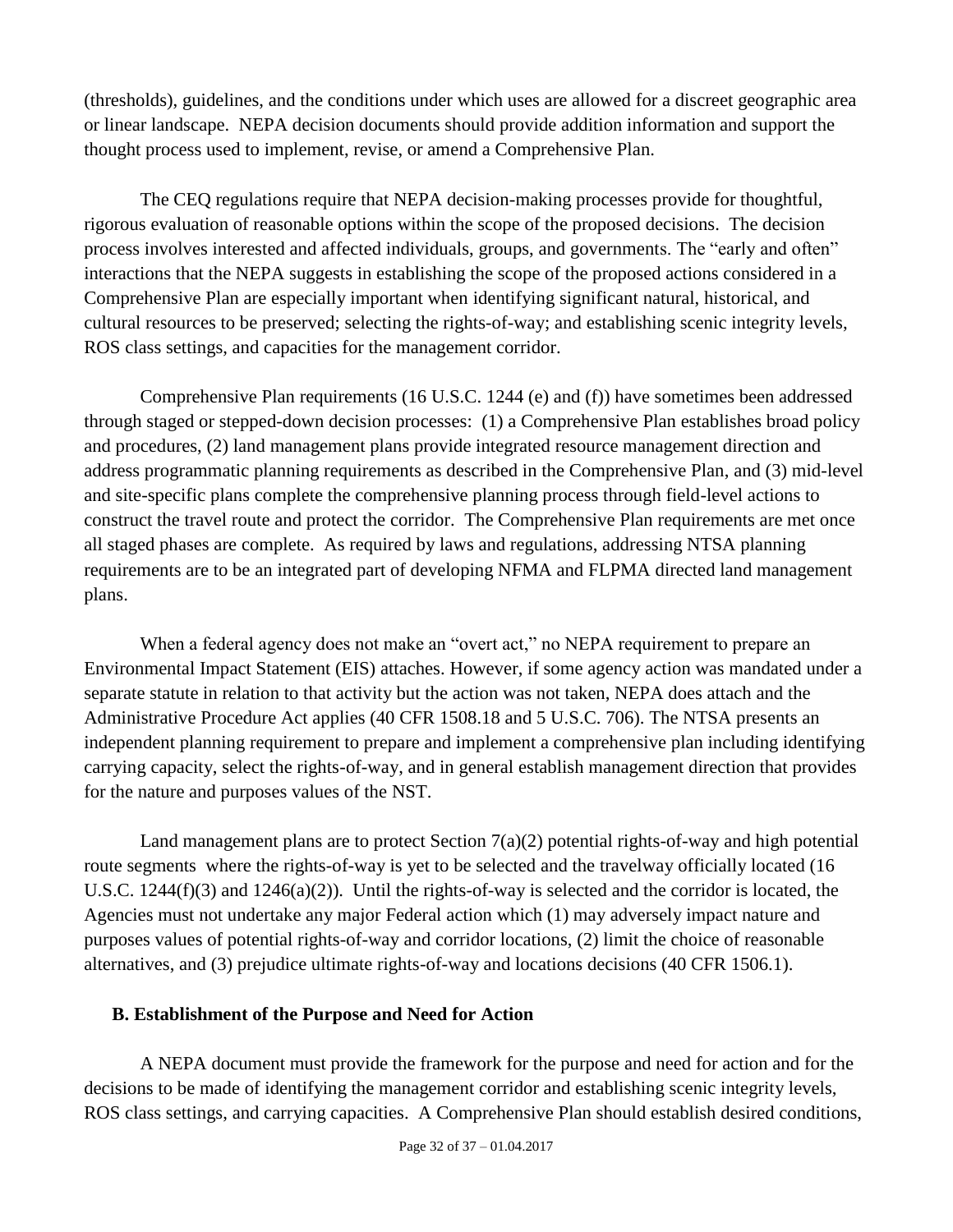including the nature and purposes of a National Trail as well as key resource indicators and thresholds that prevent degradation. The outcome of addressing these considerations will facilitate describing the "affected environment" part of the NEPA process.

The "need for action" (or change) is based upon a comparison of the baseline conditions and desired conditions. This comparison establishes both the "scope" of and the "need" for action.

The "scope" of and the "need" for the proposed actions establish the basis for determining the reasonable range of alternatives. The purpose and need description represents the "problem to be solved." Defining the scope appropriately (and refining as necessary through the early steps of the NEPA process) improves the overall efficacy of the NEPA document. How broadly or narrowly the scope is described affects the range of reasonable alternatives that can meet the need, which in turn affects how well the range of alternatives and the selected alternative respond to this need.

Identifying conditions that are within federal control and those that require action by entities not within the decision-making agency's control is helpful in the early stages of NEPA. A federal agency cannot necessarily eliminate options or alternatives outside of its jurisdiction from consideration in the NEPA process if the options present reasonable alternatives to meet the need.<sup>14</sup> However, an agency may only take actions that are within the agency's legal authority.<sup>15</sup> Clarifying who is responsible for achieving desired conditions will help to establish early in the process the key authorities or participation by others needed to achieve the overall desired conditions.

# <span id="page-32-0"></span>**C**. **Identify Proposed Actions and a Reasonable Range of Alternatives**

The identification and evaluation of alternative ways of meeting the purpose and need of the proposed action is the heart of the NEPA analysis. The lead agency or agencies must, "objectively evaluate all reasonable alternatives, and for alternatives which were eliminated from detailed study, briefly discuss the reasons for their having been eliminated." Reasonable alternatives are those that substantially meet the agency's purpose and need. If the agency is considering an application for a permit or other federal approval, the agency must still consider all reasonable alternatives. Reasonable alternatives include those that are practical or feasible from the technical and economic standpoint and using common sense, rather than simply desirable from the standpoint of the applicant. Agencies are obligated to evaluate all reasonable alternatives or a range of reasonable alternatives in enough detail so that a reader can compare and contrast the environmental effects of the various alternatives.

Components of a proposed action in land management planning may include the selection of the rights-of-way and/or identification of the management corridor, and will likely include the establishment of scenic integrity levels, ROS class, and carrying capacities for the National Scenic Trail. The conditions under which a variety of uses are allowed may be labeled as thresholds, standards and

<sup>14</sup> *See* CEQ 40 Questions

<sup>&</sup>lt;sup>15</sup> 40 CFR 1508.15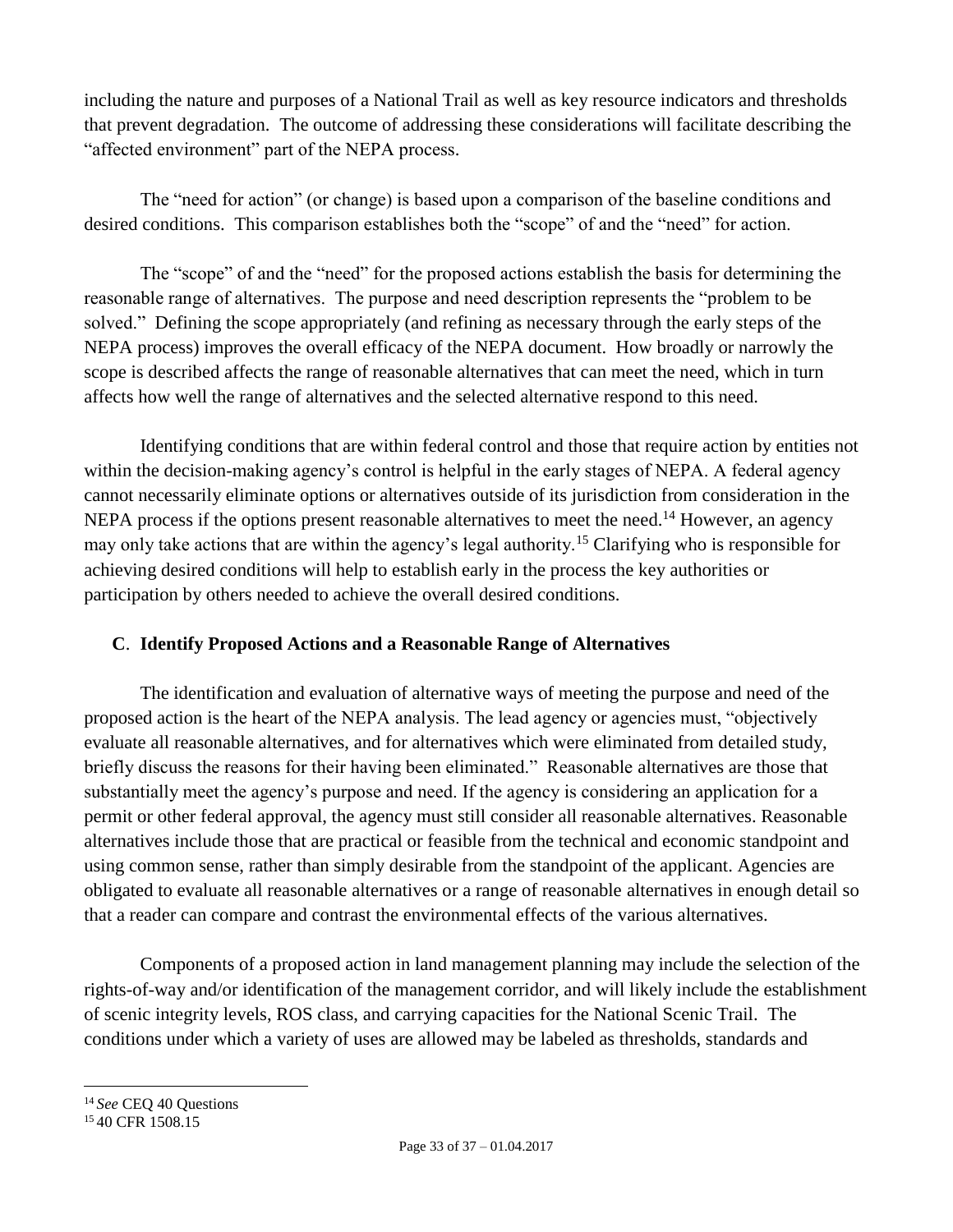guidelines, or other terminology. In regards to addressing scenic integrity, recreation opportunities, and carrying capacities, this step requires that these use conditions be expressed in terms of thresholds that will prevent degradation of NST values.

Distinguish early in the process the importance of certain allowable uses or the conditions of those uses in protecting NST values (avoiding, reducing, or eliminating degradation), and/or enhancing values. Besides providing a clear logic track for the decisions made regarding scenic integrity, recreation opportunities, and carrying capacities, this will also help to identify elements that may need monitoring.

Managed and allowable uses and conditions of use may be either common to all alternatives or may vary by alternative. Managed and allowable uses or conditions of use that would be the same for all alternatives should be identified early in the NEPA process, along with a clear rationale for why those uses or conditions of use would be common to all alternatives. For example, conditions of use could protect Threatened and Endangered Species. Commonalities may also include existing uses or conditions not shown to have an adverse effect on NST values (or that otherwise already meet the purpose and need for action). 16

CEQ regulations also provide guidance regarding the agency's scope of actions. Aspects of an action that are inter-related (e.g., the kinds and amounts of use and the facilities that support that use) should be considered during this process.<sup>17</sup> If the purpose and need for action suggest a change from the existing condition, or if there are unresolved conflicts regarding alternative uses of resources, then a "hard look" at a reasonable range of alternatives will be needed.<sup>18</sup>

NEPA documents should explain the timeframe within which future actions would be taken. Be clear about whether NEPA decisions are being made to authorize certain actions when the Comprehensive Plan is completed without further decision process needed, or whether decisions about actions contemplated within the life of the Comprehensive Plan would be authorized at a later time. The latter approach is typically used in broad "programmatic" NEPA documents and subsequent site-specific documents that may be tiered to the larger document.<sup>19</sup> Consider the following when determining whether visual quality, recreation setting, or carrying capacity actions identified in the Comprehensive Plan are also NEPA decisions (1) made upon Comprehensive Plan completion or (2) authorized later in time:

 Whether the action is part of an "adaptive management" decision. The term "adaptive management" is sometimes used by agencies to describe a range of different actions that managers may take resulting from one NEPA decision to respond to changing conditions during implementation or uncertain outcomes of implementing the decision. To authorize future adaptive action, the NEPA document describes when, where and how an action would take

<sup>16</sup> 40 CFR 1502.14(a)

<sup>17</sup> 40 CFR 1508.23; 1508.25

<sup>&</sup>lt;sup>18</sup> 40 CFR 1508.25

<sup>19</sup> 40 CFR 1500.4(i); 1502.20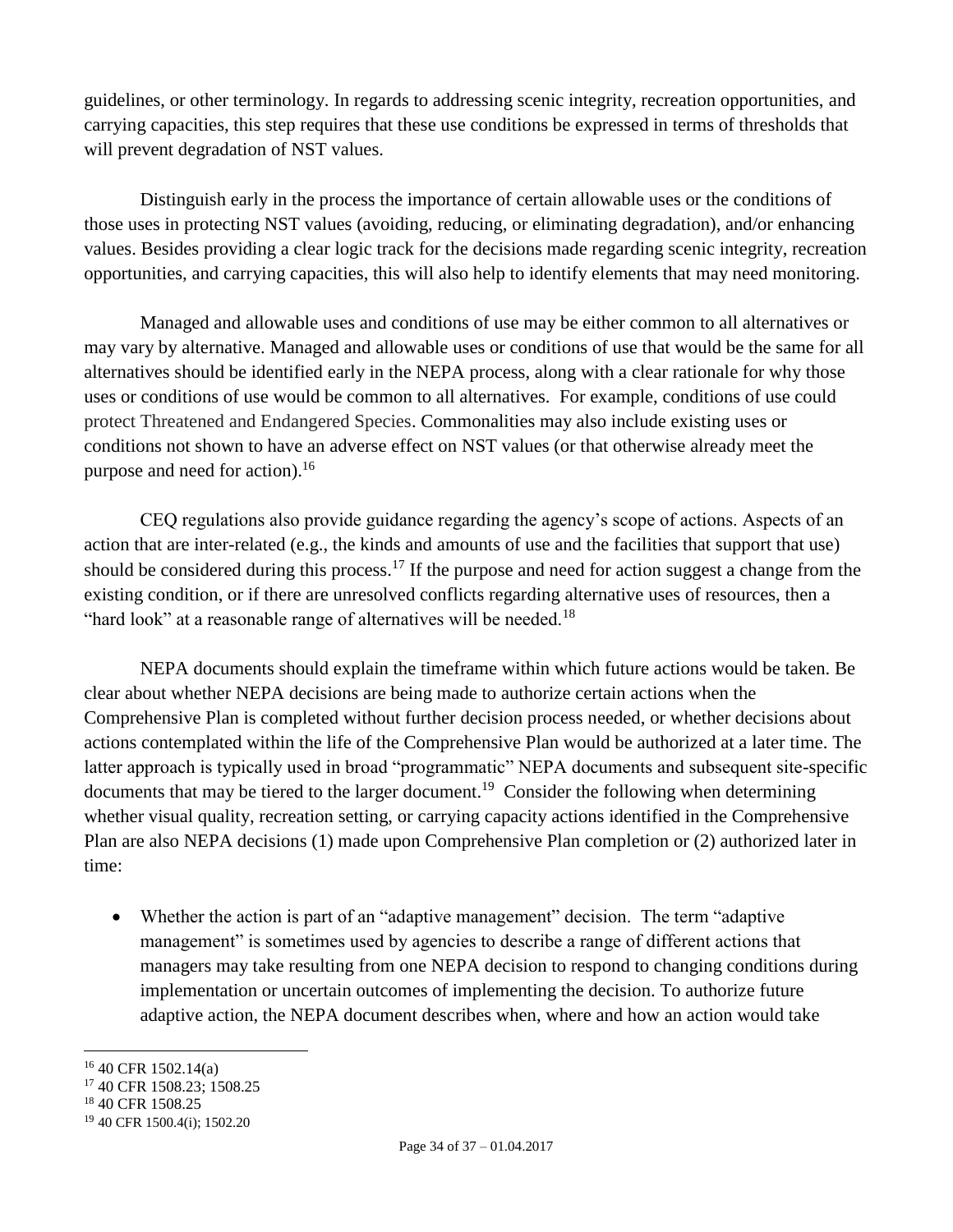place, and when, where, and how the decision might be adapted or changed to accommodate changes in conditions or actual outcomes of the original action.

- Whether the action is ripe for decision. Actions are considered "ripe for decision" when the agency has identified a proposal it is prepared to make a decision on and the effects can be meaningfully analyzed.<sup>20</sup> However, NEPA processes allow for emergency actions where substantially degradation is probable or occurring.
- If all or parts of the future "adaptive" actions identified in a Comprehensive Plan are not ripe for a NEPA decision, the NEPA document should discuss why they are not ripe for a decision at this time. Additionally, the NEPA document should describe the why adaptive action is needed, and the expected process used to make a final decision on those future actions.

# <span id="page-34-0"></span>**D. Analyze the Effects of the Proposed Action and Alternatives**

Forest Service "…recreation planning and management tools that shape the recreation program include the Recreation opportunity

"Adaptive Management" Adaptive management is an "if this… then that" approach. If "this" condition exists (in this example for two consecutive years), then "that" action would be taken (in this case a suite of actions, with an ultimate limit on group sizes and campsite closures). To automatically authorize one or more of the actions proposed to reduce the effects of human use, the environmental impacts of those actions must be addressed in the authorizing NEPA document. The Forest Service describes, "The proposed action and one or more alternatives to the proposed action may include adaptive management. An adaptive management proposal or alternative must clearly identify the adjustment(s) that may be made when monitoring during project implementation indicates that the action is not having its intended effect, or is causing unintended and undesirable effects. The EIS [or EA] must disclose not only the effects of the proposed action or alternative but also the effect of the adjustment. Such proposal or alternative must also describe the monitoring that would take place to inform the responsible official during implementation whether the action is having its intended effect."

spectrum (ROS) [and] Scenery management system... These tools are used to define existing conditions, describe desired conditions, and monitor change. These tools, along with overarching guidance at the national, Department, and Agency levels, serve as the context by which individual national forests and grasslands engage with their communities. In doing so, the unit's recreation-related and amenity-based assets are considered and integrated with a vision for the future that is sustainable and that the unit is uniquely poised to provide. As the current planning rule procedures related to recreation are quite general, these tools contribute to consistency in recreation planning across NFS units. The recreation opportunity spectrum has been an effective land management planning tool since 1982. The recreation opportunity spectrum is a framework for identifying, classifying, planning, and managing a range of recreation settings. The setting, activity, and opportunity for obtaining experience are arranged along a spectrum of classes from primitive to urban. In each setting, a range of activities is

<sup>&</sup>lt;sup>20</sup> 40 CFR 1508.22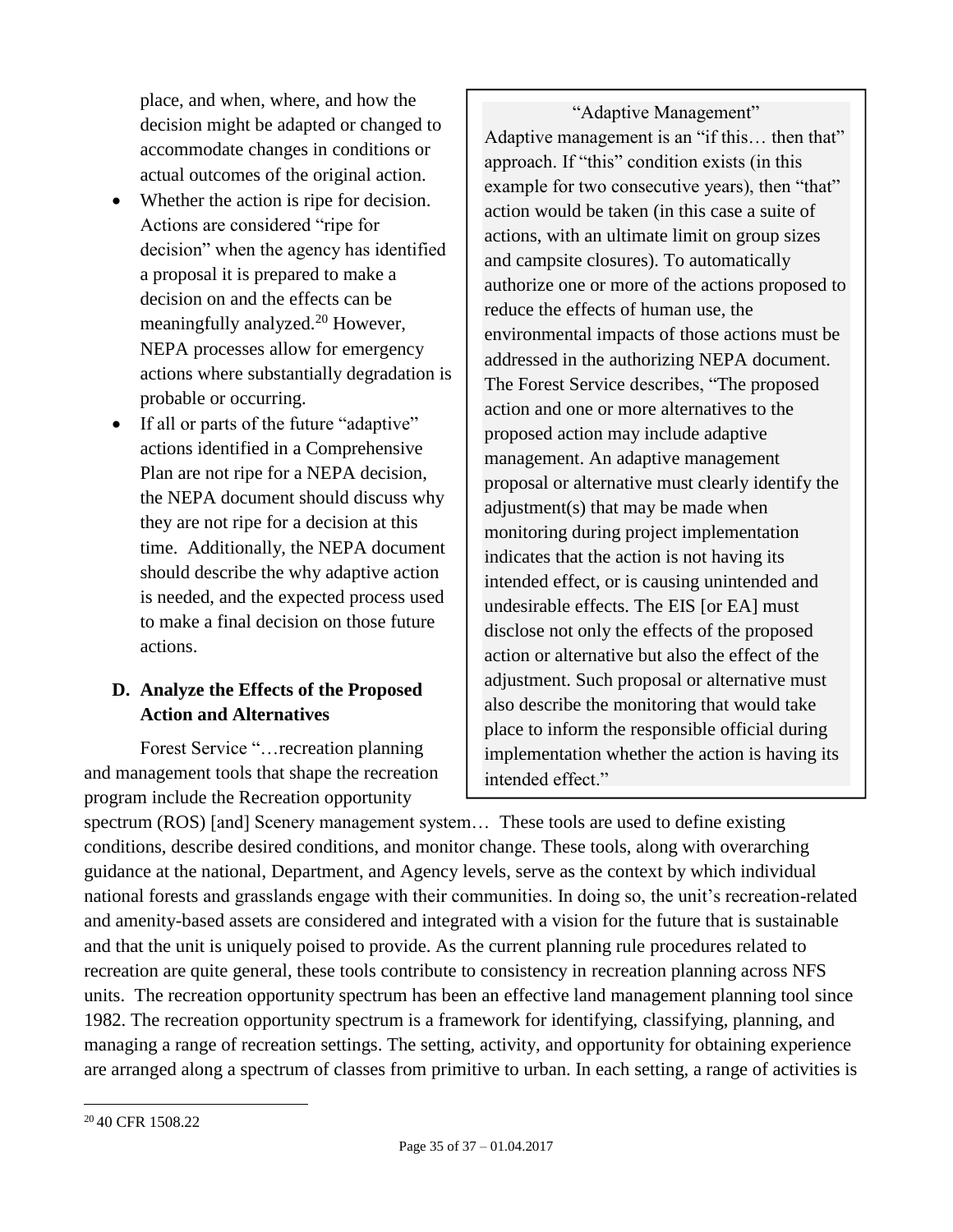accommodated. For example, primitive settings accommodate primarily non-motorized uses, such as backpacking and hiking; whereas roaded settings (such as roaded natural) or rural settings accommodate motorized uses, such as driving for scenery or access for hunting. Through this framework, planners compare the relative tradeoffs of how different patterns of settings across the landscape would accommodate (or not accommodate) recreational preferences, opportunities, and impacts (programmatic indirect environmental effects) with other multiple uses. The scenery management system provides a vocabulary for managing scenery and a systematic approach for determining the relative value and importance of scenery in an NFS unit. The system is used in the context of ecosystem management to inventory and analyze scenery, to assist in establishment of overall resource goals and objectives, to monitor the scenic resource, and to ensure high-quality scenery for future generations" (Forest Service Planning Rule, PEIS, page 209).

The identification and selection of the rights-of-way may lead to varying degrees of effects, but most often a National Scenic Trail management corridor would be the primary area for addressing the effects analysis. Effects on scenic integrity, ROS class conditions, and carrying capacities will generally be based on analysis of the effects of the allowable uses and conditions of use on NST values that are included in the proposed action and each alternative in the NEPA document. This outcome is also a specific decision aspect of the proposed action or alternatives. The level of precision or certainty of the effects can be guided by the CEQ regulations regarding the use of "methodology and scientific accuracy"<sup>21</sup> and the information needed to support a reasoned choice among alternatives.<sup>22</sup> Clearly document how the final decision is based on the best available science or other relevant information needed to understand the reasonably foreseeable adverse effects of a choice between alternatives, the gaps in that information, and the rationale for why a reasoned choice between alternatives can be made at this time. In addition, substantial interference analyses and determinations need to be rigorous.

Management direction for Semi-Primitive Motorized, Roaded Natural, Rural, and Urban ROS classes allow uses that would substantially interfere with the nature and purposes of a NST if the allocation desired conditions are realized. Where the allowed non-motorized activities reflect the purposes for which the National Trail was established, the establishment of Primitive and Semi-Primitive Non-Motorized ROS classes and high and very high scenic integrity allocations would normally protect the nature and purposes (values) of a NST.

#### <span id="page-35-0"></span>**E. New Information, Monitoring, and Modifying Decisions**

The CEQ regulations tie monitoring and enforcement of mitigation measures to implementation of the decision. The CEQ regulations state that "[a] monitoring and enforcement program shall be adopted and summarized where applicable for any mitigation."<sup>23</sup> Further, "agencies may provide monitoring to assure their decisions are carried out and should do so in important cases. Mitigation and

 $\overline{a}$ <sup>21</sup> 40 CFR 1502.24

<sup>&</sup>lt;sup>22</sup> 40 CFR 1502.22.

<sup>&</sup>lt;sup>23</sup> 40 CFR 1505.2